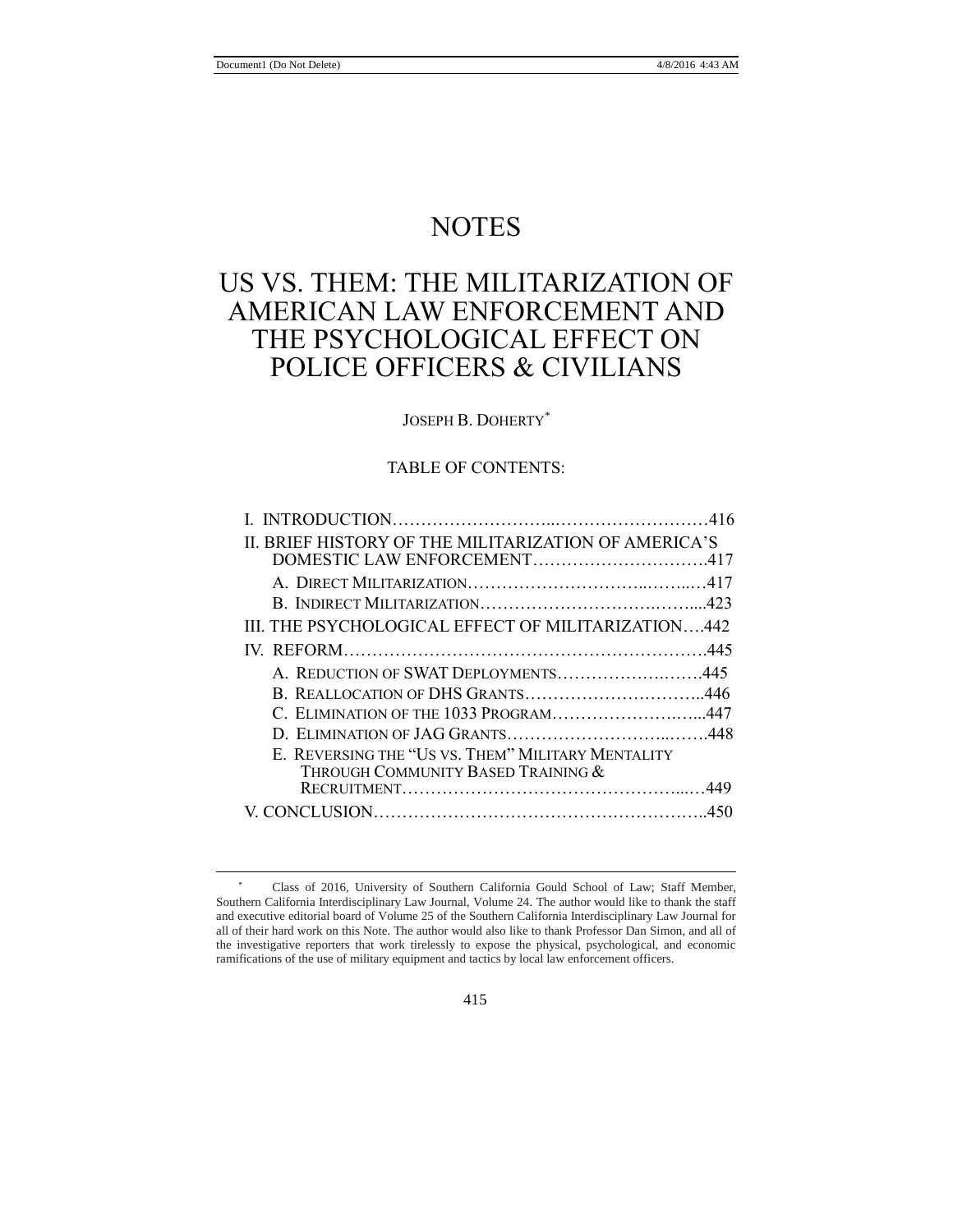# <span id="page-1-1"></span>I. INTRODUCTION

American tradition and law have historically drawn a distinct line between civilian law enforcement and federal military forces.<sup>1</sup> Removing that line is to mistake the mission of each.<sup>2</sup> The mission of a soldier is to destroy the enemy, vowing to "never quit," "never accept defeat," and "always place the mission first." <sup>3</sup> The mission of a police officer is to "support and defend the Constitution of the United States," and "to cultivate a spirit of fraternalism and mutual helpfulness among our members and the people we serve."<sup>4</sup> The oath of a police officer articulates a pledge to uphold our constitutional rights and to never betray the public: "On my honor, I will never betray my badge, my integrity, my character, or the public trust . . . I will always uphold the constitution, my community . . ." 5 In the words of Sir Robert Peel, founder of the first metropolitan police force in 1829, the "key to effective policing" is that "the police are the people and the people are the police." 6

<span id="page-1-0"></span>Yet recent images from protests following the police killings of unarmed African-American civilians show just how blurred, or even invisible, the line between domestic law enforcement and military forces has become, with local police confronting citizens engaged in civil disobedience in gas-masks and camouflage, with tear-gas and M16 assault rifles, as well as Mine-Resistant Ambush-Protected (MRAP) armored vehicles. <sup>7</sup> What we are witnessing is a new, "militaristic breed" of civilian police that has national implications, as well as psychological, physical, economic, and even spiritual consequences. <sup>8</sup> These consequences affect both the officers themselves, and the citizens they are sworn to serve.<sup>9</sup>

Public trust in civilian law enforcement to perform their responsibilities in accordance with their oath is essential to effective crime control and

<sup>1</sup> Al Baker, *When the Police Go Military,* N.Y. TIMES (Dec. 3, 2011),

http://www.nytimes.com/2011/12/04/sunday-review/have-american-police-become-

militarized.html?pagewanted=all& $r=0$  ("The Posse Comitatus Act of 1878 generally bars the military from law enforcement activities within the United States").

 $\frac{2}{3}$  *Id.* 

<sup>3</sup> *Warrior Ethos*, U.S. ARMY WARRIOR ETHOS, http://www.army.mil/values/warrior.html (last visited Nov. 11, 2015).<br>4 *Mission Sta* 

*Mission Statement*, FRATERNAL ORD. OF POLICE MISSION STATEMENT,

http://www.fop.net/about/mission/ (last visited Nov. 11, 2015).

<sup>5</sup> *What is the Law Enforcement Oath of Honor?*, INT'L ASS'N OF CHIEFS OF POLICE, http://www.theiacp.org/What-is-the-Law-Enforcement-Oath-of-Honor (last visited Nov. 11, 2015).<br>6 Power to the People THE ECONOMIST (Dec. 2, 2010) *Power to the People*, THE ECONOMIST (Dec. 2, 2010),

http://www.economist.com/node/17633210.

<sup>7</sup> Elizabeth R. Beavers & Michael Shank, *Get the Military Off of Main Street*, N.Y. TIMES (Aug. 14, 2014), http://www.nytimes.com/2014/08/15/opinion/ferguson-shows-the-risks-of-militarizedpolicing.html?\_r=0.

<sup>8</sup> Baker, *supra* note 1; *see* Aaron B. O'Connell, *The Permanent Militarization of America*, N.Y. TIMES (Nov. 4, 2012), http://www.nytimes.com/2012/11/05/opinion/the-permanent-militarizationof-america.html?pagewanted=all.

<sup>9</sup> *See generally What is the Law Enforcement Oath of Honor?*, *supra* not[e 5.](#page-1-0)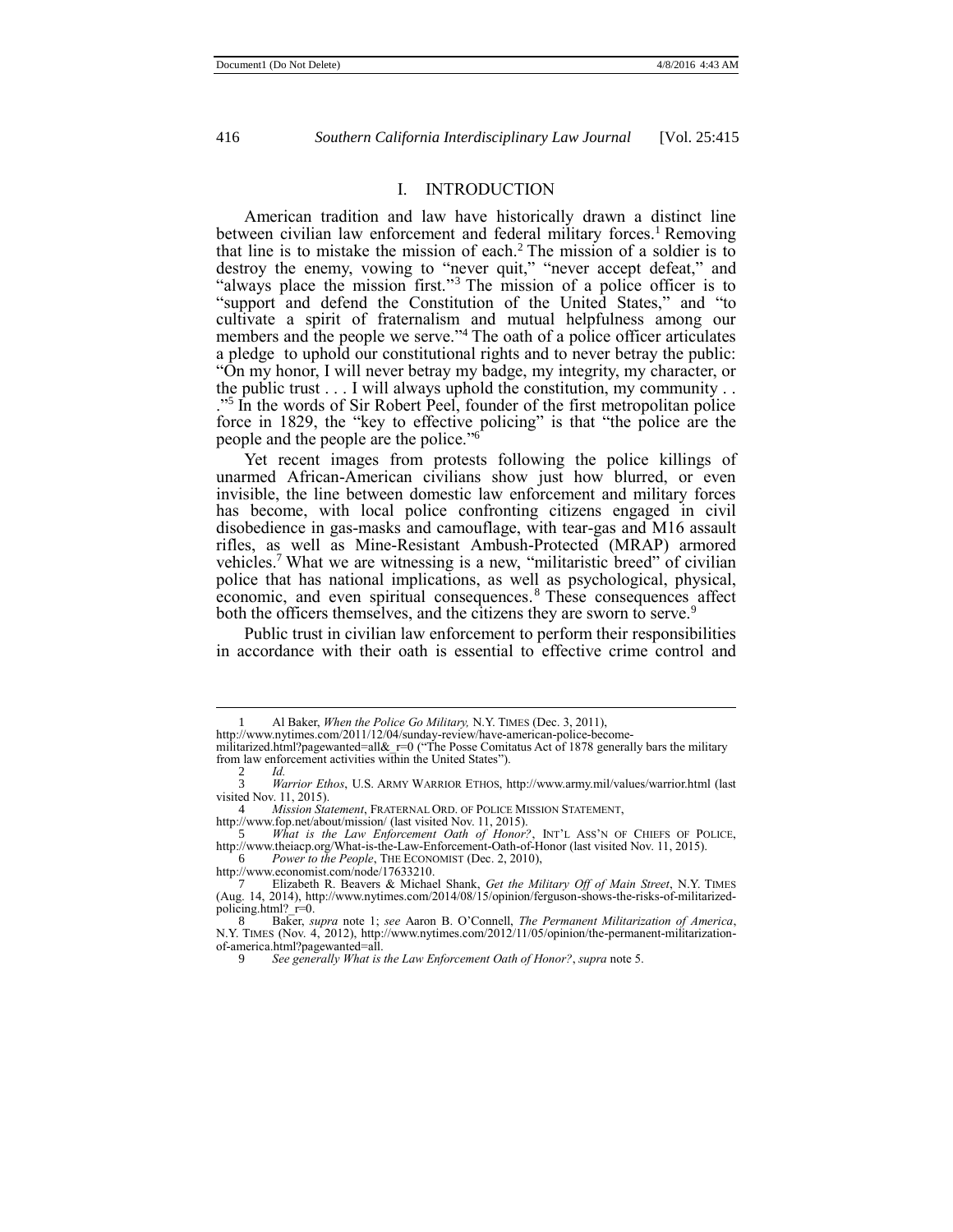community policing.<sup>10</sup> The more civilian law enforcement fails to defuse confrontations in accordance with their oath, and perhaps even escalates them—be it with their equipment, tactics, or behavior, the more trust is lost with members of their community.<sup>11</sup> The effect of this betrayal is a "loss of civility, and an erosion of constitutional rights," rather than the cultivation of good will and fraternity.<sup>12</sup>

Where did we go wrong? How did we transform from a country created by protest against an occupying army that we were taxed to fund, to a country where civil disobedience by citizens is met by civilian police forces with flash grenades, assault rifles, armored vehicles, aircraft, and platoons of military-minded police officers that dress, equip, and behave like occupying soldiers in an enemy territory? To understand why modern civilian police response looks like a military invasion, this article provides clarity by illuminating the history behind the current impact of our government policies created in reaction to five decades of civil unrest, the motivations for creating Specialized Weapons and Tactical task forces (SWAT), and the incentives for government funding that established and continues to proliferate the militarization of civilian police forces through the War on Drugs and the War on Terror. Perhaps more importantly, this article engages us in the discussion of the psychological ramifications that the war on us, created by us, has on our great nation.

# II. BRIEF HISTORY OF THE MILITARIZATION OF AMERICA'S DOMESTIC LAW ENFORCEMENT

There are two forms of militarization in domestic law enforcement: direct and indirect.<sup>13</sup> Direct militarization is the use of federal military forces for civilian policing.<sup>14</sup> Indirect militarization occurs when civilian police forces act like federal military forces.<sup>15</sup> Both forms of militarization are related and are now difficult to distinguish.<sup>16</sup>

# <span id="page-2-0"></span>A. DIRECT MILITARIZATION

The Boston Massacre of March 5, 1770, in which occupying British soldiers killed five colonialists who were protesting the military's enforcement of civilian law, was a catalyst for the American Revolution.<sup>17</sup> After the American Revolution, the Declaration of Independence

<sup>10</sup> *Ethics and Integrity*, U.S. DEP'T OF JUST., http://www.cops.usdoj.gov/Default.asp?Item=2469 (last visited Nov. 11, 2015).

<sup>11</sup> Baker, *supra* note 1*.*

<sup>12</sup> *Id.* 13 RADLEY BALKO, RISE OF THE WARRIOR COP: THE MILITARIZATION OF AMERICA'S POLICE FORCES 35 (2013).

<sup>14</sup> *Id.* 15 *Id.*

<sup>16</sup> *Id.* at 35–36*.*

<sup>17</sup> *The Boston Massacre*, U.S.HIST.ORG,

http://www.ushistory.org/declaration/related/massacre.htm (last visited Nov. 11, 2015).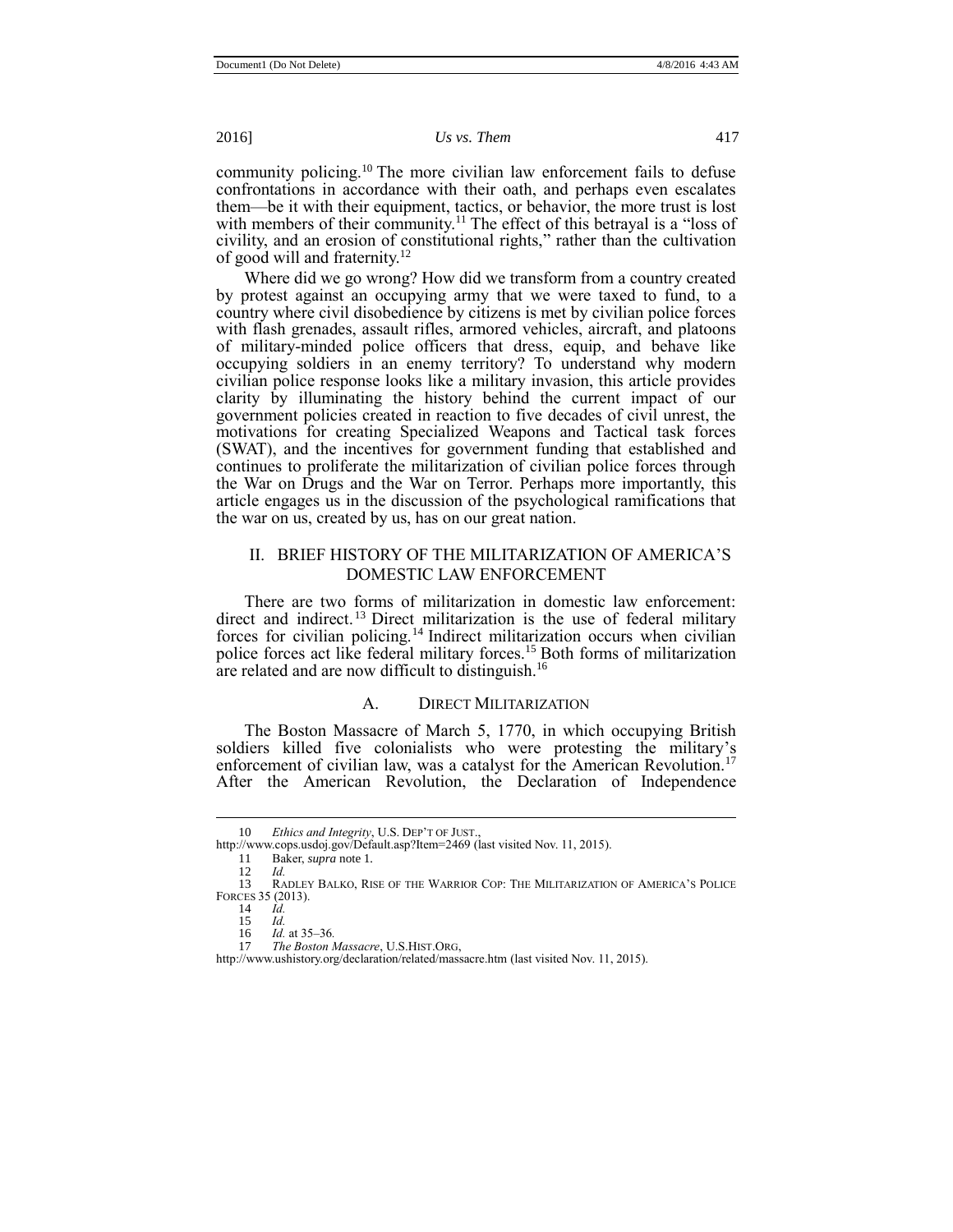condemned George III, the king of Great Britain, for his offenses against liberty:

He has . . . sent hither swarms of Officers to harass our people, and eat out their substance . . .

He has affected to render the Military independent of and superior to the Civil power . . .

For Quartering large bodies of armed troops among us . . .

For protecting them, by a mock Trial, from punishment for any Murders which they should commit on the Inhabitants of these States . . .

He has abdicated Government here, by declaring us out of his Protection and waging War against us.<sup>18</sup>

From our country's inception, Americans have "demanded accountability and rejected military presence in our daily lives." <sup>19</sup> Yet, for security purposes,<sup>20</sup> Congress enacted The Calling Forth Act of 1792 which gave the president unilateral authority to federalize, deploy, and command state militias "to execute the Laws of the Union, suppress Insurrections and repel Invasions." <sup>21</sup> In 1794, President George Washington utilized the Calling Forth Act to order state militias to suppress the Whiskey Rebellion in Pennsylvania.<sup>22</sup> With the expanded executive power, Washington made it clear that the government would not hesitate to use military force on its own citizens when confronted with a violent uprising.<sup>23</sup>

In 1807, that power was further regulated by the Insurrection Act, which clarified that the president could deploy the military to suppress a rebellion only if requested by the state or upon a determination that the situation was "so dire that federal law could no longer be enforced, or if the basic rights of the state's citizens were being violated." <sup>24</sup> The regulation

22 Stephen I. Vladeck, Note, *Emergency Power and the Militia Acts*, 114 YALE L.J. 149, 160  $(2004)$ .<br>23

23 BALKO, *supra* not[e 13,](#page-2-0) at 18<br>24 10 U.S.C. 88 331-335 (2008)

 $\overline{a}$ 

24 10 U.S.C. §§ 331-335 (2008) (Amended in 2007, the Act enables the President to deploy the military "to suppress, in a State, any insurrection, domestic violence, unlawful combination, or conspiracy, if it - (1) so hinders the execution of the laws of that State, and of the United States within the State, that any part or class of its people is deprived of a right, privilege, immunity, or protection named in the Constitution and secured by law, and the constituted authorities of that State are unable, fail, or refuse to protect that right, privilege, or immunity, or to give that protection; [or] (2) opposes or obstructs the execution of the laws of the United States or impedes the course of justice under those laws. In any situation covered by clause (1), the State shall be considered to have denied the equal protection of the laws secured by the Constitution."); Danielle Crockett, *The Insurrection Act and Executive Power to Respond with Force to Natural Disasters*,

http://www.law.berkeley.edu/library/resources/disasters/Crockett.pdf (last visited Nov. 11, 2015) ("The

<sup>18</sup> THE DECLARATION OF INDEPENDENCE para. 3 (U.S. 1776).

<sup>19</sup> Dennis J. Kucinich, *Militarized Police and the Threat to Democracy*, HUFFINGTON POST BLOG (Aug. 18, 2014, 11:18 AM), http://www.huffingtonpost.com/dennis-j-kucinich/policemilitarization\_b\_5687598.html.

<sup>20</sup> *See generally Shays' Rebellion*, U.S.HIST.ORG, http://www.ushistory.org/us/15a.asp (last visited Nov. 11, 2015).

<sup>21</sup> U.S. CONST. art. I, § 8, cl. 15; "[W]henever the laws of the United States shall be opposed, or the execution thereof obstructed, in any state, by combinations too powerful to be suppressed by ordinary course of judicial proceedings, or by the powers vested in the marshals … it shall be lawful for the President of the United States to call forth the militia of such state to suppress such combinations, and to cause the laws to be duly executed." Calling Forth Act of 1792 § 2.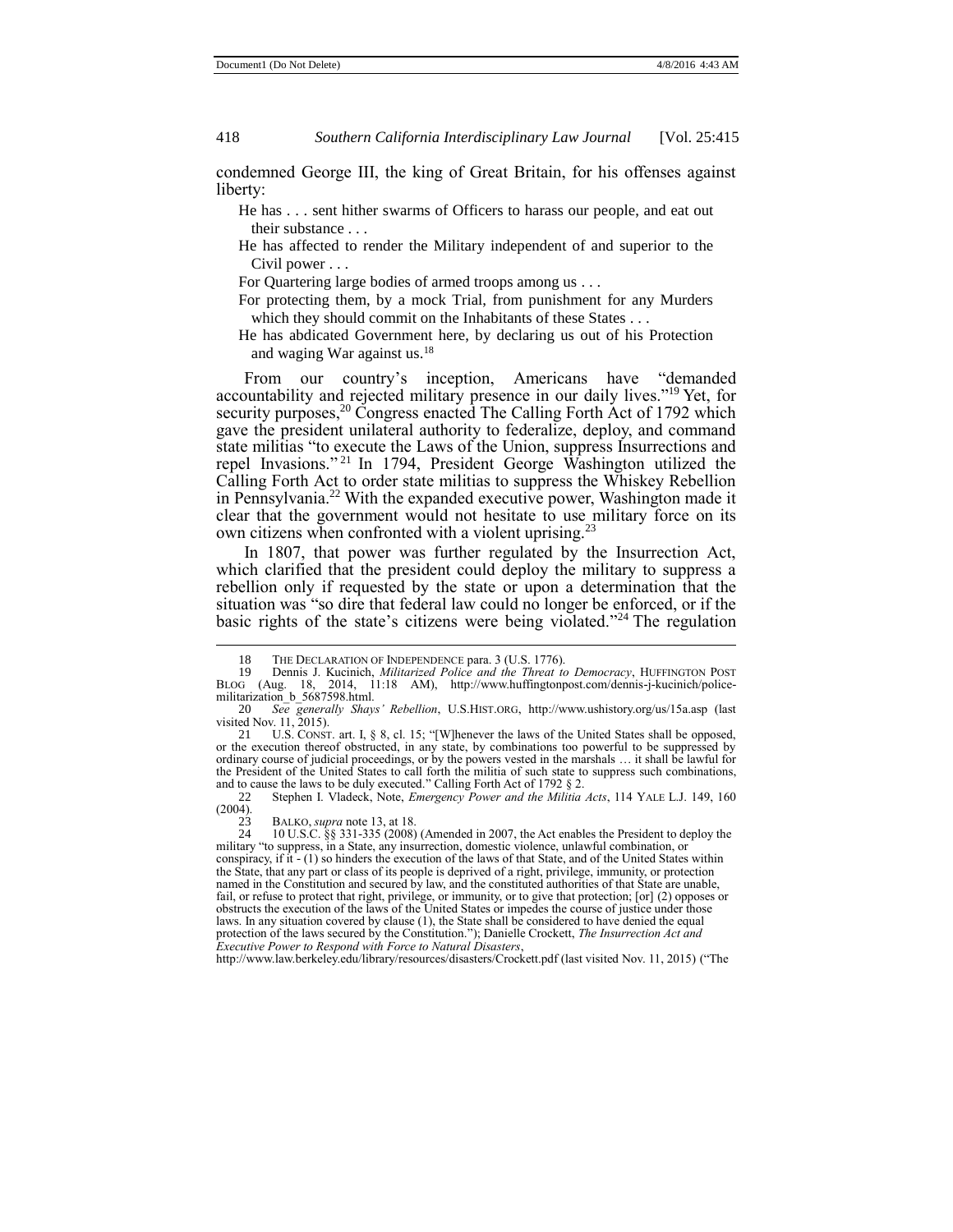required that the unilateral power of the president to deploy military forces domestically was to be utilized only as a last resort.<sup>25</sup> In 1851, to oppose civilians protesting the Fugitive Slave Act of 1850, a law that "forcibly compelled citizens to assist in the capture of runaway slaves," the mayor of Boston called on President Franklin Pierce to deploy the US Army and Marines to quell the confrontation.<sup>26</sup> President Pierce consented, and the military descended on Boston, on several instances firing into the crowd and charging the protestors with bayonets.<sup>27</sup>

Three years later, in response to the public backlash against the Fugitive Slave Act in Boston, and in an effort to strengthen the enforcement of the Act, US Attorney General Caleb Cushing issued an opinion known as the Cushing Doctrine.<sup>28</sup> This policy, which was merely the opinion of the attorney general, and not subjected to judicial or legislative review prior to its enunciation, allowed US Marshals to summon the military in order to enforce the law without authorization from the president.<sup>29</sup> Instead of calling on the military for the purposes of insurrection or rebellion, the doctrine provided a single US Marshal with the power to call on military troops if he determined that citizens were preventing him from performing his duties.<sup>30</sup> The opinion would be used to hunt down escaped slaves in northern states, enforce federal laws on the western frontier, and to suppress John Brown's anti-slavery revolt of 1856 at Harper's Ferry, West Virginia.<sup>31</sup>

During Reconstruction following the Civil War, the federal government stationed military troops throughout the South to enforce the Civil Rights Act of 1876, the Fourteenth and Fifteenth Amendments, and the Reconstruction Acts.<sup>32</sup> The Force Acts, including the Klu Klux Klan Act of 1871, made the mass deployment of troops possible by granting the federal government broad authority to use military forces against groups suspected of conspiring against federal law.<sup>33</sup> The federal military presence served an important role in preventing state and local officials in former Confederate states from denying ex-slaves their civil rights and in reducing "racerelated terror and violence."<sup>34</sup> But in the disputed presidential election of

 $\overline{a}$ 

32 *See Civil War and Reconstruction, 1861-1877*, LIBRARY OF CONGRESS,

34 *Id.*

amended Act expands the language of the original Act to include natural disasters, epidemics, or other serious public health emergencies, terrorist attacks or incidents, or other conditions."); BALKO, *supra* not[e 13,](#page-2-0) at 18.<br>25  $Id$ .

 $\frac{25}{26}$  *Id.* 

<sup>26</sup> *Fugitive Slave Acts*, HIST. CHANNEL, http://www.history.com/topics/black-history/fugitiveslave-acts (last visited Nov. 11, 2015); ROBERT W. COAKLEY, THE ROLE OF FEDERAL MILITARY FORCES IN DOMESTIC DISORDERS, 1789–1878, at 134 (1996).

<sup>27</sup> *Id* at 136–37.

<sup>28</sup> BALKO, *supra* not[e 13,](#page-2-0) at 22.

<sup>29</sup> *Id.* 

<sup>30</sup> *Id.*

<sup>31</sup> *Id.*

http://www.loc.gov/teachers/classroommaterials/presentationsandactivities/presentations/timeline/civilw ar/recontwo/ (last visited Oct. 5, 2015).

<sup>33</sup> BALKO, *supra* not[e 13,](#page-2-0) at 23.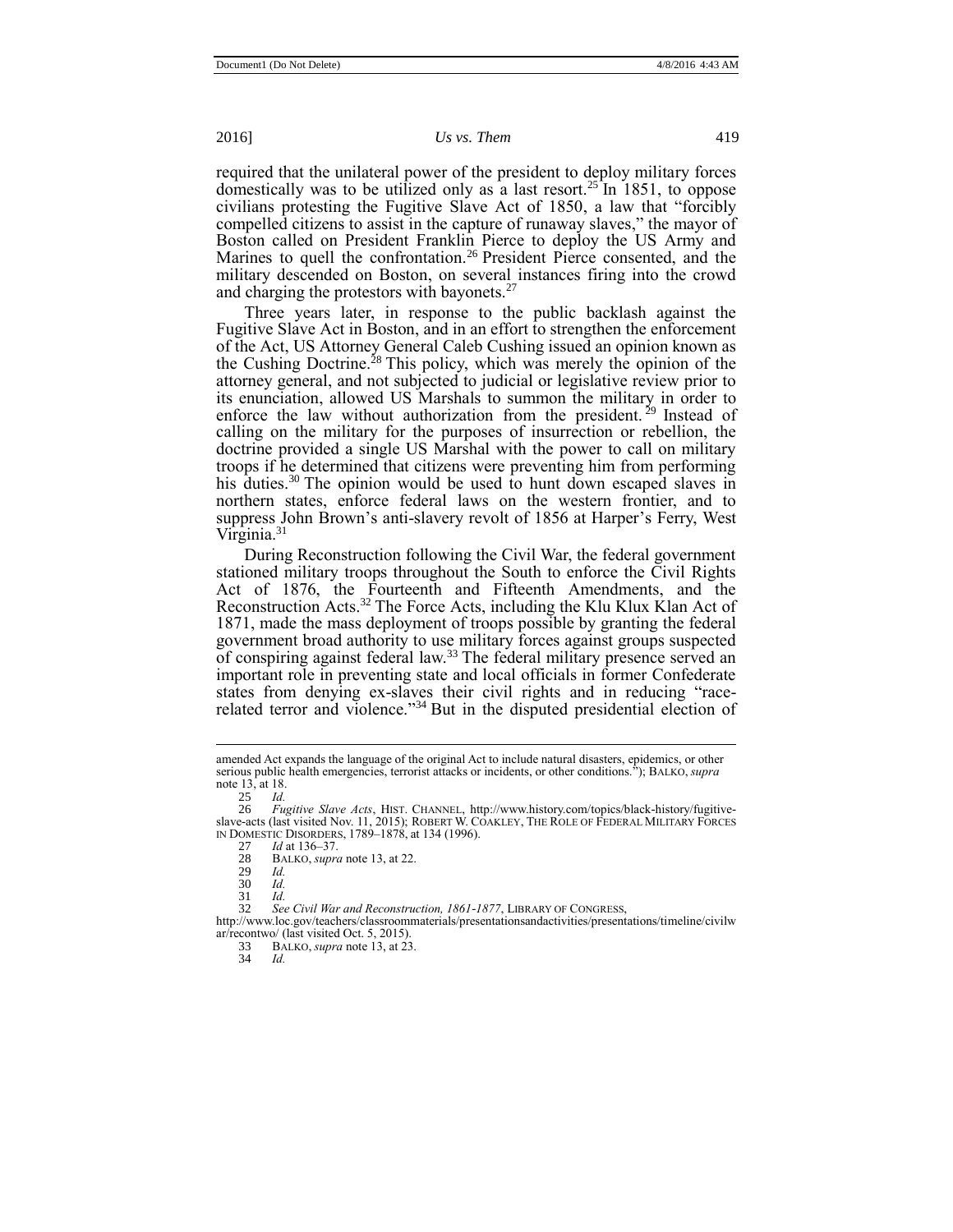1876, where neither Democratic candidate Samuel B. Tilden nor Republican candidate Rutherford B. Hayes won a majority of electoral votes, the parties struck a secret deal to allow Hayes to assume the presidency on the condition that the Republicans withdraw all federal troops from the South.<sup>35</sup> This arrangement, known as the Compromise of 1877, effectively ended the Reconstruction Era. <sup>36</sup> With the military removed, a new era of mob violence, systematic discrimination, segregation, and second-class status for African-Americans emerged, and would essentially remain until the Civil Rights Act of 1964.<sup>37</sup>

<span id="page-5-0"></span>In response to the use of military troops to execute federal laws in the South during Reconstruction, Congress enacted The Posse Comitatus Act of 1878.<sup>38</sup> The Posse Comitatus Act made it a crime to use the military to execute the laws of the United States.<sup>39</sup> Designed to limit the President's use of military forces in peacetime, the statute provided that: "[I]t shall not be lawful to employ any part of the Army of the United States … for the purpose of executing the laws, except on such cases and under such circumstances as such employment of said force may be expressly authorized by the Constitution or by any act of Congress…." <sup>40</sup> The law effectively nullified the Cushing Doctrine by no longer allowing the US Marshals to summon the military to enforce federal law unless they obtained authorization from Congress or the President. <sup>41</sup> Although Congress has authorized a substantial number of exceptions and has strengthened the Act with an additional proscription against use of military forces to make arrests or conduct searches and seizures, the law has remained largely unchanged since its enactment.<sup>42</sup>

<span id="page-5-1"></span>The most significant policy that pushed America towards direct militarization was the Militia Act of 1903, also known as the National

<sup>35</sup> *Compromise of 1877*, HISTORY.COM, http://www.history.com/topics/us-

presidents/compromise-of-1877 (last visited Oct 5, 2015).

<sup>36</sup> *Id.*

<sup>37</sup> BALKO, *supra* not[e 13,](#page-2-0) at 24.

<sup>38</sup> Jennifer Elsea, *The Posse Comitatus Act and Related Matters: A Sketch*, NAVY DEP'T LIBRARY, 1, 2 (June 6, 2005)[, https://www.fas.org/sgp/crs/natsec/RS20590.pdf.](https://www.fas.org/sgp/crs/natsec/RS20590.pdf) 

<sup>39</sup> Army Appropriations Act of 1878, 20 Stat. 152 (codified as amended at 18 U.S.C. § 1385 (2002) ("Whoever, except in cases and under circumstances expressly authorized by the Constitution or Act of Congress, willfully uses any part of the Army or the Air Force as a posse comitatus or otherwise to execute the laws shall be fined under this title or imprisoned not more than two years, or both."). 40 ARMY NATIONAL GUARD, FISCAL YEAR 2001 POSTURE STATEMENT (2001),

http://arng.ng.mil/resources/News/Publications/Documents/Posture-Statements/2001/appendix%20A.htm.

<sup>41</sup> BALKO, *supra* not[e 13,](#page-2-0) at 24.<br>42 Elsea *supra* note 38 at 3 (

Elsea, *supra* note [38,](#page-5-0) at 3 ("The Posse Comitatus Act does not apply where Congress has expressly authorized use of the military to execute the law. Congress has done so in three ways, by giving a branch of the armed forces civilian law enforcement authority, by establishing general rules for certain types of assistance, and by addressing individual cases and circumstances with more narrowly crafted legislation. Thus it has vested the Coast Guard, a branch of the armed forces, with broad law enforcement responsibilities. Second, over the years it has passed a fairly extensive array of particularized statutes, like those permitting the President to call out the armed forces in times of insurrection and domestic violence, 10 U.S.C. §§ 331-335. Finally, it has enacted general legislation authorizing the armed forces to share information and equipment with civilian law enforcement agencies, 10 U.S.C. §§ 371-382.").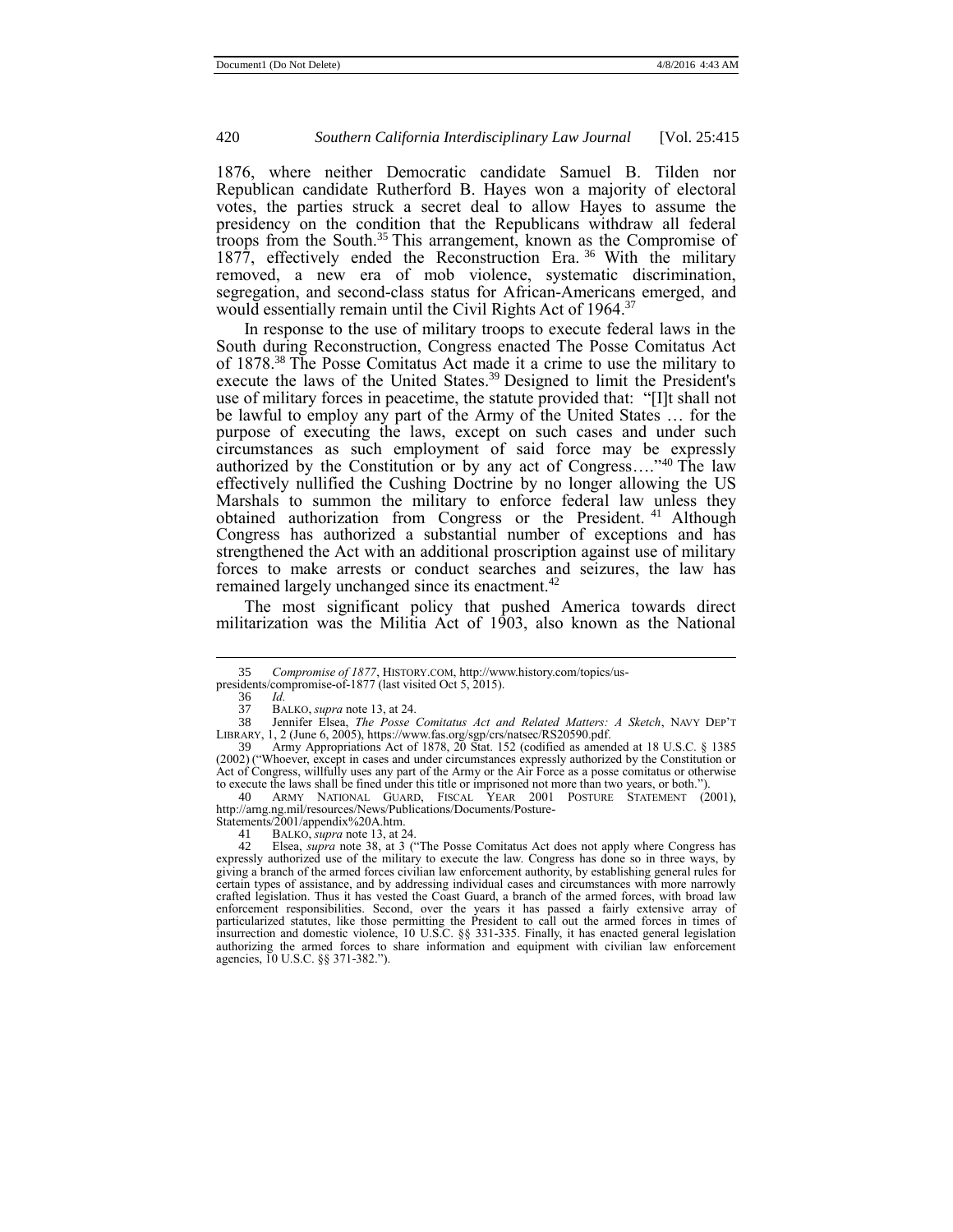Guard Act, or the Dick Act, which consolidated the remaining state militias and established the National Guard as the primary domestic military force.<sup>43</sup> It further provided that the National Guard be equipped through federal funds and be trained by US Army instructors.<sup>44</sup> In 1933, the National Guard Mobilization Act officially made the National Guard a component of the US Army.<sup>45</sup> The ensuing confrontations between the US Army and protest groups, including labor strikers, anti-war activists, and other civilian demonstrators, sowed ill will toward the US Army among some of the public and instilled certain contempt for civilian protestors among some in the military.<sup>46</sup>

<span id="page-6-1"></span>One of the most infamous confrontations between the US Army and civilians occurred during the Bonus March of 1932, when 40,000 World War I veterans set up shanty settlements in Washington, D.C. to demand the bonus payment that the government had promised them for their service, but had not delivered.<sup>47</sup> After two unarmed marching veterans were fatally shot by local police, President Herbert Hoover sent in the US Army.<sup>48</sup> Led by General Douglas MacArthur and Major George S. Patton, two regiments of infantry and cavalry, along with six tanks, moved in on the nation's capital.<sup>49</sup> The US Army forced the veterans to flee, and MacArthur ordered the shanty settlements to be burned.<sup>50</sup>

Following the Bonus March, MacArthur denounced the veterans as "[a] mob" that was "animated by the essence of revolution," whose goal was to overthrow the government in "a reign of terror" that would have caused "insurgency and insurrection" if not for the military intervention.<sup>51</sup> The American public was outraged and bewildered by how the US Army "could treat veterans of the Great War with such disrespect." <sup>52</sup> The public was further outraged when the US Army made its Basic Field Manual available to the public in 1935, including a section on strategies for dealing with domestic disturbances such as firing into crowds with "shoot to kill orders" and instructions on the use of "chemical warfare, artillery, machine guns, mortars, grenades, tanks, and planes" against its own people.<sup>53</sup> The military justified its instructions and strategies by claiming that the manual did not

49 *Id.*

<span id="page-6-0"></span>

<sup>43</sup> BALKO, *supra* not[e 13,](#page-2-0) at 36; William M. Donnelly, *The Root Reforms and the National Guard*, U.S. ARMY CTR. OF MIL. HIST. (May 3, 2011),

[http://www.history.army.mil/documents/1901/Root-NG.htm;](http://www.history.army.mil/documents/1901/Root-NG.htm) *see Records of the Armed Services Committee and its Predecessors: Committee on the Militia, 1835-1911*, NAT'L ARCHIVES,

http://www.archives.gov/legislative/guide/house/chapter-04-militia.html (last visited Nov. 11, 2015).<br>44 See BALKO *supra* note 13 at 36

<sup>44</sup> *See* BALKO, *supra* not[e 13,](#page-2-0) at 36.

<sup>45</sup> ARMY NATIONAL GUARD, *supra* not[e 40.](#page-5-1)

CLAYTON D. LAURIE & RONALD H. COLE, THE ROLE OF FEDERAL MILITARY FORCES IN **DOMESTIC DISORDERS, 1877-1945, at 4 (1997).**<br>47 BALKO *supra* note 13 at 37

<sup>47</sup> BALKO, *supra* not[e 13,](#page-2-0) at 37.

<sup>48</sup> *Id.*; *The Bonus March*, USHISTORY.ORG., http://www.ushistory.org/us/48c.asp (last visited Oct. 5, 2015).

<sup>50</sup> *The Bonus March*, *supra* not[e 48.](#page-6-0)

LAURIE & COLE, *supra* note [46,](#page-6-1) at 367.

<sup>52</sup> *The Bonus March*, *supra* not[e 48.](#page-6-0)

<sup>53</sup> BALKO, *supra* not[e 13,](#page-2-0) at 39; LAURIE & COLE, *supra* not[e 46,](#page-6-1) at 364.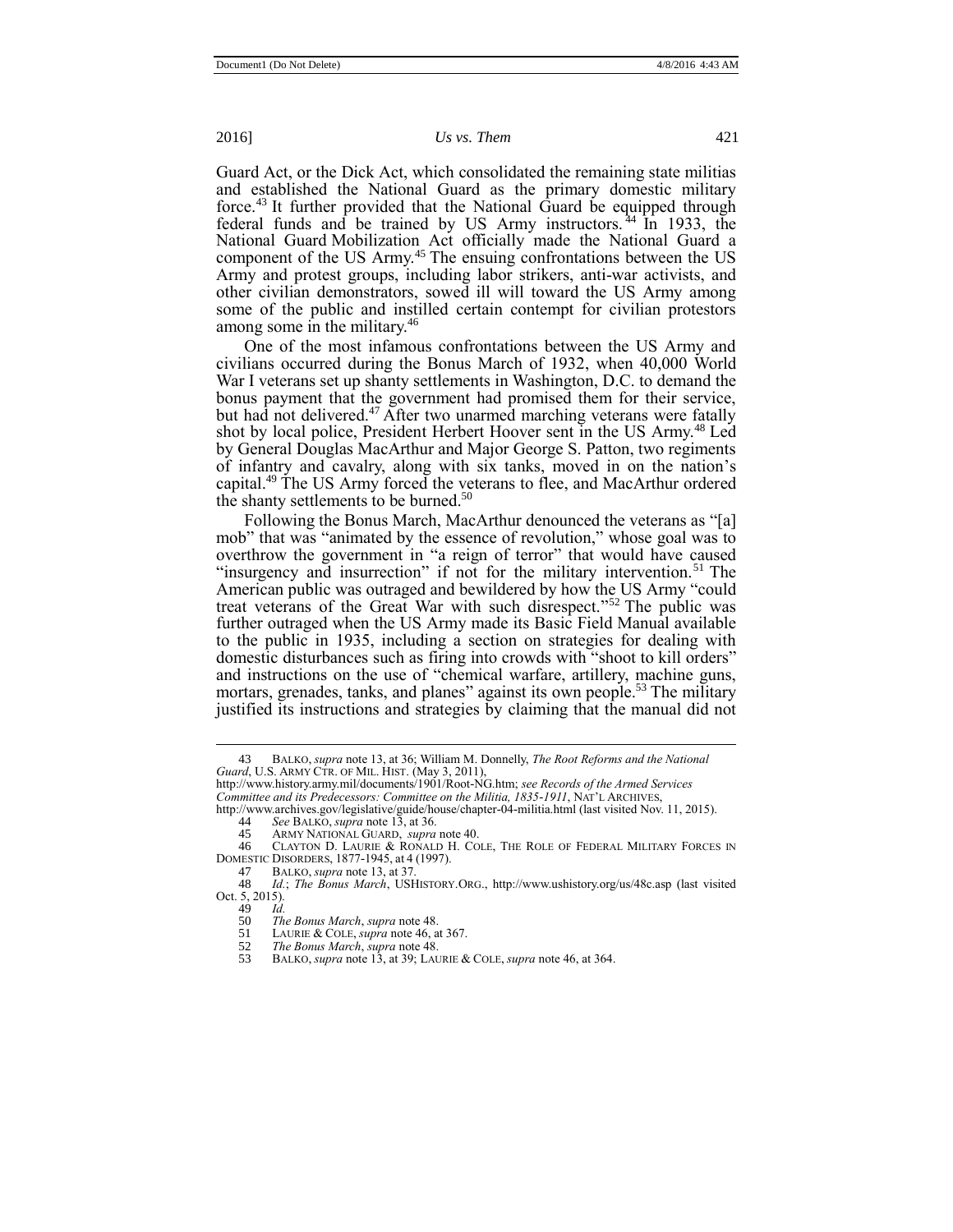clarify under what circumstances these tactics should be implemented.<sup>54</sup> By 1941, the military had removed much of this language from the manual or replaced it with instructions that emphasized the use of nonlethal force in domestic affairs.<sup>55</sup>

In 1954, the Supreme Court decision in *Brown v. Board of Education* made segregation in public schools unlawful. <sup>56</sup> In 1957, African-American students attempted to enroll at Central High School in Little Rock, Arkansas.<sup>57</sup> Arkansas Governor Orval Faubus sent in National Guard troops to prevent the students from entering the building.<sup>58</sup> President Dwight Eisenhower had previously opposed deploying federal troops to force integration, and he initially resisted sending them to Little Rock as well.<sup>59</sup> After a meeting between the president and the governor, Governor Faubus pulled the troops out, allowing a violent mob to physically force the students to withdraw.<sup>60</sup> President Eisenhower responded by sending in troops from the 101st Airborne Division of the US Army to escort the students to class (the troops were later replaced by the Arkansas National Guard which Eisenhower had federalized).<sup>61</sup> By waiting to send in the military until such deployment was his last remaining option, President Eisenhower's actions remained in line with the protections built into the Insurrection Act.<sup>62</sup>

Throughout the 1960s, the government repeatedly called upon the National Guard to keep order in cities across America.<sup>63</sup> During that decade, civil rights and anti-Vietnam War demonstrators often clashed with the military, culminating with the fatal shooting of four students in a confrontation with the National Guard at Kent State University in Ohio in 1970. <sup>64</sup> Despite these incidents, the principle of keeping the military separate from civilian law enforcement remained largely intact.<sup>65</sup>

57 *Eisenhower and the Little Rock Crisis*, AM. LIBRARY,

<sup>54</sup> BALKO, *supra* not[e 13,](#page-2-0) at 39.<br>55 BALKO, *supra* note 13, at 39:

<sup>55</sup> BALKO, *supra* not[e 13,](#page-2-0) at 39; LAURIE & COLE, *supra* not[e 46,](#page-6-1) at 365.

<sup>56</sup> *Brown v. Board of Educ*., 347 U.S. 483, 495 (1954) (holding that "in the field of public education, the doctrine of 'separate but equal' has no place. Separate educational facilities are inherently unequal. Therefore, we hold that the plaintiffs and others similarly situated for whom the actions have been brought are, by reason of the segregation complained of, deprived of the equal protection of the laws guaranteed by the Fourteenth Amendment.").

http://www.americaslibrary.gov/aa/eisenhower/aa\_eisenhower\_littlerock\_1.html (last visited Nov. 11, 2015).

<sup>58</sup> *Id.* 

<sup>59</sup> BALKO, *supra* not[e 13,](#page-2-0) at 40.

<sup>60</sup> *Id.*

*Id* at 40–41.

<sup>62</sup> *Id* at 41*.*; *See* 10 U.S.C. §§ 331–335 (2008). 63 BALKO, *supra* not[e 13,](#page-2-0) at 41.

<sup>64</sup> John Kifner, *Four Kent State Students Killed By Troops*, N.Y. TIMES (May 4, 1970), http://www.nytimes.com/learning/general/onthisday/big/0504.html#article. 65 BALKO, *supra* not[e 13,](#page-2-0) at 41.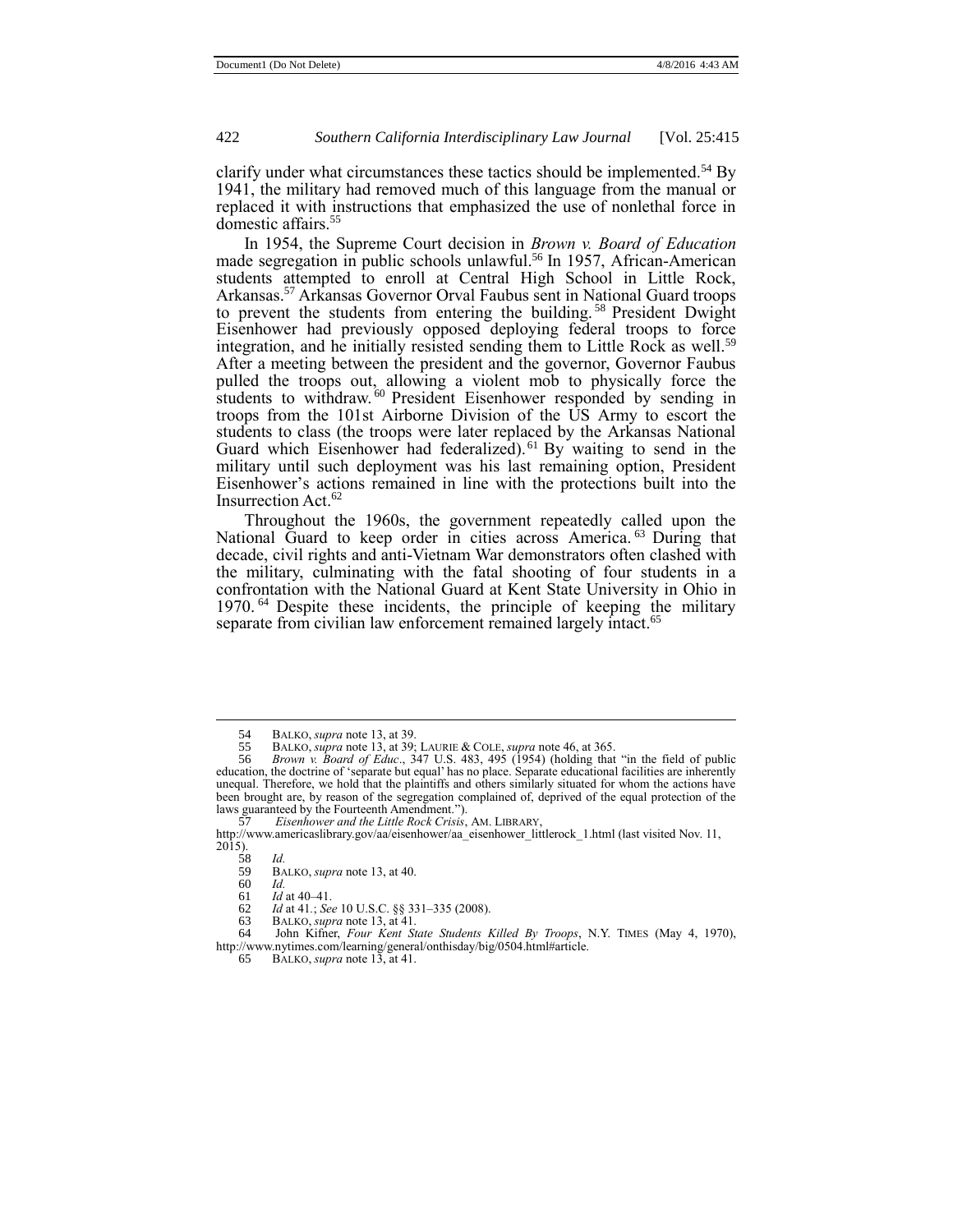#### B. INDIRECT MILITARIZATION

<span id="page-8-0"></span>Since the 1960s, the enactment of federal policies in response to the War on Drugs and the War on Terror has given civilian police forces across America the justification to acquire military technology, equipment, and tactical training for newly specialized units to be used against civilians in domestic law enforcement.<sup>66</sup> Beginning in the mid-1960s, an era of race riots, hostage takings, and barricaded shoot-outs, a Specialized Weapons and Tactics ("SWAT") model of civilian law enforcement proliferated nationwide. <sup>67</sup> But after the civil unrest receded, SWAT remained and became increasingly integrated into day-to-day law enforcement, especially with respect to the War on Drugs.<sup>68</sup> This was phase one in the indirect militarization of American civilian law enforcement.<sup>69</sup> Phase two, in which the federal government began supplying civilian police departments with military weaponry, began in the mid-1990s and accelerated after the terrorist attacks in New York City and Washington, D.C. on September 11, 2001—under the premise that no American community was safe from Islamic terrorism and it might require a local police officer with a grenade launcher to protect us.<sup>70</sup>

# *1. Phase One: The Emergence of SWAT & the War on Drugs*

<span id="page-8-1"></span>In the summer of 1965, racial tension in Watts, a predominately African-American Los Angeles neighborhood, reached its breaking point after two white police officers arrested an African-American motorist and two of his family members.<sup>71</sup> A crowd of spectators grew angry at what was perceived to be "yet another incident of racially motivated abuse by police."<sup>72</sup> As the police drove off with the family members in custody, one of the spectators shouted, "[d]on't worry, we're going to burn this mother down." <sup>73</sup> A riot ensued, eventually covering fifty-square miles of South Central Los Angeles in its five-day duration.<sup>74</sup> On the third night,  $13,500$ California National Guards were dispatched, who under the command of the Los Angeles Police Department ("LAPD"), faced off against looters, arsonists, and snipers.<sup>75</sup> By the time order was restored, 34 were left dead, 1032 injured, nearly 4000 arrested, and \$40 million in property was destroyed.<sup>76</sup>

<sup>66</sup> Baker, *supra* note [1](#page-1-1)*.*

<sup>67</sup> *See* Ross Douthat, *Playing Soldier in the Suburbs*, N.Y. TIMES (Aug. 16, 2014), http://www.nytimes.com/2014/08/17/opinion/sunday/ross-douthat-playing-soldier-in-the-

suburbs.html?module=Search&mabReward=relbias%3Ar%2C{%221%22%3A%22RI%3A7%22}.<br>68  $Id$ 

<sup>68</sup> *Id.*

<sup>69</sup> *Id.*

<sup>70</sup> Douthat, *supra* not[e 67](#page-8-0).<br>71 BALKO, *supra* note 13, a 71 BALKO, *supra* not[e 13,](#page-2-0) at 51.<br>72 Watts Riot Begins HIST CI

<sup>72</sup> *Watts Riot Begins*, HIST. CHANNEL, http://www.history.com/this-day-in-history/watts-riotbegins (last visited Nov. 11, 2015).<br>73 BALKO, *supra* not[e 13,](#page-2-0) at 51.

<sup>74</sup> *Watts Riot Begins*, *supra* not[e 72.](#page-8-1)

<sup>75</sup> BALKO, *supra* not[e 13,](#page-2-0) at 52.

<sup>76</sup> *Watts Riot Begins*, *supra* not[e 72.](#page-8-1)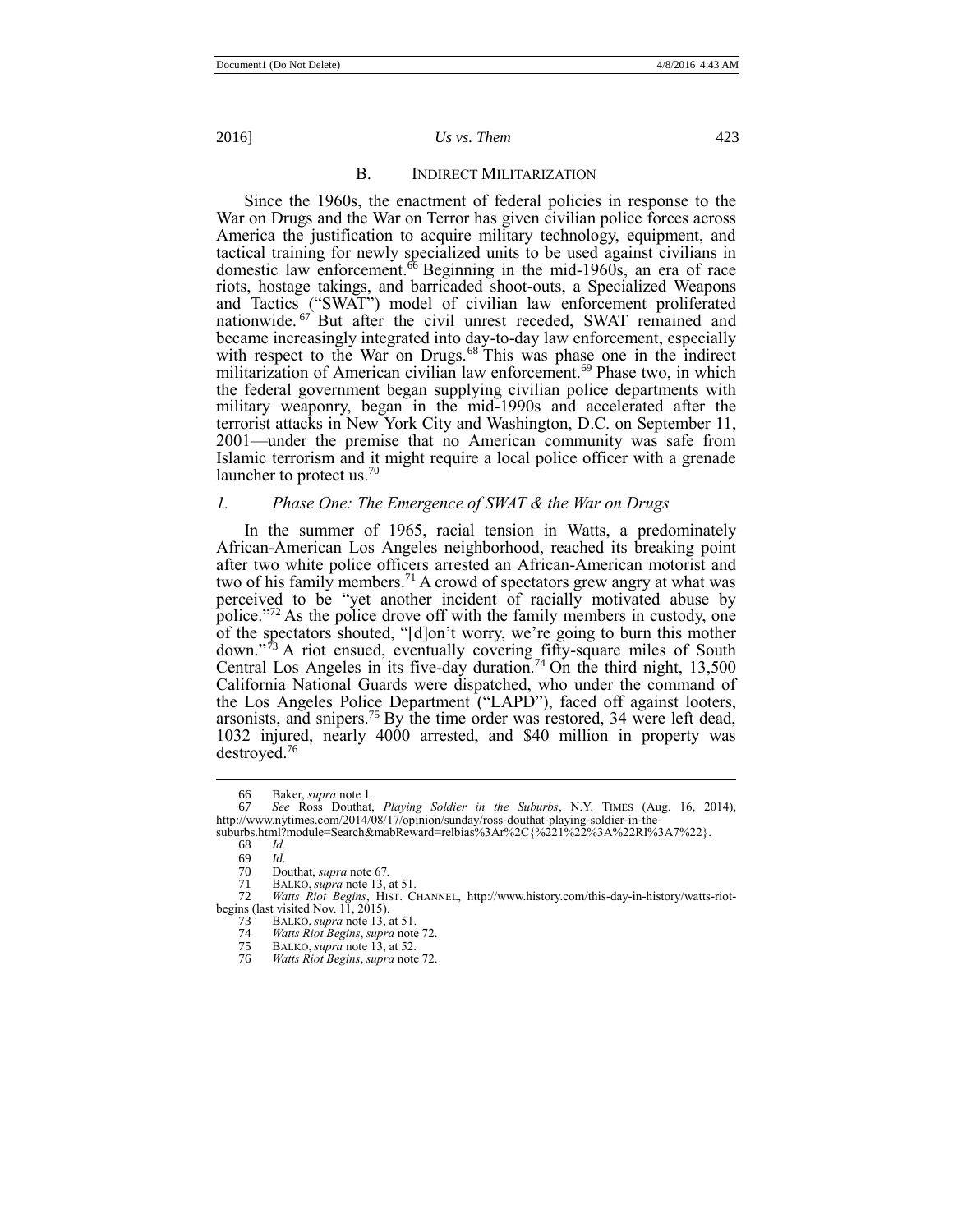The Watts riot was the first major incident to push America toward militarized policing.<sup>77</sup> Middle America began to fear crime and civil disorder like never before, as Watts, along with subsequent race riots in Baltimore, Newark, Detroit, and Washington, D.C. signaled "a rising criminal class that was increasingly out of control." <sup>78</sup> The Watts riot left LAPD Inspector Daryl Gates, the commanding officer during the confrontation, with the perception that civilian law enforcement training, equipment, and tactics were inadequate to address the threat posed by the "guerrilla warfare" he witnessed in Watts.<sup>79</sup> The US military was fighting against guerrilla warfare in Vietnam at the time, so Gates asked the military for guidance.<sup>80</sup> The military gave Gates the tactics and training to more effectively suppress subsequent rioting, which would change the appearance, mindset, and culture of civilian law enforcement for the foreseeable future—Gates created America's first SWAT team.<sup>81</sup>

<span id="page-9-0"></span>In 1967, in response to a clash between anti-war protestors and the LAPD in Culver City, California—where president Lyndon B. Johnson had been scheduled to speak—Los Angeles police chief Thomas Reddin created a new unit called Tactical Operations Planning.<sup>82</sup> The unit's mission was to plan for and respond to riots, protests, and visits from dignitaries.<sup>83</sup> Gates, who was put in command of the unit, broke the unit into sixteen "military" type" squads.<sup>84</sup> A squad consisted of two five-man teams, each consisting of "a leader, a marksman, an observer, a scout, and a rear guard." <sup>85</sup> The squads were then divided into two "platoons."<sup>86</sup> Gates proposed renaming the unit "Special Weapons Attack Team" ("SWAT"), but after resistance from his deputy chief regarding the use of the word "attack," settled with "Special Weapons and Tactics."<sup>87</sup> This is how SWAT was born.<sup>88</sup>

In response to criticism that the Johnson administration was not taking a strong enough stance on domestic crime, and frustrated by a losing wareffort in Vietnam, where drug use and addiction among US soldiers had gained national exposure, the federal government became more proactive in fighting the drug trade.<sup>89</sup> In this effort, President Johnson created a new agency called the Bureau of Narcotics and Dangerous Drugs ("BNDD"), which later became the Drug Enforcement Agency ("DEA") that would operate under the Department of Justice.<sup>90</sup> Johnson also expanded the

- 87 *Id.* 88 *Id.*
- 

<sup>77</sup> BALKO, *supra* not[e 13,](#page-2-0) at 52.

<sup>78</sup> *Id.* at 53.

<sup>79</sup> DARYL GATES, CHIEF: MY LIFE IN THE LAPD 92, 104 (1992).<br>80 BALKO. *supra* note 13. at 53.

<sup>80</sup> BALKO, *supra* not[e 13,](#page-2-0) at 53.

<sup>81</sup> *Id.*

<sup>82</sup> GATES, *supra* not[e 79,](#page-9-0) at 112.

<sup>83</sup> *See id*. *Id.* at 112–13.

<sup>85</sup> *Id.* at 114.

<sup>86</sup> *Id.*

<sup>89</sup> BALKO, *supra* not[e 13,](#page-2-0) at 65. 90 *Id.*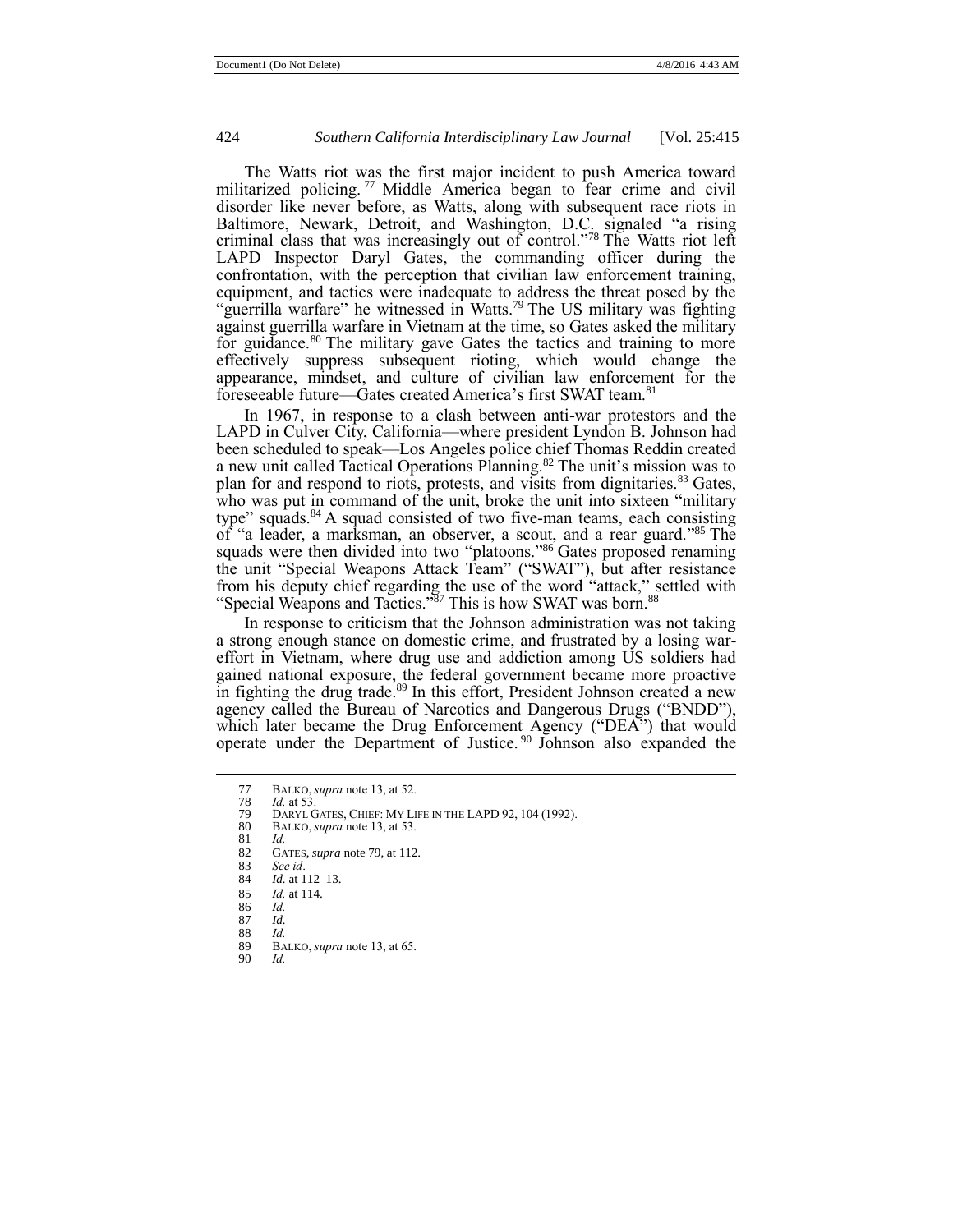Office of Law Enforcement Assistance into the Law Enforcement Assistance Administration ("LEAA"), which doled out federal funding, equipment, technology, and training directly to state and local law enforcement agencies.<sup>91</sup> Though Johnson laid the groundwork for the "tremendous combination of police power, surveillance, and incarceration that today so dominates domestic politics," <sup>92</sup> his efforts did not quell his critics.<sup>93</sup> On April 4, 1968, Martin Luther King Jr. was assassinated in Memphis, Tennessee, which resulted in violent riots in over one-hundred American cities.<sup>94</sup> For many white middle-class Americans, the riots reinforced a sense that American cities were zones of lawlessness, and it was African Americans that were causing the violence.<sup>95</sup> Fear of violent African-American uprisings was a powerful political tool, and the Republican apparatus knew just how to use it, by implementing new policies and creating new departments that "set in motion an animosity between police officers and the public that may now be beyond repair."<sup>96</sup>

Leading up to the presidential election of 1968, Republican presidential candidate Richard Nixon and his advisors developed a campaign strategy based on law and order, as well as on a postulation that crime, race riots, the civil rights movement, African-American militancy, anti-war activism, the counterculture, and increasing drug use were connected. $97$  Nixon and his strategists determined that drugs were the common demominator which linked these concerns. 98

Shortly before his election in 1968, Nixon called illicit drug use "the modern curse of the youth, just like the plagues and epidemics of former years. And they are decimating a generation of Americans."<sup>99</sup> After Nixon won the presidential election, he made narcotics the high-profile target of his administration's promised law and order effort.<sup>100</sup> Though he would not officially declare a War on Drugs until 1971, the modern drug war effectively began with Nixon's inauguration in 1969.<sup>101</sup>

In July 1969, Nixon declared drugs a "national threat" and called for "special forces . . . [that] will have the capacity to reave quickly into any area in which intelligence indicates major criminal enterprises are engaged

 $\overline{a}$ 

101 *Id.* at 76.

<span id="page-10-0"></span>

<sup>91</sup> *Id.*

CHRISTIAN PARENTI, LOCKDOWN AMERICA: POLICE & PRISONS IN AN AGE OF CRISIS 6  $(2002)$ .

<sup>93</sup> BALKO, *supra* not[e 13,](#page-2-0) at 66.<br>94 *Id* at 67

<sup>94</sup> *Id.* at 67.

<sup>95</sup> *Id.*

<sup>96</sup> *Id.* at 125.

<sup>97</sup> *Id.* at 68.

<sup>98</sup> *Id.* at 69. 99 Former Vice-President Richard Nixon, Remarks at the Republican National Convention,

Miami Beach, accepting the nomination as Republican candidate for president of the United States (Aug. 8, 1968), http://www.c-span.org/video/?4022-2/1968-richard-nixon-speech.

<sup>100</sup> BALKO, *supra* not[e 13,](#page-2-0) at 71.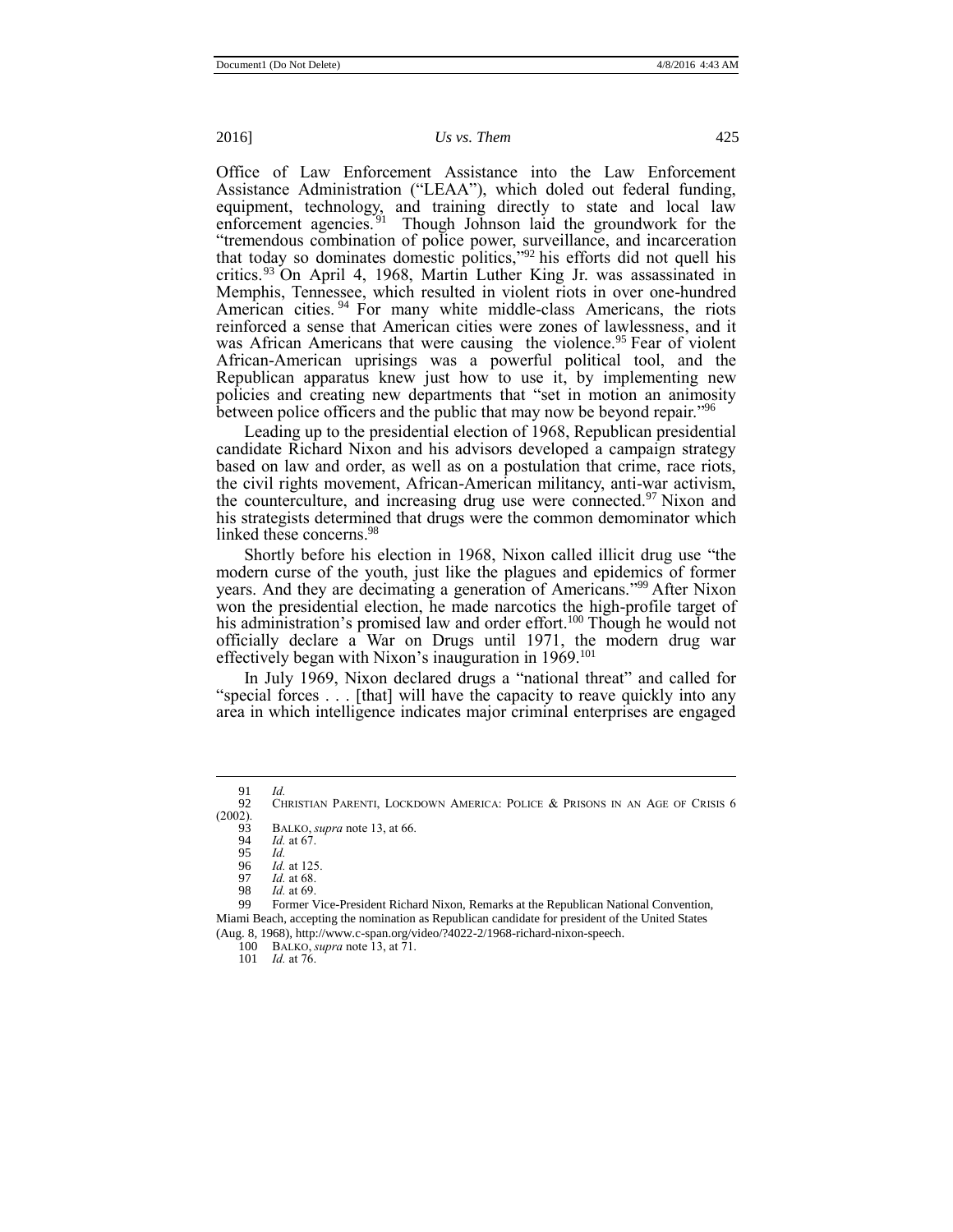in the narcotics traffic." <sup>102</sup> Drug trafficking was targeted as "public enemy number one," and using drugs was cast as the culprit for the nation's rising crime rate as addicts "turn[ed] to shoplifting, mugging, burglary, armed robbery, and so on to feed their habits." 103

In December 1969, America's first SWAT raid occurred at the Los Angeles headquarters of the Black Panther Party—an organization of Marxist, militant, African-American nationalists who had gained popularity in the counterculture movement.<sup>104</sup> For three hours, LAPD engaged in a shootout with the well-armed and well-fortified Black Panthers. <sup>105</sup> To resolve the situation, Daryl Gates proposed using a grenade launcher on the building, for which he was told that he would need permission from the Department of Defense.<sup>106</sup> While the Department of Defense authorized the use of the grenade launcher, it was never used.<sup>107</sup> In the end, the Black Panthers surrendered, leaving four Black Panthers and four LAPD officers wounded.<sup>108</sup> The Black Panthers were arrested and jailed, but SWAT's surprise tactics gave the Black Panthers a plausible argument of selfdefense: they awoke to men breaking down their door with guns drawn and firing bullets into their walls. <sup>109</sup> Paramilitary tactics in civilian law enforcement were unprecedented at the time, and a jury acquitted the Black Panthers.<sup>110</sup>

Although the Black Panthers were acquitted, this high-profile SWAT raid was a massive show of civilian police power against an organization that was feared by many politicians, law enforcement officials, and most middle-class Americans.<sup>111</sup> Although Civil Rights activists were outraged, the SWAT raid was a public relations triumph.<sup>112</sup> Within five years, SWAT expanded to major cities throughout America.<sup>113</sup>

In 1970, Congress passed the Controlled Substances Act ("CSA") as part of the Comprehensive Drug Abuse Prevention and Control Act which created a classification system for illicit drugs and assigned those classifications to the Department of Justice to categorize drugs according to their medicinal value and potential for abuse and addiction.<sup>114</sup> Marijuana was (and remains) classified as a Schedule I drug which is defined as "the

<sup>102</sup> Richard Nixon, *Special Message to the Congress on Control of Narcotics and Dangerous Drugs*, THE AMERICAN PRESIDENCY PROJECT (July 14, 1969),

www.presidency.ucsb.edu/ws/index.php?pid=2126.

<sup>103</sup> PARENTI, *supra* not[e 92,](#page-10-0) at 9 (internal quotation marks omitted).

<sup>104</sup> BALKO, *supra* not[e 13,](#page-2-0) at 76.

*Id at 77* 

<sup>106</sup> *Id* at 78.

<sup>107</sup> *See id* at 78–79*.*

<sup>108</sup> *Id* at 79.

<sup>109</sup> *Id.*

<sup>110</sup> *Id*.

<sup>111</sup> *Id.* at 79–80.

<sup>112</sup> *Id.* at 80.

<sup>113</sup> *Id.*

<sup>114</sup> Controlled Substances Act of 1970, Pub. L. No. 91-513, Title II, § 101, 84 Stat. 1242 (Oct.

<sup>27, 1970).</sup>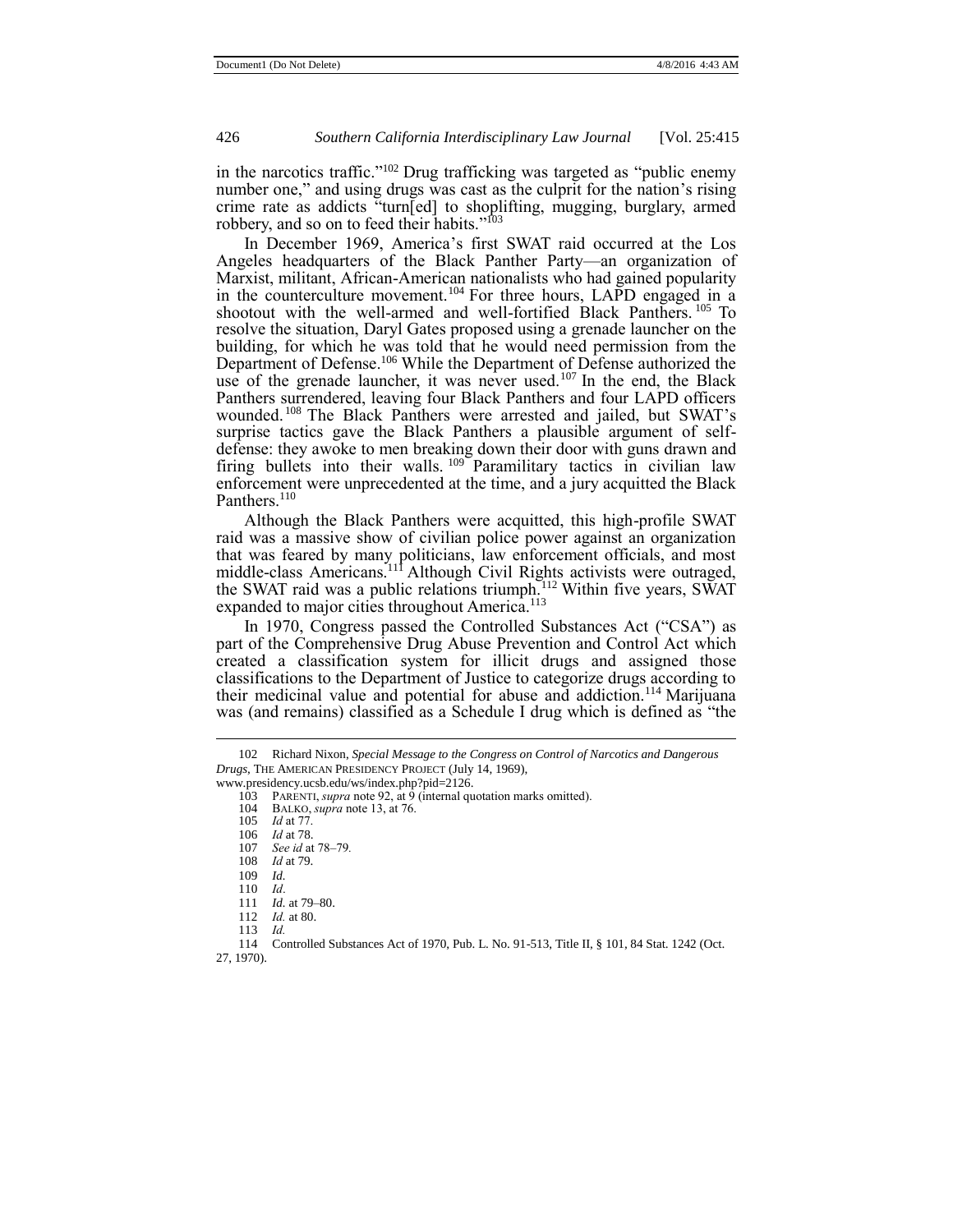most dangerous drugs of all the drug schedules with potentially severe psychological or physical dependence." <sup>115</sup> The CSA is the active federal US drug policy under which all "illegal importation, manufacture, distribution, and possession and improper use of controlled substances" is regulated by the federal government.<sup>116</sup>

That same year, Nixon signed into law the Organized Crime Control Bill, also known as the Racketeer Influenced and Corrupt Organizations Act ("RICO").<sup>117</sup> The law's main objective was to prevent the infiltration of businesses by organized crime.<sup>118</sup> This objective was accomplished by granting the government sweeping new powers aimed at seizing profits earned by organized crime, including the power to freeze a defendant's assets at the time of indictment and confiscate them after conviction.<sup>119</sup> By allowing the government to seize entire businesses connected with a defendant, RICO undermined the general principle of presuming innocence until a defendant is found guilty.<sup>120</sup> The Act also included a "no-knock" raids" provision which allowed law enforcement agents to forcibly enter private homes without warning.<sup>121</sup> After Nixon signed RICO into law, he told Attorney General John Mitchell and FBI Director J. Edgar Hoover, "I give you the tools. You do the job." <sup>122</sup> The New York Bar Association described the law as containing "the seeds of official repression." 123 Senator Sam Ervin of North Carolina warned his colleagues that the "noknock" measures "would be grossly abused by complaisant magistrates and over-zealous officers, and that in consequence, both householders and officers would suffer death, and law abiding people would be unnecessarily harassed by 'no-knock' raids upon their homes."<sup>124</sup> In 1978, Congress broadened RICO to include drug violations.<sup>125</sup>

Under the Organized Crime Control Bill, LEAA's annual budget increased from  $\frac{$75}{$7}$  million to \$500 million.<sup>126</sup> This massive injection of federal funds vastly expanded the agency's ability to dole out grants for equipment, technology, and training directly to state and local law enforcement agencies.<sup>127</sup> But according to LEAA director Don Santarelli, state and local law enforcement agencies "didn't value education or

<sup>115</sup> DEA, DRUG SCHEDULING, http://www.dea.gov/druginfo/ds.shtml (last visited Jan. 17, 2016). 116 21 U.S.C. § 801 (2012).

<sup>117</sup> Organized Crime Control Act of 1970, Pub. L. No. 91-452, Title IX, § 901(a), 84 Stat. 944 (Oct 15, 1970).

<sup>118</sup> *Id.*

<sup>119</sup> *Id.*

<sup>120</sup> *See* William L. Anderson & Candice E. Jackson, *Law as a Weapon: How RICO Subverts Liberty and the True Purpose of Law*, 9 THE INDEP. REV. 85, 86—87 (2004).

<sup>121</sup> PARENTI, *supra* not[e 92,](#page-10-0) at 10.

<sup>122</sup> *Id.* at 11.

<sup>123</sup> *Id.* at 12.

<sup>124</sup> BALKO, *supra* not[e 13,](#page-2-0) at 96.

<sup>125</sup> Radley Balko, *The Forfeiture Racket*, REASON, (Feb. 2010),

http://reason.com/archives/2010/01/26/the-forfeiture-racket.

<sup>126</sup> BALKO, *supra* not[e 13,](#page-2-0) at 96.

<sup>127</sup> *Id.*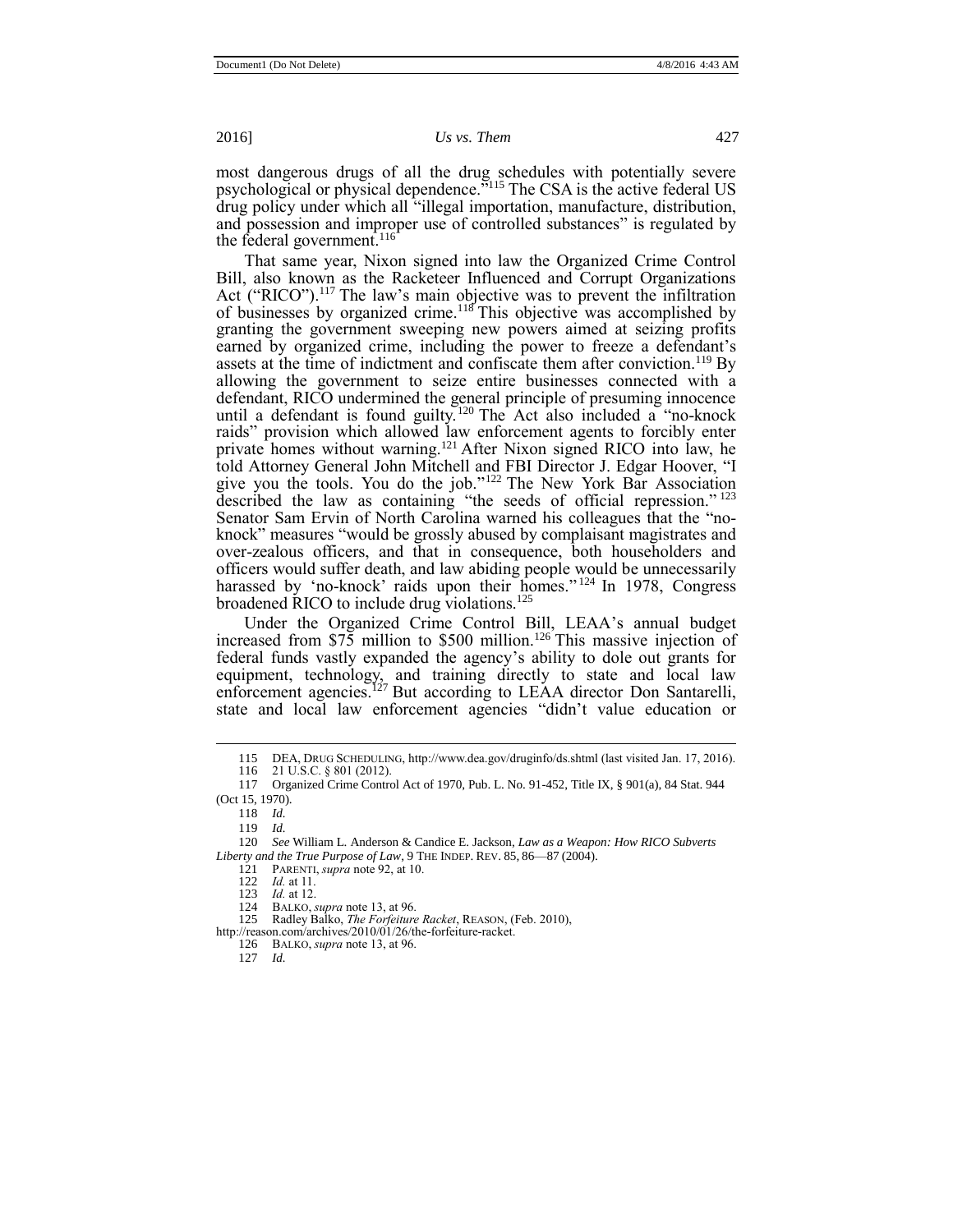training … they valued hardware." <sup>128</sup> The city of Birmingham, Alabama, asked him for an armored personnel carrier, other police chiefs asked for tanks, and LAPD asked for a submarine.<sup>129</sup> Additionally, many police departments across the nation requested military equipment and training to start their own tactical task forces modeled after SWAT.<sup>130</sup> Santarelli was hesitant about the proliferation of SWAT teams throughout the country, recognizing that "[t]here were certain supervised, tightly controlled circumstances where that kind of force was appropriate. But law enforcement has never been good at self-discipline. Once they had that sort of capability, it would be difficult to limit it to those circumstances."<sup>131</sup>

In 1971, Nixon emphasized to his Chief of Staff H.R. Haldeman that "the *whole* problem [was] really the blacks. The key [was] to devise a system that recognize d  $\vert$  this while not appearing to."<sup>132</sup> The "system" was the War on Drugs.<sup>133</sup> It was in this vein that Nixon attempted to shift drug enforcement efforts from the higher levels of drug trafficking to lower level street dealing.<sup>134</sup> Nixon, by executive order, created a new drug-striking agency called the Office of Drug Abuse Law Enforcement ("ODALE") that was directly accountable to the White House.<sup>135</sup> ODALE consisted of 300 commandos furnished with military equipment from LEAA funding and broad new RICO powers—including "no-knock" raids.<sup>136</sup> Mostly staffed by agents from the BNDD, and occasionally augmented with "crossdeputized" officers from local police departments, ODALE squads descended on lower class, predominately African-American communities in big cities across America. <sup>137</sup> From 1972 to 1973, ODALE squads conducted 1439 raids before public backlash resulted from newspaper reports of overzealous agents kicking in doors without warning, holding residents at gunpoint, and killing unarmed citizens in the pursuit of drugs. <sup>138</sup> Under a sunset provision, and with the crisis of Watergate looming, Nixon collapsed both BNDD and ODALE into a new agency: the Drug Enforcement Agency ("DEA") in 1973.<sup>139</sup>

In 1973, SWAT engaged in another high-profile shootout—this time with the Symbionese Liberation Army ("SLA") who had kidnapped Patty Hearst, the granddaughter of newspaper mogul William Randolph Hearst, in an attempt to free two of its members from jail. <sup>140</sup> During the confrontation, Gates heard over the radio that the SWAT team was

- 130 *Id.* 131 *Id.*
- 132 H. R. HALDEMAN, THE HALDEMAN DIARIES: INSIDE THE NIXON WHITE HOUSE 53 (1994).<br>133 See PARENTI, *supra* note 92, at 12–13.
- 133 *See* PARENTI, *supra* not[e 92,](#page-10-0) at 12–13.

- *Id.* at 13.
- 136 *Id.* 137 *Id.*
- 
- 138 BALKO, *supra* not[e 13,](#page-2-0) at 108–121.
- 139 PARENTI, *supra* not[e 92,](#page-10-0) at 13.
- 140 BALKO, *supra* not[e 13,](#page-2-0) at 126.

<sup>128</sup> *Id.*

<sup>129</sup> *Id.*

<sup>134</sup> *Id.*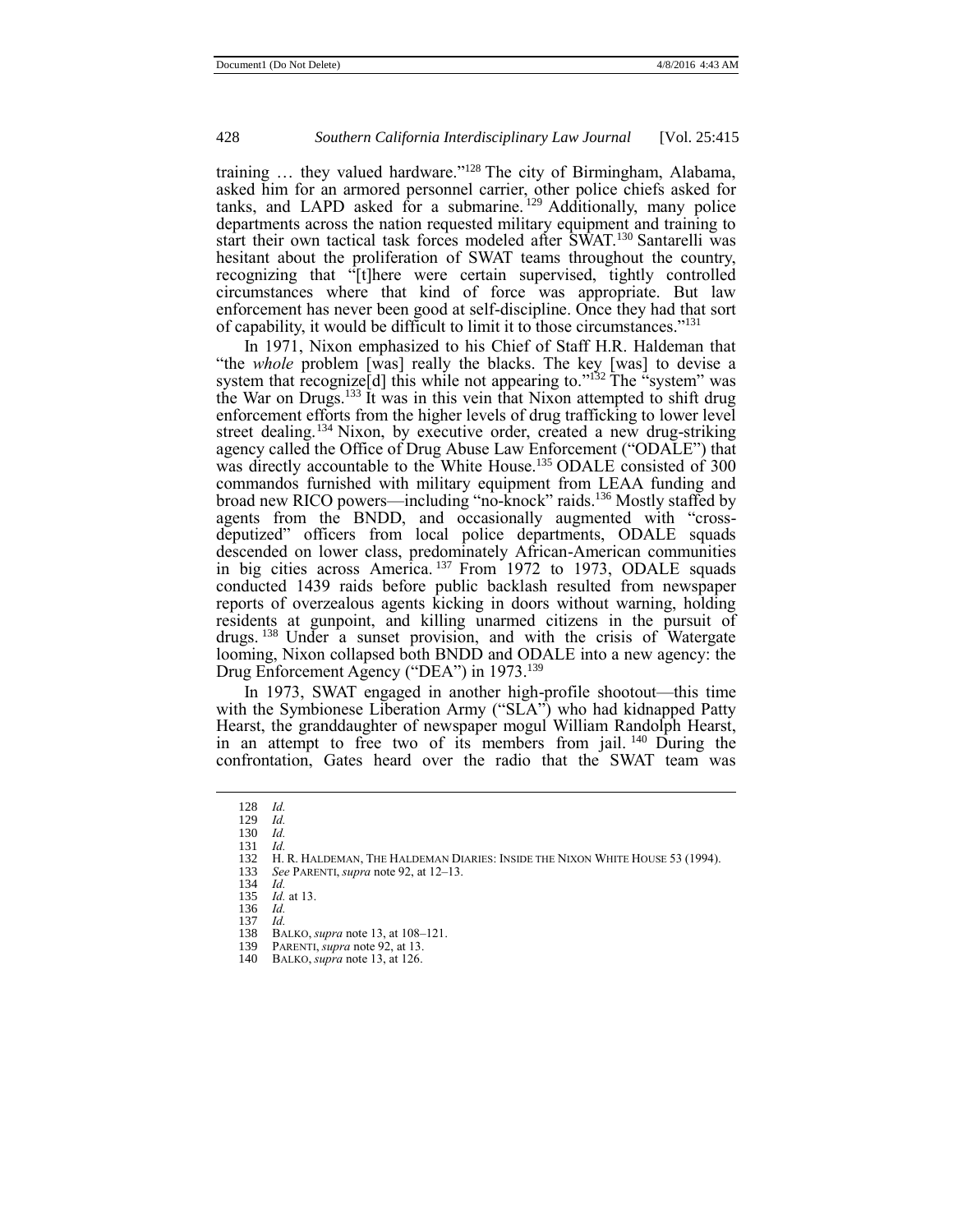requesting the use of fragmentation grenades.<sup>141</sup> Gates rejected this request, noting decades later in his autobiography that "had [he] been able to see firsthand what was going on, maybe [he] would have called the military…. But instinctively, [he] didn't like a civil police force using a weapon designed for the military." <sup>142</sup> After the shootout, LAPD received much praise from the public, with approval for SWAT in particular.<sup>143</sup> Gates recalled: "[t]hat night, SWAT became a household word throughout the world. They were intrepid … their execution was flawless. Soon, other law enforcement agencies began mounting their own SWAT teams. The whole nation had watched the shootout—live on network TV…. Clearly, SWAT had arrived."<sup>144</sup>

By the mid-1970s, from small suburban communities to the largest cities, an estimated five-hundred SWAT teams emerged throughout America.<sup>145</sup> A 1975 *New York Times* investigation into the proliferation of SWAT teams produced mixed results.<sup>146</sup> On one hand, SWAT teams proved to be a "useful and effective" instrument of law enforcement, performing with "restraint and professional discipline."<sup>147</sup> On the other hand, the report also found that the SWAT trend had "introduced a paramilitary mentality inside some departments," where "some cops want[ed] to solve all society's problems with an M-16."<sup>148</sup> Some police officials feared that "some of these men ha[d] lost perspective of their role in society and [were] playing mental games with firearms."<sup>149</sup> The report also found that the SWAT trend, especially in smaller agencies, was seen as "a dangerous extension of a 'macho' syndrome that exists partly as a result of the nature of police work and partly because of the nature of the men attracted to it as a career." 150 One police chief in the report noted:

[W]hen properly trained in behavior psychology and other nonviolent techniques, such teams should be able to obtain most objectives without resorting to gunfire, which may kill not only dangerous individuals, but also innocent victims and fellow officers . . . however, too many police departments envision such techniques as a response not to civilian emergencies but to counter-insurgency actions against revolutionaries or militant minorities.<sup>151</sup>

- 147 *Id.*
- 148 *Id.*

- 150 *Id.*
- 151 *Id.*

<sup>141</sup> GATES, *supra* not[e 79,](#page-9-0) at 135.

<sup>142</sup> *Id.*

<sup>143</sup> *Id.* at 139. 144 *Id.*

<sup>145</sup> John Nordheimer, *Tough Elite Police Units Useful but Controversial*, N.Y. TIMES (July 13, 1975), http://query.nytimes.com/mem/archive-free/pdf?res=9E04E3DF113CE034BC4C52DFB166838E669EDE.

<sup>146</sup> *See id.*

<sup>149</sup> *Id.*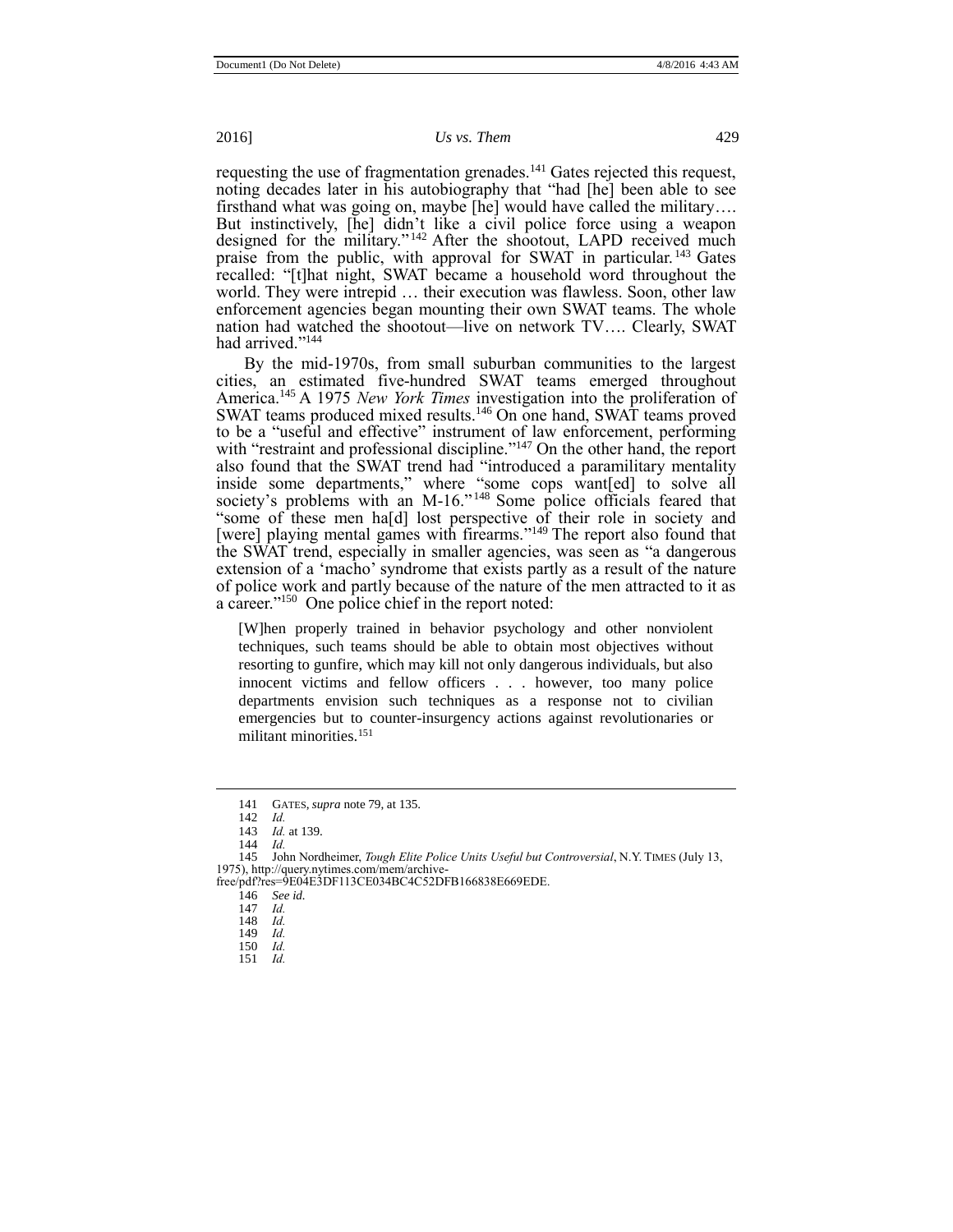In large American cities, "SWAT teams were trained in paramilitary tactics and weapons, but that training was balanced by an emphasis on negotiation and deescalation and the use of violence only as a last possible option." 152 In many smaller agencies, however, officers often did not get this training, and "[SWAT] teams were staffed by part-timers, usually cops whose fulltime jobs were more conventional police work."<sup>153</sup> Under these circumstances, there was "a risk that an entire [civilian] police department could succumb to a culture of militarism." 154

Faced with certain impeachment for obstruction of justice and abuse of power, Nixon resigned from the presidency in 1974. <sup>155</sup> The Watergate scandal subsequently hindered successor President Gerald Ford's ability to apply "right-wing medicine ... in the realm of domestic social control."<sup>156</sup> The LEAA continued its War on Drugs effort, but as the economy drifted, public opinion shifted away from fear of crime and drugs and toward more pressing "economic concerns."<sup>157</sup> During the next six years, significant progressive legislation under the Ford and Carter administrations, which was designed to curtail the power of civilian policing, passed at the federal level.<sup>158</sup> In 1974, the "no-knock" provision of the Drug Abuse Prevention and Control Act was repealed, which Senator Sam Ervin deemed "a victory for 'the privacy of the individual and the sanctity of the home.'"<sup>159</sup>

During the second-half of the 1970s, LEAA came under criticism for being "wasteful" and "uncoordinated."<sup>160</sup> Furthermore, pressure from liberals allocated more LEAA funds towards "the softer side of criminal justice," including "delinquency prevention programs and communitybased alternatives to incarceration." <sup>161</sup> Under the Ford administration, the official "1976 Federal Drug Strategy" noted "poverty, unemployment, alienation, or lack of opportunity" as causes of addiction, and called for serious studying of the decriminalization of marijuana.<sup>162</sup> When Jimmy Carter was elected president in 1976, he announced that he "support[ed] legislation amending federal law to eliminate all federal criminal penalties for the possession of up to one ounce of marihuana [sic]. $163$  This new decriminalization ethos reigned in the LEAA's War on Drugs approach to law enforcement, and directed much of its funds towards the infrastructure of the courts and community-oriented policing.<sup>164</sup> By 1978, the LEAA was

<sup>152</sup> BALKO, *supra* not[e 13,](#page-2-0) at 133.

<sup>153</sup> *Id.* 154 *Id.* 

<sup>155</sup> *Presidential Impeachment Proceedings*, THE HISTORY PLACE (2000),

http://www.historyplace.com/unitedstates/impeachments/nixon.htm.

<sup>156</sup> PARENTI, *supra* not[e 92,](#page-10-0) at 27.

<sup>157</sup> *Id.*

<sup>158</sup> *Id.*

<sup>159</sup> BALKO, *supra* not[e 13,](#page-2-0) at 124. PARENTI, *supra* not[e 92,](#page-10-0) at 27.

<sup>161</sup> *Id.* 

<sup>162</sup> PARENTI, *supra* not[e 92,](#page-10-0) at 28.

<sup>163</sup> *Id.* 164 *Id.*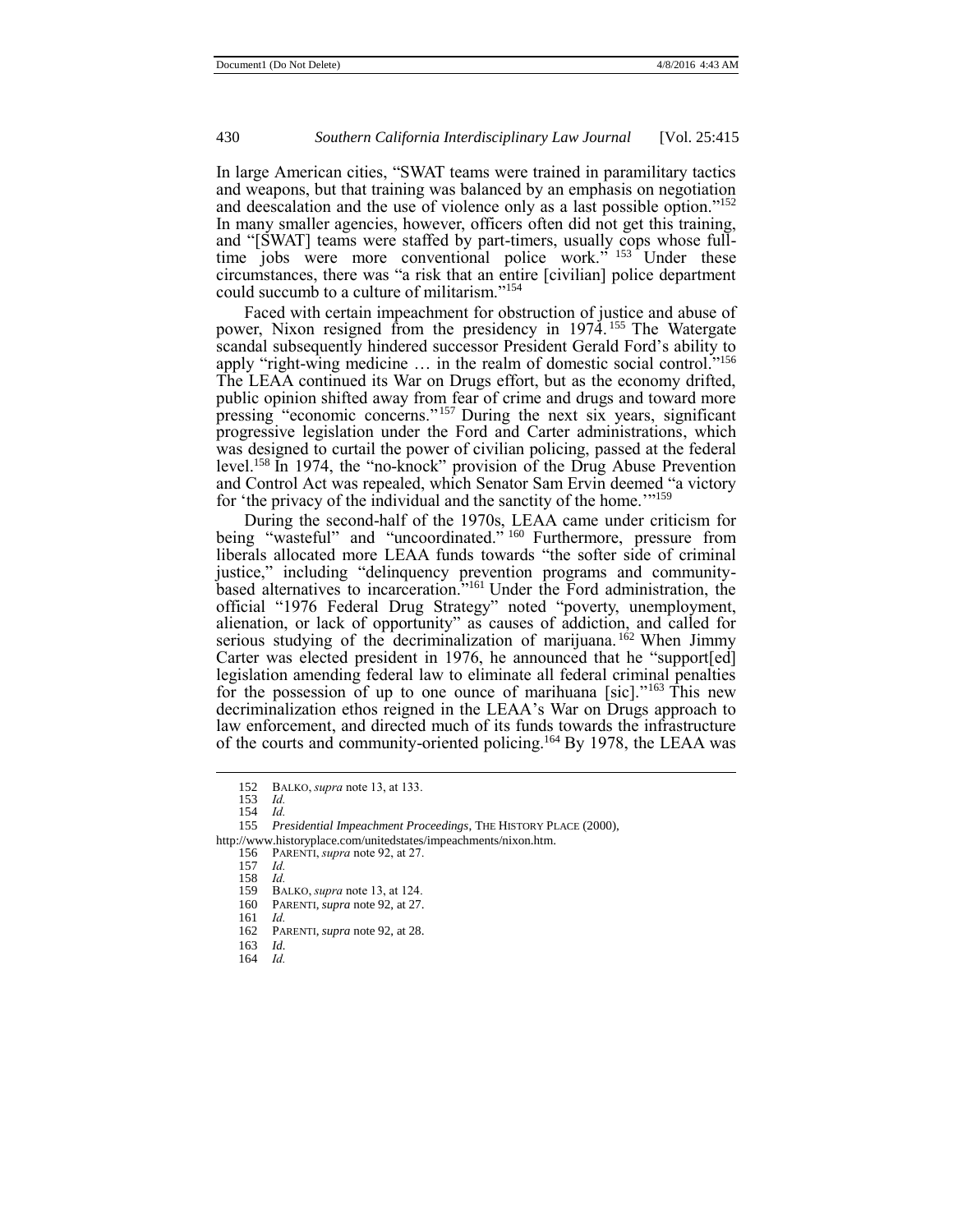funding some of the movements it initially worked to repress—including a \$100,000 grant to a youth program operated by the Black Panther Party.<sup>165</sup> Although the Ford and Carter administrations had made "a distinct departure from the ideological and legislative onslaught of the Nixon era," SWAT independently gained momentum and would merge with a reinvigorated resurgence of the War on Drugs with the presidential election of Ronald Reagan in 1980.<sup>166</sup>

In one of the first cabinet meetings of the Reagan administration, Reagan's new attorney general William French Smith, declared: "[t]he Justice Department is not a domestic agency. It is the internal arm of the national defense." <sup>167</sup> In the interest of national defense, Smith assigned his prosecutors with the task of surveying national law enforcement agencies to find a way to make the federal government more involved with fighting local crime.<sup>168</sup> Like Nixon, Reagan found his answer with the War on Drugs.<sup>169</sup> Reagan focused his efforts on marijuana, based on the theory that marijuana is a gateway to cocaine and heroin use, and users of cocaine and heroin were "too far gone" to save.<sup>170</sup> Underlying the focus on marijuana was a surge of cultural conservatism that linked marijuana with "a behavioral pattern that … tagged along during the … young-adult generation's involvement in anti-military, anti-nuclear, anti-big business, and anti-authority demonstrations." <sup>171</sup> The Reagan administration recognized that "[p]eople engaged in this behavior" came from "a myriad of different racial, religious or other persuasions." <sup>172</sup> Thus, there could only be one remedy: "create a generation of drug-free Americans to purge society."<sup>173</sup> Reagan's new drug czar, Carlton Turner, made it clear that there would be little tolerance for dissent by purging psychiatrists from federal drug agencies, declaring: "[t]hey're trained to treat … [addiction], and treatment isn't what we do." 174

Reagan's appeal to morality defined the greatest challenge to the era as "a struggle of good and evil" in a speech delivered to a convention of police chiefs in New Orleans in 1981: "[f]or all of our science and sophistication, for all of our justified pride in intellectual accomplishment, we must never forget the jungle is always there waiting to take us over ... [o]nly our deep moral values and our strong social institutions can hold back that jungle and restrain the darker impulses of human nature."<sup>175</sup> In this effort to eliminate illicit drugs, Reagan pushed the 1981 Military

<sup>165</sup> *Id.*

<sup>166</sup> *Id.*; BALKO, *supra* not[e 13,](#page-2-0) at 125–26.

<sup>167</sup> *Id* at 139.

<sup>168</sup> *Id.* at 139–140.<br>169 *Id.* at 40

<sup>169</sup> *Id.* at 40. *Id.* at 141 (Another advantage of this strategy was that demonizing marijuana, the least harmful illicit drug, would curb discussions of decriminalizing any others).

<sup>171</sup> *Id.* at 143. 172 *Id.*

<sup>173</sup> *Id.*

<sup>174</sup> *Id.*  175 *Id.* at 145.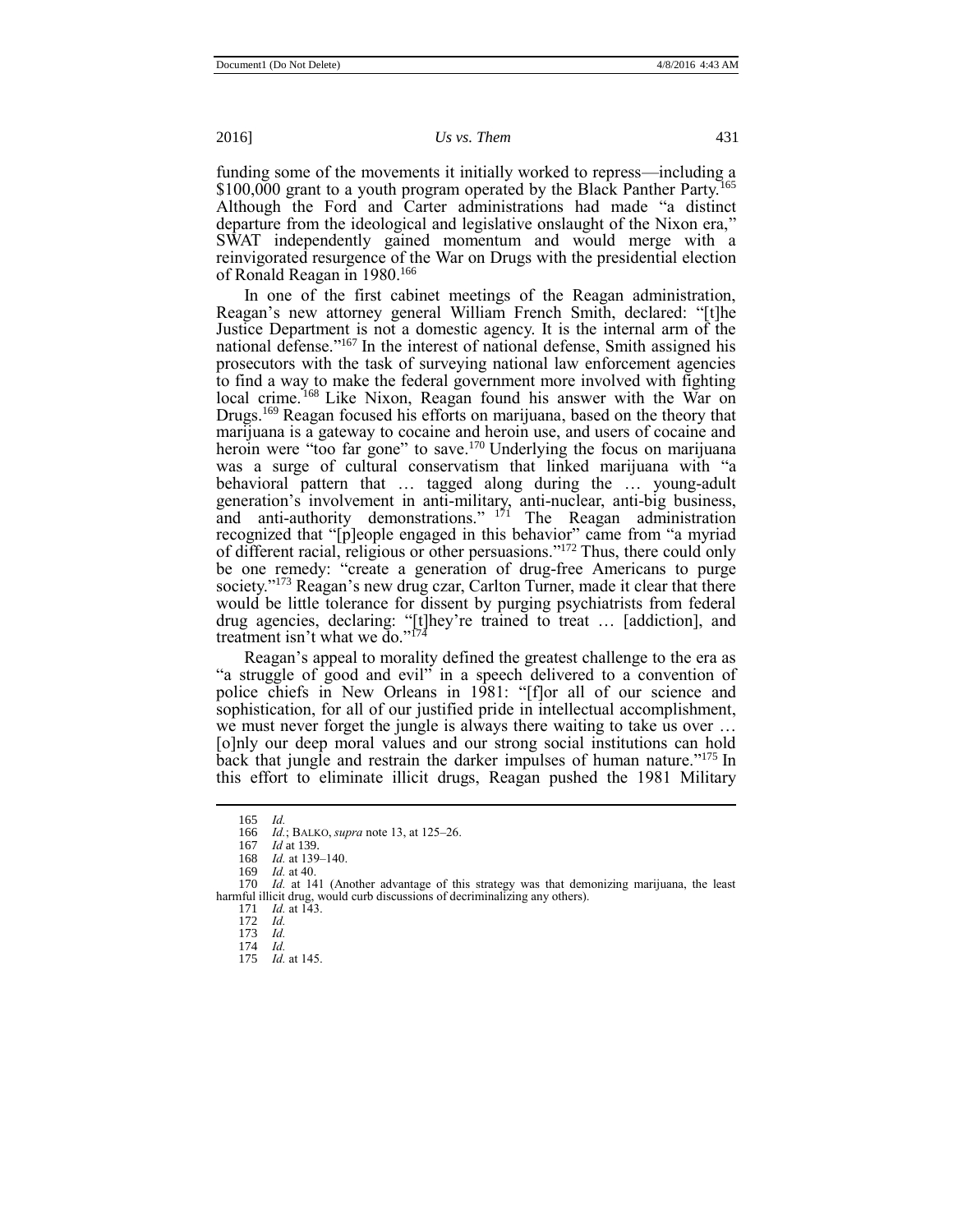Cooperation with Law Enforcement Act through Congress, giving the military a much larger role in the War on Drugs by allowing and encouraging the military to grant civilian law enforcement agencies access to military bases, research, and equipment. <sup>176</sup> The law permitted the military to work with civilian law enforcement in all aspects of drug interdiction with the exception of conducting searches and making arrests.<sup>177</sup> Like Nixon, Reagan planned to enlist state governors and legislators to pass laws that mirrored federal government policies by promising to create new commissions, training programs, and an intelligence sharing infrastructure that would merge the military and civilian law enforcement into "a single drug-fighting army." 178

In 1983, Reagan launched the Campaign Against Marijuana Production ("CAMP")—sending U2 spy planes, helicopters, National Guardsmen and civilian police officers armed with automatic weapons and machetes into Northern California in search of marijuana growers.<sup>179</sup> The plan was (and remains) "to eradicate the large scale illegal marijuana cultivations from public and private lands….<sup>7</sup><sup>180</sup> In CAMP's first year, the program conducted 524 raids, arrested 128 people, and seized 65,000 marijuana plants at a cost of \$1.5 million to taxpayers. <sup>181</sup> In 1984, the program conducted 398 raids, arrested 218 people, and seized 160,000 marijuana plants at a cost of \$2.3 million.<sup>182</sup> By CAMP's second year, many of the larger plantations had been removed, and efforts increasingly targeted smaller growers.<sup>183</sup> The officials running the campaign considered the areas they were raiding to be war zones and occupied entire towns, acting like drug warriors by searching cars, homes, and structures "relatively close to a marijuana supply" at gunpoint.<sup>184</sup> By 1984, similar federal-state marijuana eradication programs launched throughout the nation conducting twentythousand raids, arresting five-thousand people, and seizing thirteen-million marijuana plants. <sup>185</sup> In 1985, Operation Delta-9, the largest armed law enforcement operation in American history, sent 2200 DEA agents on simultaneous marijuana eradication raids in nearly all fifty states in three days.<sup>186</sup>

<sup>176</sup> Radley Balko, *A Decade After 9/11, Police Departments Are Increasingly Militarized*, HUFFINGTON POST (Sept. 12, 2011 8:12 AM), http://www.huffingtonpost.com/2011/09/12/policemilitarization-9-11-september-11\_n\_955508.html.

<sup>177</sup> BALKO, *supra* not[e 13,](#page-2-0) at 145.

<sup>178</sup> *Id* at 147.

<sup>179</sup> *Id.*

<sup>180</sup> *Campaign Against Marijuana Planting (CAMP)*, STATE OF CAL. DEP'T OF JUST. OFF. OF THE ATT'Y GEN., http://oag.ca.gov/bi/camp (last visited Nov. 11, 2015).

<sup>181</sup> BALKO, *supra* not[e 13,](#page-2-0) at 148.

<sup>182</sup> *Id.*

<sup>183</sup> *Id.*

<sup>184</sup> *Id.*

*Id.* at 149.

<sup>186</sup> United Press Int'l, *2,200 Federal Agents Deployed To Root Out Pot On U.S. Lands*, L.A. TIMES (Aug. 5, 1985), http://articles.latimes.com/1985-08-05/news/mn-3498\_1\_federal-lands; BALKO, *supra* not[e 13,](#page-2-0) at 149-50.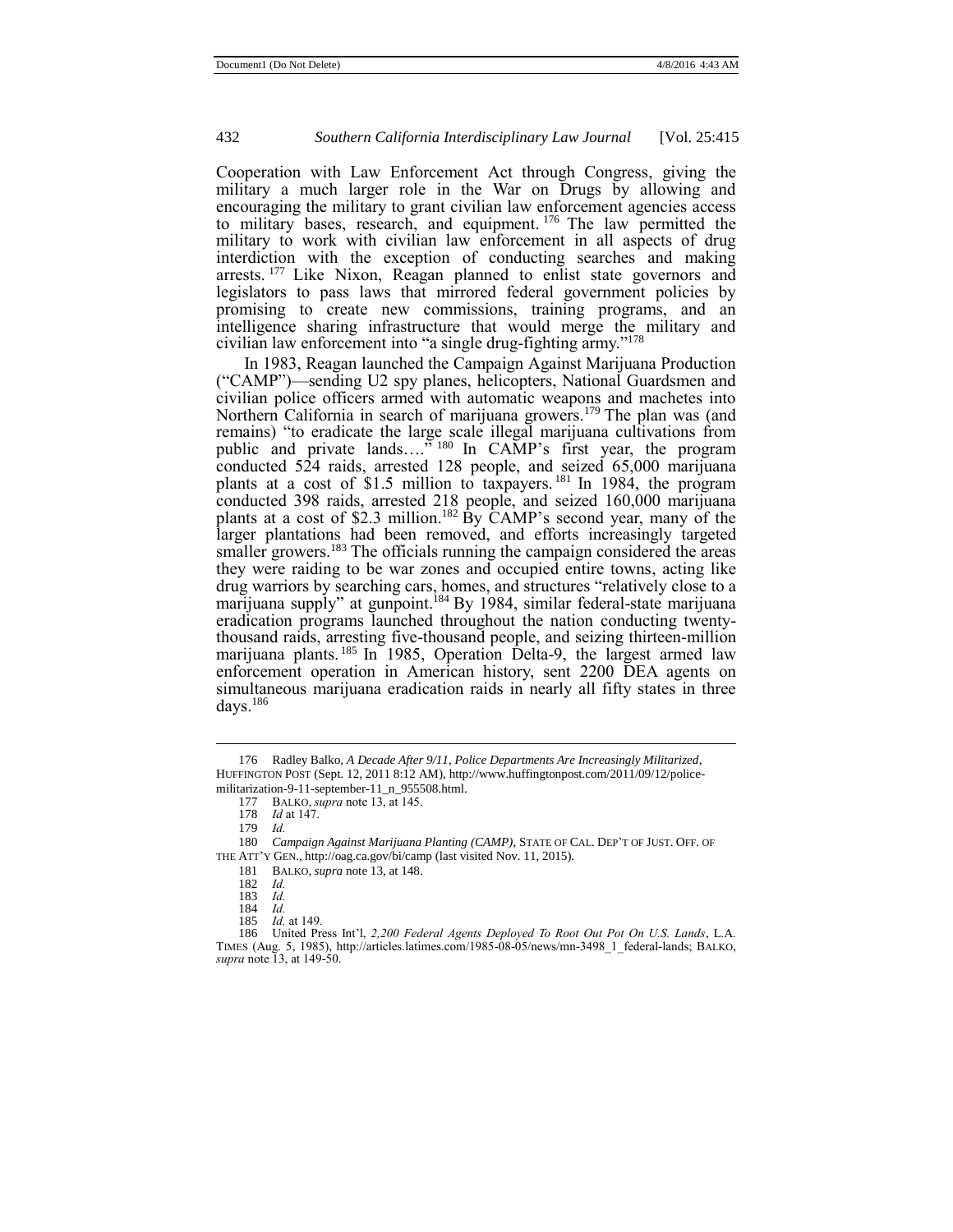In 1984, the Comprehensive Crime Control Act established the Department of Justice Assets Forfeiture Fund ("the Fund") "to receive the proceeds of forfeiture and to pay the costs associated with such forfeitures, including the costs of managing and disposing of property, satisfying valid liens, mortgages, and other innocent owner claims, and costs associated with accomplishing the legal forfeiture of the property."<sup>187</sup> The civil asset forfeiture law allows civilian law enforcement agencies involved with federal drug investigations to share in any asset forfeiture revenue that seizures produce.<sup>188</sup> With drug investigations now a potential source of profit for state and local police departments, there was (and remains) a strong incentive to "find" a connection between valuable property (land, homes, cars, and cash) and drug activity.<sup>189</sup> Empowered by this financial incentive, drug policing quickly became a higher priority for police departments over investigations of other crimes such as rape and murder of which there is no potential for financial gain.<sup>190</sup> Like RICO, civil asset forfeiture also erodes our traditional presumption of innocence. Put frankly by former DEA agent, Bill Ruzzamenti:

Anybody who is growing marijuana on their land, we're going to take their land. It's as simple as that. It's done civilly through the federal system.... Basically, people have to prove that they weren't involved and didn't even know about it. Just the act of having marijuana grown on your land is enough to tie it up; then you have to turn around and prove you're innocent. It reverses the burden of proof.<sup>191</sup>

In 1986, the Fund took in \$93.7 million in proceeds from forfeited assets.<sup>192</sup> By 2008, the Fund topped \$1 billion in net assets (forfeiture proceeds freeand-clear of debt obligations and now available for use by law enforcement).<sup>193</sup> Subsequent amendments dramatically expanded what law enforcement could do with these funds, including allowing their use for expenses such as military equipment.<sup>194</sup> In short, after the amendments were adopted, federal agencies were able to widely retain and spend forfeiture proceeds, subject only to very loose restrictions. <sup>195</sup> This gave the

 $\overline{a}$ 

192 Scott Bullock, *Policing For Profit*, INST. FOR JUST. (Mar. 2010), http://ij.org/report/policingfor-profit/foreword/.

195 Bullock, *supra* not[e 192.](#page-18-0)

<span id="page-18-0"></span>

<sup>187</sup> *THE FUND*, U.S. DEP'T OF JUSTICE, http://www.justice.gov/jmd/afp/02fundreport/02\_2.html (last updated Mar. 16, 2015).

<sup>188</sup> *Id.*

BALKO, *supra* not[e 13,](#page-2-0) at 153–54.

<sup>190</sup> *Id.* RAY RAPHAEL, CASH CROP: AN AMERICAN DREAM 105 (1985).

<sup>193</sup> *Id.*

<sup>194</sup> *See, e.g.*, Comprehensive Crime Control Act of 1984, Pub. L. No. 98-473, Title II, § 201, 98 Stat. 2052 (Oct 12, 1984). "Some of these expenses included 'equipping for law enforcement functions any Government-owned or leased vessel, vehicle, or aircraft' and paying the 'overtime salaries, travel, fuel, training, equipment, and other similar costs of State or local law enforcement officers that are incurred in a joint law enforcement operation with a Federal law enforcement agency … participating in the Fund.'" Bullock, *supra* not[e 192.](#page-18-0)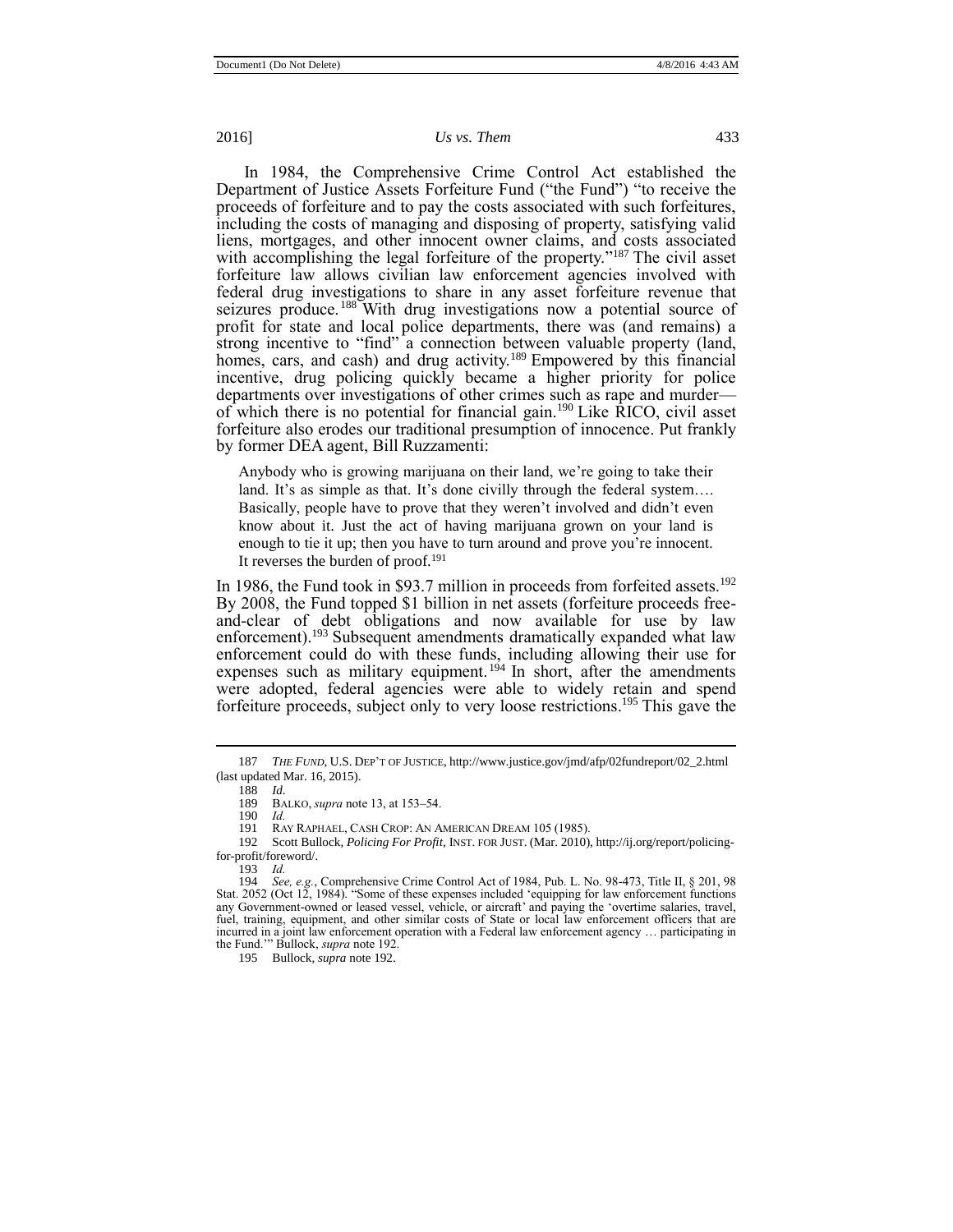agencies a direct financial stake in generating forfeiture funds. <sup>196</sup> With these changes, the modern era of policing and prosecuting for profit had begun.<sup>197</sup> Over the next twenty years, many states attempted to correct these incentive problems by requiring that forfeiture funds be given to a general fund or to education instead of going back to police departments.<sup>198</sup> However, under a provision in the federal law called Equitable Sharing, state and local police departments could circumvent state law by enlisting the DEA and making the investigation federal.<sup>199</sup> The federal government then took its cut and gave the rest back to the state or local police department (sometimes as much as 80 percent).<sup>200</sup> These forfeiture policies would soon help fund the expansion of SWAT teams across the country, fusing yet another strong bond between the War on Drugs and the militarization of America's civilian police forces.<sup>201</sup>

In 1984, the LAPD obtained an Armed Personnel Carrier (APC) that had previously been used to guard nuclear power plants under the pretext that it would serve as a rescue vehicle for the Los Angeles Olympics.<sup>202</sup> However, Gates had no intention of using the APC as a rescue vehicle.<sup>203</sup> His intention was to use it as a battering ram to punch a hole in the walls of fortified crack houses.<sup>204</sup> In 1985, Gates unveiled LAPD's new weapon in the War on Drugs when he used the APC with a battering ram attached to punch a hole in the side of a house that was suspected of being a crack den in Pacoima, California.<sup>205</sup> After the hole was punched, the SWAT team "pounced."<sup>206</sup> They did not find any drugs.<sup>207</sup> What they did find, however, were two traumatized women and three children eating ice cream.<sup>208</sup> The ACLU sued the LAPD and the California Supreme Court held that use of the battering ram "exceeds constitutional limits, violating state and federal guarantees against unreasonable search and seizure," and that future uses of the battering ram would require special permission from a judge.<sup>209</sup> In the same case, the Court also held, however, that LAPD did not need permission from a judge to use flashbang grenades.<sup>210</sup>

In 1986, Ronald Reagan signed the National Security Decision Directive 221, which designated illicit drugs as an official threat to US

 $\overline{a}$ 

199 *Id.* 200 *Id.*

201 *Id.*

202 *Id. Id.* at 155.

204 *Id.*

205 *Id.*

206 *Id.* 207 *Id.*

208 *Id.* 209 Philip Hager, *ACLU Asks Court to Bar LAPD's Battering Ram*, L.A. TIMES (May 13, 1986), http://articles.latimes.com/1986-05-13/local/me-5949\_1\_drug-dealers; Langford v. Sup. Ct., 233 Cal.

Rptr. 387 (Cal. 1987). 210 Langford, 233 Cal. Rptr. at 392.

<sup>196</sup> *Id.*

<sup>197</sup> *Id.* BALKO, *supra* not[e 13,](#page-2-0) at 154.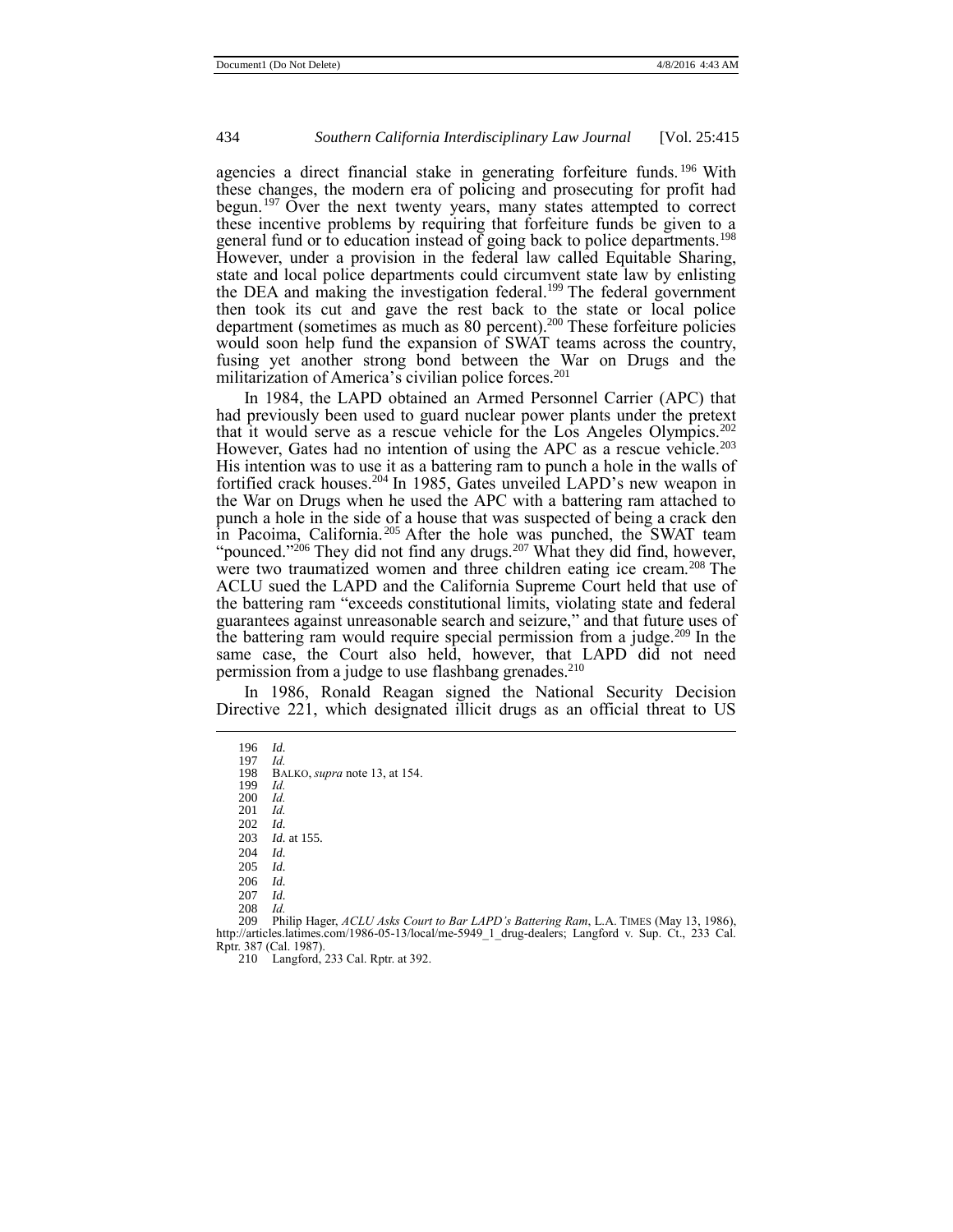national security. <sup>211</sup> The directive instructed the military "to support counter-narcotics efforts more actively," by assisting civilian law enforcement agencies "in the planning and execution of large counternarcotics operations," and "participat[ing] in coordinated interdiction programs." <sup>212</sup> The directive also declared marijuana, cocaine, and heroin, "at nearly the same class of enemy as any nation whom the United States had fought a conventional war."<sup>213'</sup>In 1987, Congress ordered the secretary of defense and the attorney general to notify state and local law enforcement agencies every year regarding the availability of surplus military equipment that they could obtain for their departments. The United States Congress also established an office in the Pentagon specifically for the facilitation of military equipment transfers to civilian law enforcement."<sup>214</sup> By the end of the Reagan administration in 1988, Congress had officially authorized the transfer of military equipment designed for the battlefield against enemy combatants abroad to be used against American civilians at home.<sup>215</sup>

In 1988, Reagan's vice president, George H.W. Bush, was elected president.<sup>216</sup> Bush immediately proposed huge increases in funding to build new prisons and allocated three times as much funding for law enforcement efforts in the War on Drugs than for treatment.  $217$  Much of the law enforcement emphasis was put on casual drug users rather than smugglers and dealers.<sup>218</sup> That same year, Congress passed the 1988 Anti-Drug Abuse Act (ADAA-88), which created the "Byrne Grant Program" through the Justice Department's Justice Assistance Grants Program ("JAG"), which made federal funding available to civilian law enforcement agencies "to help these agencies control violent and drug-related crime, improve operations, and build coordination and cooperation among the components of the criminal justice system." <sup>219</sup> JAG grants can be used for law enforcement, courts, crime prevention and education, community corrections, drug treatment and enforcement, program planning, evaluation, and technology, as well as crime victim and witness programs. <sup>220</sup> The majority of the JAG grants, however, are spent on law enforcement.<sup>221</sup> A

 $\overline{a}$ 

219 Terence Dunworth, Peter Haynes, & Aaron J. Saiger, *National Assessment of Byrne Formula Grant Program*, NAT'L INST. OF JUST. (June 1997),

http://www.ncja.org/sites/default/files/documents/byrne-jag-assessment.pdf.

220 ACLU, *War Comes Home: The Excessive Militarization of American Policing*, ACLU 17 (June 2014), https://www.aclu.org/sites/default/files/assets/jus14-warcomeshome-report-web-rel1.pdf.

221 *Id.* 

<sup>211</sup> BALKO, *supra* not[e 13,](#page-2-0) at 157.

<span id="page-20-0"></span><sup>212</sup> *Id.*

<sup>213</sup> *Id.*

<sup>214</sup> *Id.* at 158. 215 *Id.*

<sup>216</sup> *Id.* at 163. 217 *Id.* at 66–67.

<sup>218</sup> *Id.* at 67.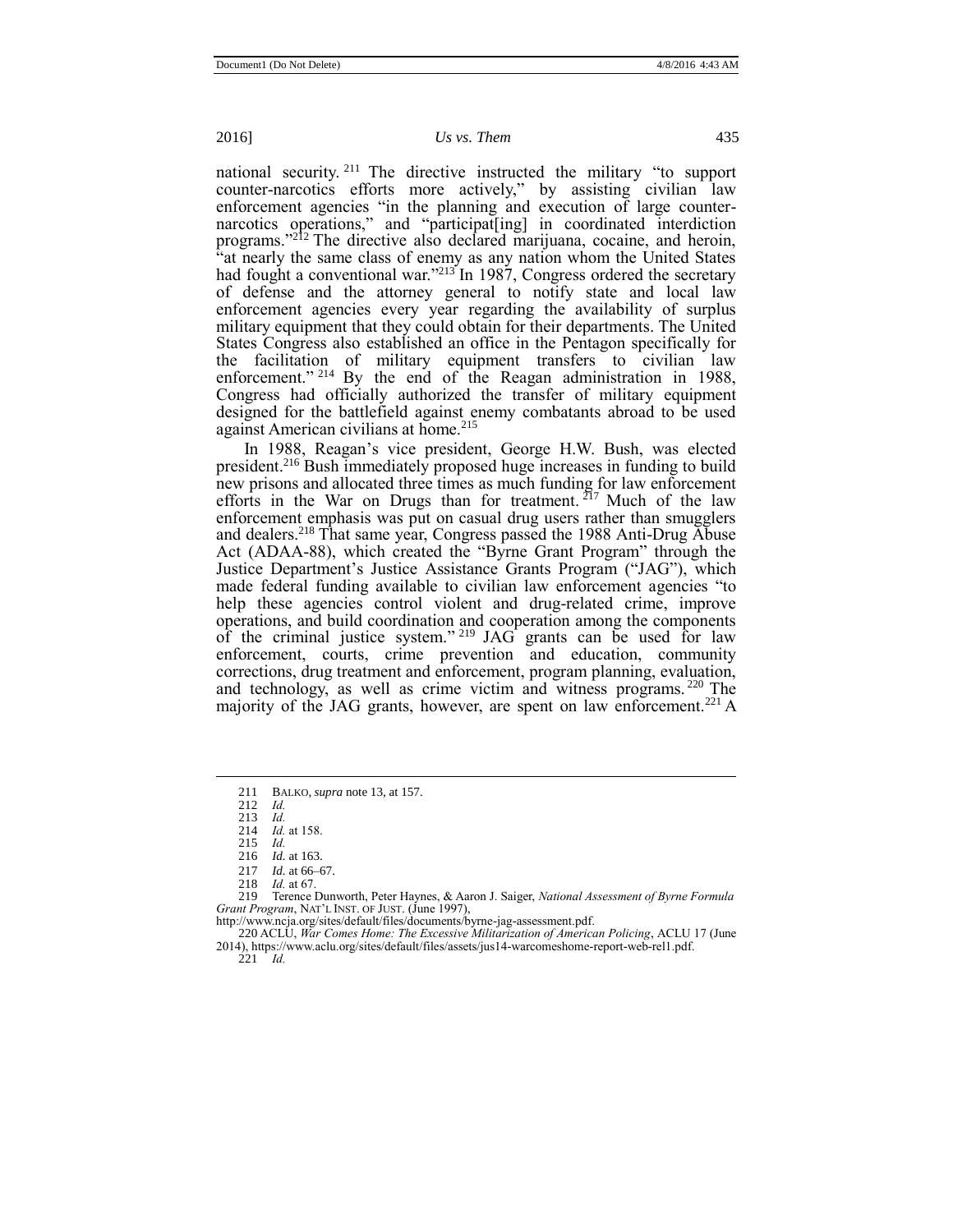portion of the JAG grants were (and still are) used to purchase military equipment.<sup>222</sup>

By the late 1980s, "the policies, rhetoric, and mind-set" of the Nixon-Reagan-Bush War on Drugs had firmly been established in civilian police departments across the country. <sup>223</sup> Nearly every American city with a population of 100,000 or more had a SWAT team, and tactics that were initially designed for the rare riot, hostage-taking, or barricaded shootout, were deployed daily across the nation.<sup>224</sup> Most deployments were (and remain) on drug raids. <sup>225</sup> In 1989, Federal Magistrate Judge Richard Matsch told the *USA Today*, "[m]y concern is that the real victim in the war on drugs might be the United States Constitution." <sup>226</sup> Furthermore, Federal Judge John Conway was concerned that "police practices of this nature raise the grim specter of a totalitarian state."<sup>227</sup>

<span id="page-21-0"></span>In 1990, faced with what it perceived as a worsening drug crisis, Congress enacted the National Defense Authorization Act ("NDAA").<sup>228</sup> Section 1208 of the NDAA allowed the transfer of Department of Defense property to state and local police agencies, including arms and ammunition that are suitable for use by such agencies in counter-drug activities; and excess to the needs of the Department of Defense.<sup>229</sup> In 1996, Congress replaced Section 1208 with Section 1033.<sup>230</sup> This military equipment transfer program is now referred to as the "1033 Program." <sup>231</sup> The idea was that if the federal government wanted its police to act like drug soldiers, it should dress and equip them like warriors.<sup>232</sup> As of this writing, the amount in transferred military equipment exceeds \$5.4 billion.<sup>233</sup> Additionally, 1033 procurements are not matters of public record and the Defense Logistics Agency ("DLA"), which coordinates distribution of military surplus, refuses to reveal the names of agencies requesting "tactical" items, like assault rifles and MRAPs.<sup>234</sup> For security reasons, one can only trace "tactical" items as far as the county of the requesting agency.<sup>235</sup> Moreover,

 $\overline{a}$ 

226 Tony Mauro, *The War On Drugs: Are Our Rights On the Line?,* USA TODAY (Nov. 15, 1989), *quoted in* BALKO *supra* not[e 13,](#page-2-0) at 168.

228 National Defense Authorization Act For Fiscal Year 1991, 1990, H.R. Res. 4739, 101st Cong. (1990) (enacted).

229 Taylor Wofford, *How America's Police Became an Army: The 1033 Program,* NEWSWEEK (Aug. 15, 2014, 5:44 PM), http://www.newsweek.com/how-americas-police-became-army-1033 program-264537.

230 *Id.*

231 *Id.*

232 *Id.*

233 Defense Logistics Agency, *Law Enforcement Support Office*,

http://www.dla.mil/DispositionServices/Offers/Reutilization/LawEnforcement.aspx (last visited Jan. 17, 2016).

234 Wofford, *supra* not[e 229.](#page-21-0)  235 *Id.*

<sup>222</sup> *Id.* 

BALKO, *supra* not[e 13,](#page-2-0) at 168.

<sup>224</sup> *Id.*

<sup>225</sup> *Id.* at 188.

<sup>227</sup> *Id.*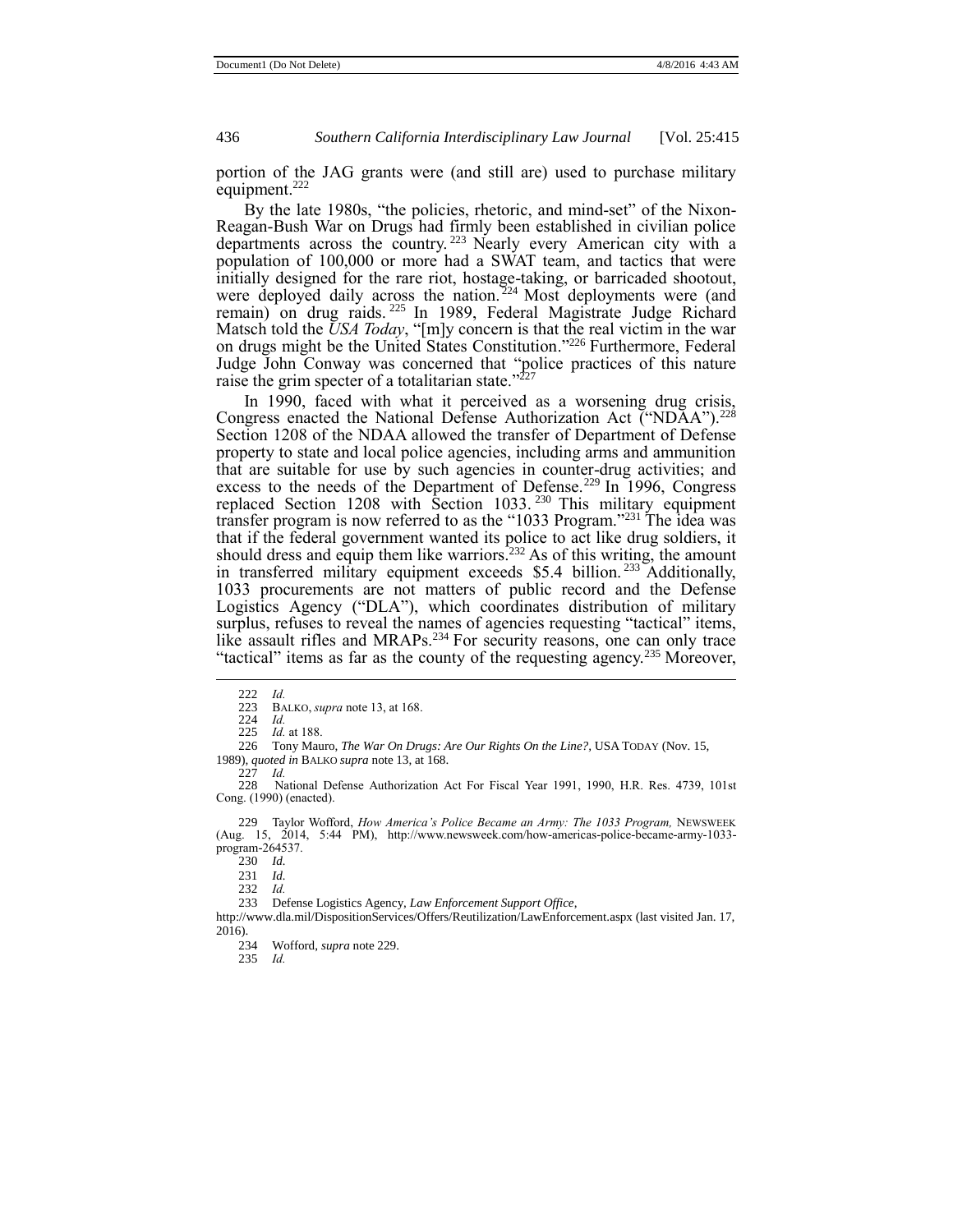most transferred equipment through the program is contingent on its use within one calendar year.<sup>236</sup>

In 1991, in response to the Rodney King beating by LAPD in May of that year, Los Angeles Mayor Tom Bradley asked Warren Christopher to chair a commission to investigate the LAPD's use of excessive force.<sup>237</sup> The Christopher Report found that "a small but significant group of police officers within the department regularly used excessive force," and that misconduct resulted in "light and often non-existent discipline."<sup>238</sup> The commission also found that the LAPD did a poor job of screening applicants for violent backgrounds, and once in the field, the officers were advised to view the communities they patrolled from a "we/they" perspective—reflecting an "us vs. them" culture within the department.<sup>239</sup>

In 1993, Lt. Tom Gabor of the Culver City Police Department in California wrote in the *FBI Law Enforcement Bulletin* that although he did not challenge the need for SWAT teams, they were "becoming too ubiquitous and being used in ways that were inappropriate for police work." <sup>240</sup> He further noted that "the massive rise in deployments of SWAT teams across the country was more about 'justifying the costs of maintaining [the] units' than about maintaining public safety."<sup>241</sup> Gabor also said that "in many organizations, patrol leaders [felt] pressured to call for SWAT assistance on borderline cases, even though field supervisors believ[ed] that patrol personnel could resolve the incident."<sup>242</sup> In 1996, Marquette County, Wisconsin, sheriff Rick Fullmer actually disbanded his SWAT team, concerned that his SWAT officers got "excited about dressing up in black and doing that kind of thing," and "[a]ll we're going to do [was] get [someone] hurt."243

In 1994, President Bill Clinton announced a new federal grant under the Justice Department called Community Oriented Policing Services ("COPS"), that advanced "the practice of community policing in the nation's state, local, territory, and tribal law enforcement agencies...."<sup>244</sup> Clinton, Senator Joe Biden, and other politicians bolstered the program as "build[ing] bonds of understanding and trust between police and citizens." $245$  The majority of the COPS grants were given to hire more

 $\overline{a}$ 

244 *Community Policing Defined*, U.S. DEP'T OF JUST. http://www.cops.usdoj.gov/pdf/vets-tocops/e030917193-cp-defined.pdf (last visited Nov. 11, 2014).

245 BALKO, *supra* not[e 13,](#page-2-0) at 219.

<sup>236</sup> Joe Coscarelli, *Why Cops in Ferguson Look Like Soldiers: The Insane Militarization of America's Police*, N.Y. MAG (Aug. 14, 2014), http://nymag.com/daily/intelligencer/2014/08/insanemilitarization-police-ferguson.html.

<sup>237</sup> BALKO, *supra* not[e 13,](#page-2-0) at 186.

<sup>238</sup> *Id.* at 186–87.

<sup>239</sup> *Id.* at 87.

<sup>240</sup> *Id.* at 191.

<sup>241</sup> *Id.*

<sup>242</sup> *Id.*

Steven Elbow, *Hooked On SWAT*, MADISON CAP. TIMES (Aug. 18, 2001, 7:00 AM), http://host.madison.com/news/local/writers/steven\_elbow/hooked-on-swat/article\_f1bc13e6-b29b-5ab0 a7cf-ba46b1b3860c.html.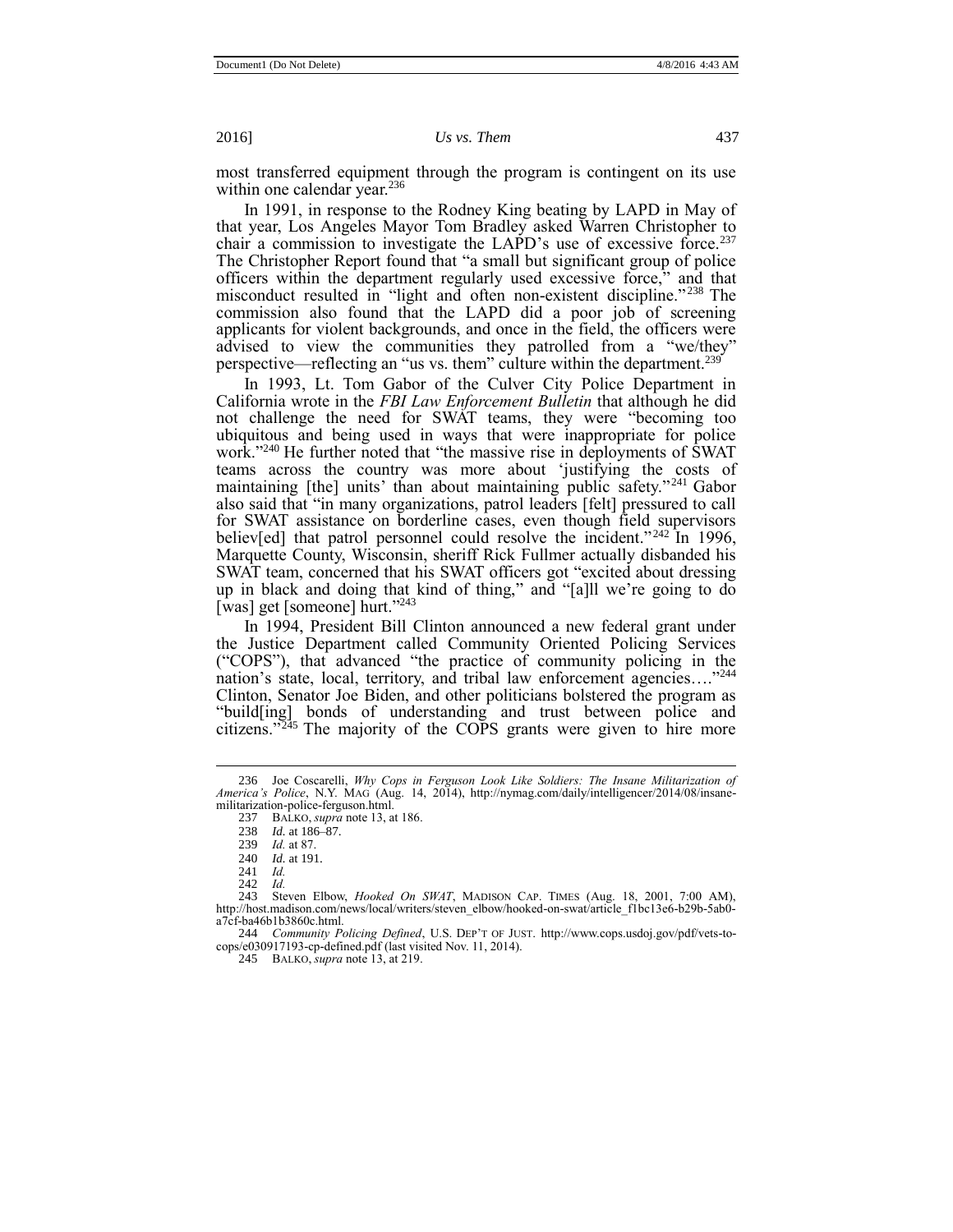police officers, but with minimal to zero guidelines as to how those officers should be used, or what attitude they should carry while on patrol.<sup>246</sup> In actuality, many police departments used (and remain to use) the COPS grants to create and fund SWAT teams and purchase military equipment.<sup>247</sup> Shortly after the announcement of COPS, Clinton announced the "Troops To Cops" program that "offers policing agencies an experienced and dedicated talent pool of men and women who want to continue serving their country as peace officers."<sup>248</sup> Additionally, in 2012, under the COPS program, 629 of the eight-hundred police jobs funded for the next three years were to go to veterans who served at least 180 days active duty since the terrorist attacks in  $2001$ .<sup>249</sup> This was the first time that the eighteenyear-old COPS program has required cities and counties seeking grants to hire veterans exclusively.<sup>250</sup>

In 1997, criminologist Peter B. Kraska published a report on the systematic insurgence of militarism throughout American civilian law enforcement.<sup>251</sup> The report found that by 1995, seventy seven pecent of American cities with a population over twenty-five thousand had SWAT teams. <sup>252</sup> The report also found that the annual aggregate of SWAT deployments had increased from three thousand in 1980 to nearly thirty thousand in 1995.<sup>253</sup> Most alarming perhaps, was that SWAT teams and their paramilitary tactics were increasingly being used for regular patrols.<sup>254</sup> Underlying these statistics, Kraska observed a "masculinity-based arms race" between police departments that often led to inferiority complexes at smaller departments.<sup>255</sup> These smaller departments did not need a SWAT team to repress riots, hostage-takings, or barricaded shootouts, they simply wanted a SWAT team because larger departments had them and they wanted one too.<sup>256</sup> And with federal funding from the JAG grants, the 1033 program, COPS grants, and revenue from civil asset forfeiture, any city or town that wanted a SWAT team could afford one.<sup>257</sup> By the mid-2000s, SWAT teams would be found in towns with a population under five thousand. <sup>258</sup> In an interview with Radley Balko, author of *Rise of the Warrior Cop,* Stephen Downing, a member of the LAPD patrol bureau,

- 253 *Id.*
- 254 *Id.* at 209.
- *Id.* at 10.
- 256 *Id.*
- 257 *Id.*
- $\frac{25}{8}$

<sup>246</sup> *Id.* See Id.

<sup>248</sup> U.S. DEP'T OF DEFENSE, DEFENSE AND JUSTICE DEPARTMENTS ANNOUNCE "TROOPS TO

COPS" CONVERSION PROGRAM (1995), http://archive.defense.gov/Releases/Release.aspx?ReleaseID=475.

<sup>249</sup> Kevin Loria, *Military To Get Priority For Police Jobs Under COPS Grants*, CHRISTIAN SCIENCE MONITOR (June 25, 2012), http://www.csmonitor.com/USA/2012/0625/Military-veterans-toget-priority-for-police-jobs-under-COPS-grants.

<sup>250</sup> *Id.*

<sup>251</sup> BALKO, *supra* not[e 13,](#page-2-0) at 207.

<sup>252</sup> *Id*.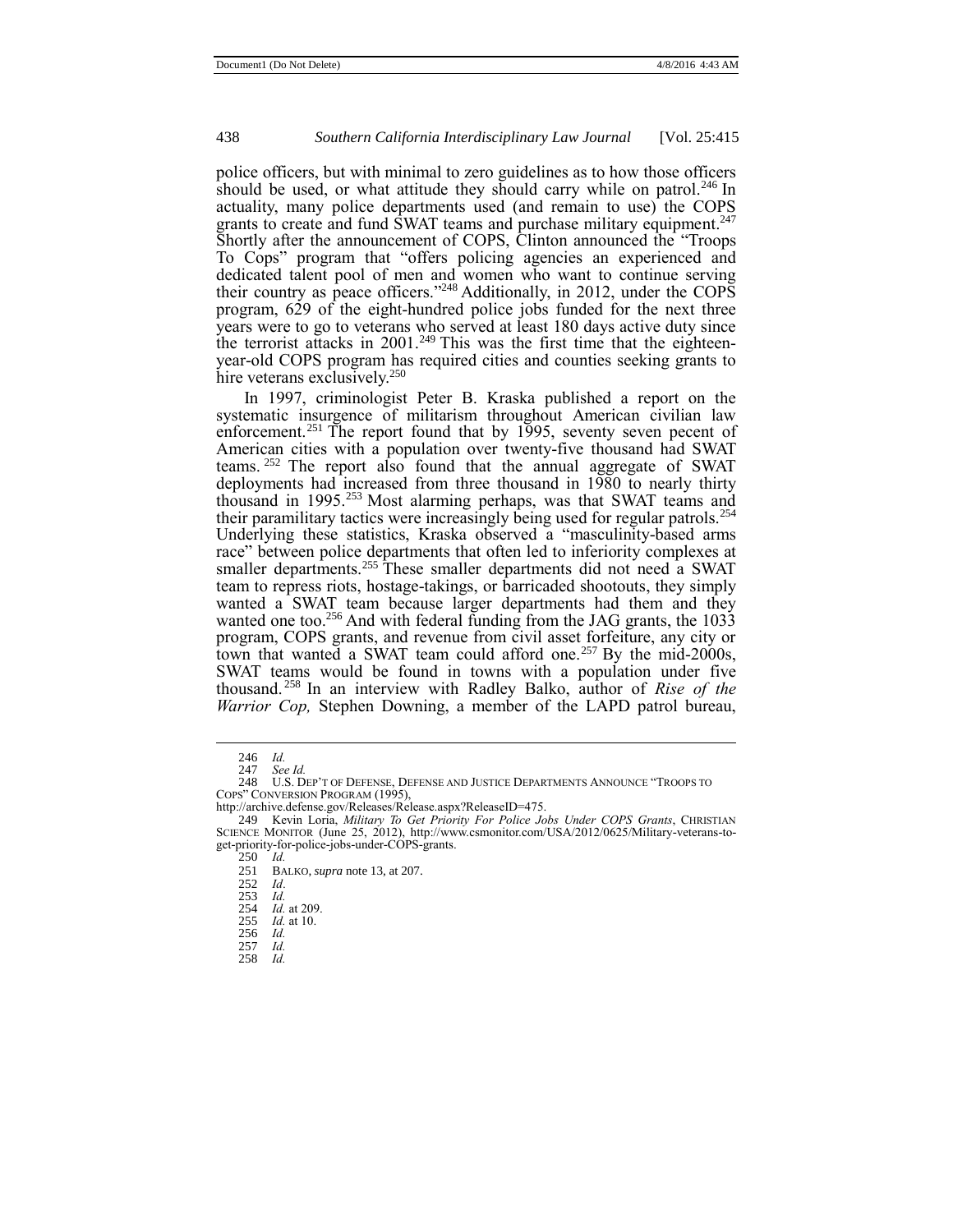explained how SWAT teams in smaller police departments can escalate danger in already dangerous situations:

You'd have this 'I want one too' phenomenon . . . so the SWAT teams get bigger, and they start to spread . . . [a]nd standards would start to drop. You have to be very careful about who you put on the SWAT team. The guys who want it most are the last ones who should be given a spot. At LAPD, you were choosing from a force of nine thousand strong. You're getting elite, disciplined officers, and the pool is big enough that you can screen them . . . [f]or fitness and marksmanship … but also for attitude and psychology. How do you even begin to select from twenty-eight people? And how do they find time to train? At LAPD, the SWAT team will spend at least half their on-duty time in training. In these smaller towns, the SWAT team is something these guys do on the side. They're patrol officers. And so what happens is that they train by practicing on the people.<sup>259</sup>

Police militarization, SWAT proliferation, and deployments would accelerate in the 2000s, exacerbated in the first half of the decade by a new domestic (and global) war, the War on Terror, resulting in a lucrative source of funding and military equipment for civilian police departments across America: The Department of Homeland Security.<sup>260</sup>

# *2. Phase Two: The War on Terror and the Department of Homeland Security*

<span id="page-24-0"></span>In response to the terrorist attacks at the World Trade Center in New York City and the Pentagon in Washington, D.C., the federal government created the Department of Homeland Security ("DHS").<sup>261</sup> This new office set up a massive source of funding for civilian police departments across the nation to build up their arsenals and for small towns to start-up more SWAT teams for the purpose of fighting terror.<sup>262</sup> Since its creation, DHS has been providing "anti-terrorist" grants to civilian police departments in smaller towns for the purchase of military-grade armored vehicles, tanks, surveillance drones, machine guns, grenade launchers, armor, camouflage "battle-dress" uniforms, ammunition, and aircraft.<sup>263</sup> In 2011, the Center for Investigative Reporting ("CIR") conducted a report on the DHS grants and found that since its inception, the DHS has provided civilian law enforcement with grants of \$34 billion.<sup>264</sup> Whereas the Department of Defense provides civilian police departments with "surplus" military equipment left over from the wars in Iraq and Afghanistan directly through

263 *Id.* 264 *Id.*

<sup>259</sup> *Id.* at 211.

See id. at 248-54.

<sup>261</sup> *Creation of the Department of Homeland Security*, DEPT. OF HOMELAND SEC., http://www.dhs.gov/creation-department-homeland-security (last visited Nov. 11, 2015).

<sup>262</sup> Alex Kane, *Not Just Ferguson: 11 Eye-Opening Facts About America's Militarized Police Forces*, BILL MOYERS & CO. (Aug. 13, 2014), http://billmoyers.com/2014/08/13/not-just-ferguson-11 eye-opening-facts-about-americas-militarized-police-forces/.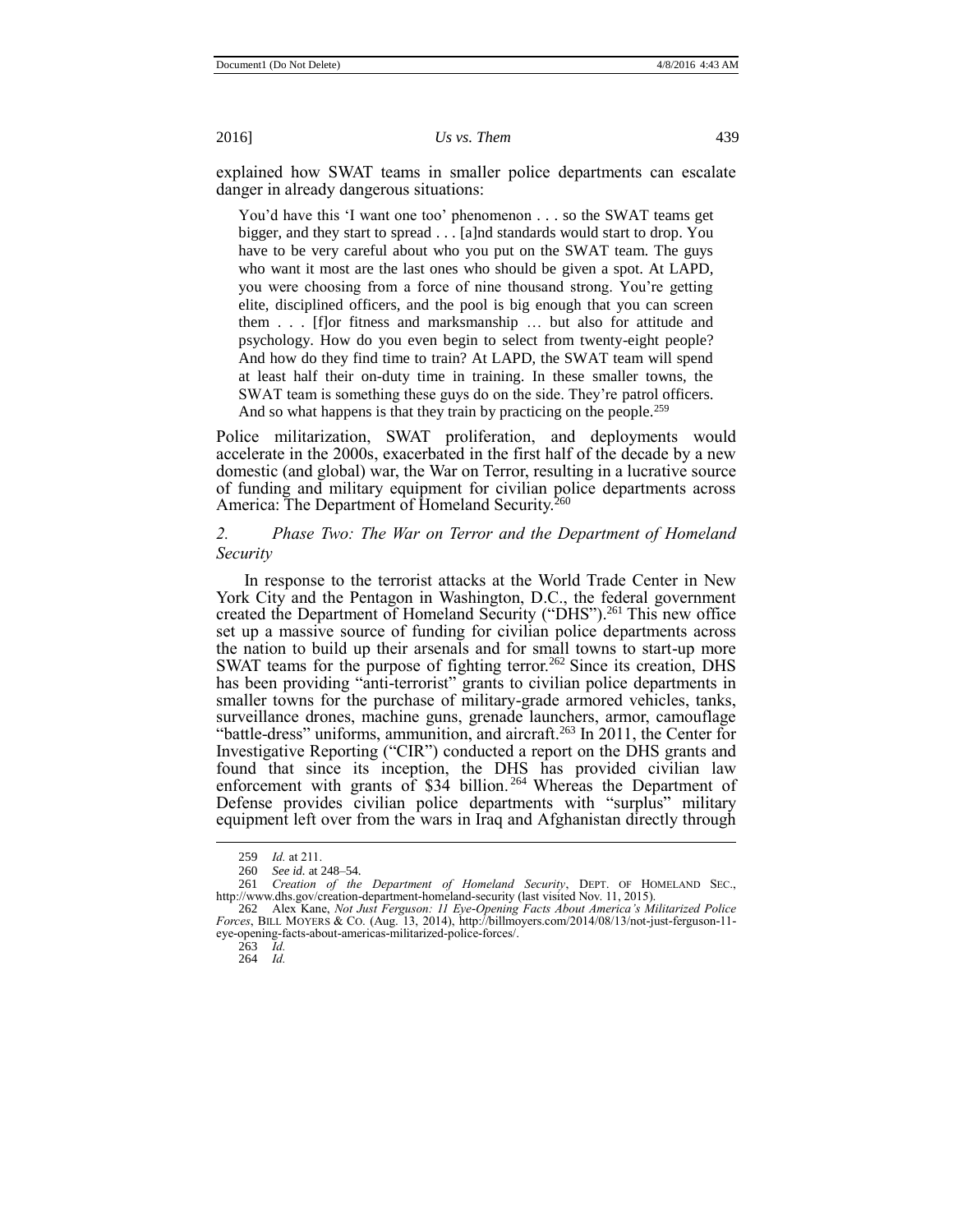the 1033 program, DHS grants provide funds to purchase more military equipment through private weapons manufacturers such as Lenco, Lockheed Martin, and Blackhawk Industries. <sup>265</sup> In addition to selling weapons, these manufacturers also sponsor training events for SWAT teams, like Urban Shield, a major arms expo held in California in 2013.<sup>266</sup> These manufacturers, who had previously only served the Pentagon, have shifted their focus to civilian police departments, hoping to profit from the homeland security market. <sup>267</sup> The argument made by civilian police departments is that the military equipment provided by the 1033 program and DHS grants are necessary "just in case" of a terrorist threat.<sup>268</sup> But in the absence of actual terrorist attacks, <sup>269</sup> the military equipment and weapons are used by SWAT teams in routine situations, such as low-level drug raids, the execution of search warrants, or to repress civilian protests such as the World Trade Organization protests in Seattle, Washington in 1999, the wave of Occupy Wall Street protests across America in 2011, and the 2014 protests sparked by the killing of unarmed African-Americans by white police officers in Ferguson, Missouri and Staten Island, New York.<sup>270</sup> The result of the militarization of civilian police departments throughout the nation, as demonstrated at these events, has effectively turned civilian police officers who are sworn to protect and serve civilian communities, into a standing army against them. $271$ 

<span id="page-25-0"></span>By 2014, SWAT teams conducted up to eighty-thousand raids per year throughout all fifty states. <sup>272</sup> According to a 2014 ACLU report, a disproportionate number of the raids were aimed at minority communities (42 percent African-American, 12 percent Latino).<sup>273</sup> The report also found that the majority of the raids that targeted minority communities were related to drugs, exposing the possibility that racism remains a motivation for the War on Drugs.<sup>274</sup> For Americans of color, and those who wish to

 $\overline{a}$ 

269 Only a few confirmed terrorist attacks have succeeded on domestic soil since September 11, 2001: notably, the Fort Hood shooting, Nov. 5, 2009; the Boston Marathon bombing, Apr. 15, 2013; and the San Bernardino shooting, Dec. 2, 2015.

270 Radley Balko, *Was the Police Response to the Boston Bombing Really Appropriate?,* WASH. POST (Apr. 22, 2014), http://www.washingtonpost.com/news/the-watch/wp/2014/04/22/the-policeresponse-to-the-boston-marathon-bombing/; ACLU, *supra* not[e 220](#page-20-0) at 3; John Vidal, *Real Battle For Seattle*, GUARDIAN (Dec. 4, 1999, 20.08 EST),

http://www.theguardian.com/world/1999/dec/05/wto.globalisation;

Conor Friedersdorf, *Fourteen Specific Allegations of NYPD Brutality During Occupy Wall Street*, ATLANTIC (July 25, 2012), http://www.theatlantic.com/politics/archive/2012/07/14-specific-allegationsof-nypd-brutality-during-occupy-wall-street/260295/; *"Enough is Enough": Tens of Thousands March To Protest Police Violence*, CBSNEWS (Dec. 13, 2014, 12:18 PM), http://www.cbsnews.com/news/ericgarner-ferguson-missouri-protesters-converge-on-washington/.<br>271 See Kane, supra note 262.

271 *See* Kane, *supra* not[e 262.](#page-24-0)

272 Hanqing Chen, *What Militarization Has Done to Our Police Departments*, MOTHER JONES (Aug. 21, 2014, 2:23 PM), http://www.motherjones.com/politics/2014/08/best-reporting-federal-pushmilitarize-local-police.

273 ACLU, *supra* not[e 220,](#page-20-0) at 5.

274 See *id.*

<sup>265</sup> *Id.*

<sup>266</sup> *Id.*

<sup>267</sup> BALKO, *supra* not[e 13,](#page-2-0) at 254.

<sup>268</sup> *Id.*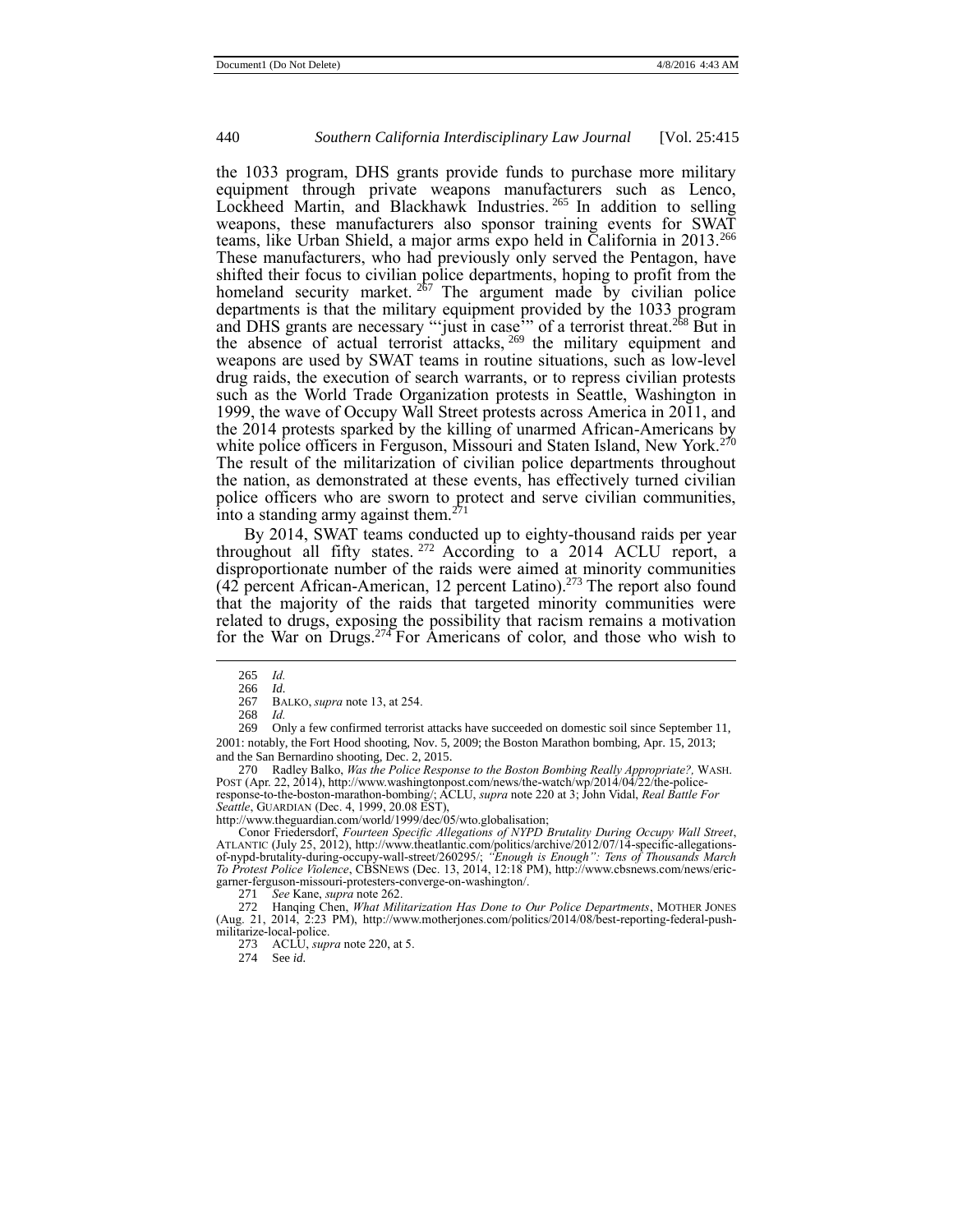exercise their First Amendment right to free speech and assembly, the message was (and remains) clear: "you are the enemy."275

On December 18, 2014, in response to the police killings of unarmed black men in Ferguson, Missouri and Staten Island, New York,<sup>276</sup> President Barack Obama signed an Executive Order to create the Task Force on 21st Century Policing: "The Task Force is part of the Administration's efforts to strengthen community policing and strengthen trust among law enforcement officers and the communities they serve."<sup>277</sup> In March 2015, the Task Force on 21st Century Policing produced a long list of reforms to civilian police. <sup>278</sup> The recommendations included the consideration of "independent criminal investigations and independent prosecutors in cases where the use of force by police officers results in injury or death," "adopting policies to address racial profiling," "relaxing [the police's] approach to mass demonstrations," and "collecting more data on shootings and deaths by the police."<sup>279</sup> The report also called for the creation of  $\tilde{a}$ federal initiative to diversify law enforcement agencies so they better reflect their communities' demographic makeup," and declared that "federal funding [would] be tied to those efforts."<sup>280</sup> President Obama noted, however, that "some of the recommendations, including requiring independent investigations when the police use lethal force, would be 'controversial,' and that others would be difficult to put into effect." 281

Critics of the report note that although some of the recommendations, including independent police prosecutions and curtailing the role of police in schools, are true advancements, the administration's reliance on procedural rather than substantive justice misses the mark by failing to address the functional role of police, the root causes of police misconduct, and the role of racial domination in the structuring of America's criminal justice system.<sup>282</sup> In this failure to "directly address the ways in which the very nature of policing and the legal system [has] served to maintain and exacerbate racial inequality," the report "fail[s] to appreciate that the basic nature of the police, since its earliest origins, is to be a tool for managing inequality and maintaining the status quo. Police reforms that fail to

 $\overline{a}$ 

281 *Id.*

<span id="page-26-0"></span>

<sup>275</sup> Mark Thompson, *Why Ferguson Looks So Much Like Iraq*, TIME (Aug, 14, 2014), http://time.com/3111455/ferguson-missouri-michael-brown-iraq/.

<sup>276</sup> Julie Hirschfeld Davis, *Obama Calls for Changes in Policing After Task Force Report*, N.Y. TIMES (Mar. 2, 2015), http://www.nytimes.com/2015/03/03/us/politics/obama-calls-for-changes-in-policing-after-task-force-report.html?\_r=0.

<sup>277</sup> Press Release, *Fact Sheet: Task Force on 21st Century Policing*, OFF. PRESS SECRETARY (Dec. 18, 2014), https://www.whitehouse.gov/the-press-office/2014/12/18/fact-sheet-task-force-21stcentury-policing.

<sup>278</sup> *Id.*

Davis, *supra* not[e 276.](#page-26-0)

<sup>280</sup> *Id.*

<sup>282</sup> Alex S. Vitale, *Obama's Police Reforms Ignore the Most Important Cause of Police Misconduct*, THE NATION (Mar. 6, 2015), http://www.thenation.com/article/200409/obamas-policereforms-ignore-most-important-cause-police-misconduct ("Procedural justice deals with the ways in which the law is enforced, rather than substantive justness, which involves the actual outcomes of the functioning of the system.").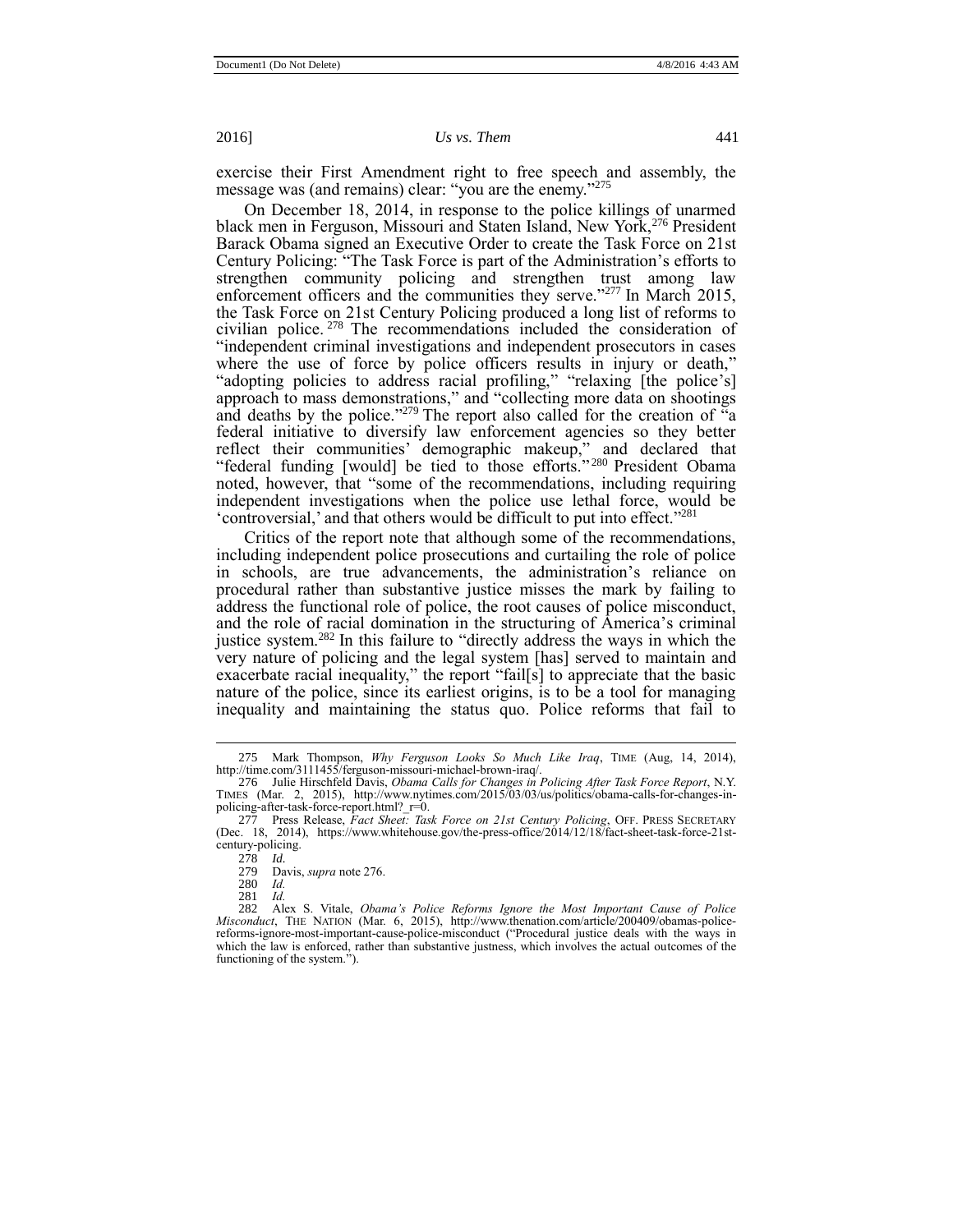directly address this reality are doomed to reproduce it."<sup>283</sup> Although critics acknowledge that "[t]hese reforms may improve the efficiency of police bureaucracies and improve relations with those active in police community dialogues ... [the reforms] will do little to address the dramatically expanded police role."<sup>284</sup> Critics suggest that a more effective way to address the reality of a militarized and racially discriminatory police force and its impact on the American public would not be to limit reforms to police procedures, but rather to "call into question why we have come to rely so heavily on the police to manage social problems in a time of growing racial and economic inequality." 285

#### <span id="page-27-1"></span><span id="page-27-0"></span>III. THE PSYCHOLOGICAL EFFECT OF MILITARIZATION

It is clear that a growing "us vs. them" mentality has pervaded America's civilian police departments and that these departments now behave like small armies occupying an enemy territory.<sup>286</sup> What is less clear, however, is how the influx of military weapons and equipment provided to these departments has changed the psychological dynamics of policing and crowd control. A great deal of social-psychological research, as well as important anecdotal evidence from law-enforcement specialists, suggests that militarized policing can greatly escalate situations that might otherwise end peacefully.<sup>287</sup> What psychologists Leonard Berkowitz and Anthony LePage have dubbed the "Weapons Effect" can partly explain the increasingly aggressive and violent responses toward civilians by police officers. <sup>288</sup> As Berkowitz, Emeritus Professor of Psychology at the University of Wisconsin, explains: "Guns not only permit violence, they can stimulate it as well. The finger pulls the trigger, but the trigger may also be pulling the finger." <sup>289</sup> According to Bruce Bartholow, a social psychologist at the University of Missouri, the "[t]heory underlying the weapons effect or similar kinds of phenomena … suggest[s] that the more you fill the environment with stimuli that are associated with violence, the more likely violence is to occur."<sup>290</sup> Brad Bushman, a psychologist at Ohio State University, agreed: "'I would expect a bigger effect if you see military weapons than if you see normal weapons  $\frac{292}{2}$ military weapons than if you see normal weapons."<sup>"</sup>

<sup>283</sup> *Id.*

<sup>284</sup> *Id.* 285 *Id.* 

<sup>286</sup> Norm Stamper, *Militarizing Ferguson Cops With Riot Gear Is A Huge Mistake*, TIME (Aug. 18, 2014), http://time.com/3136586/militarizing-ferguson-cops-with-riot-gear-is-a-huge-mistake/.

<sup>287</sup> Jesse Singal, *How Militarizing Police Can Increase Violence,* N.Y. MAG. (Aug. 14, 2014, 11:53 AM), http://nymag.com/scienceofus/2014/08/how-militarizing-police-can-increase-violence.html. 288 Brad Bushman, *Get Psyched: The "Weapons Effect,"* PSYCHOL. TODAY (Jan. 18, 2013),

http://www.psychologytoday.com/blog/get-psyched/201301/the-weapons-effect.

<sup>289</sup> *Id.* Singal, *supra* note 287.

<sup>291</sup> *Id.*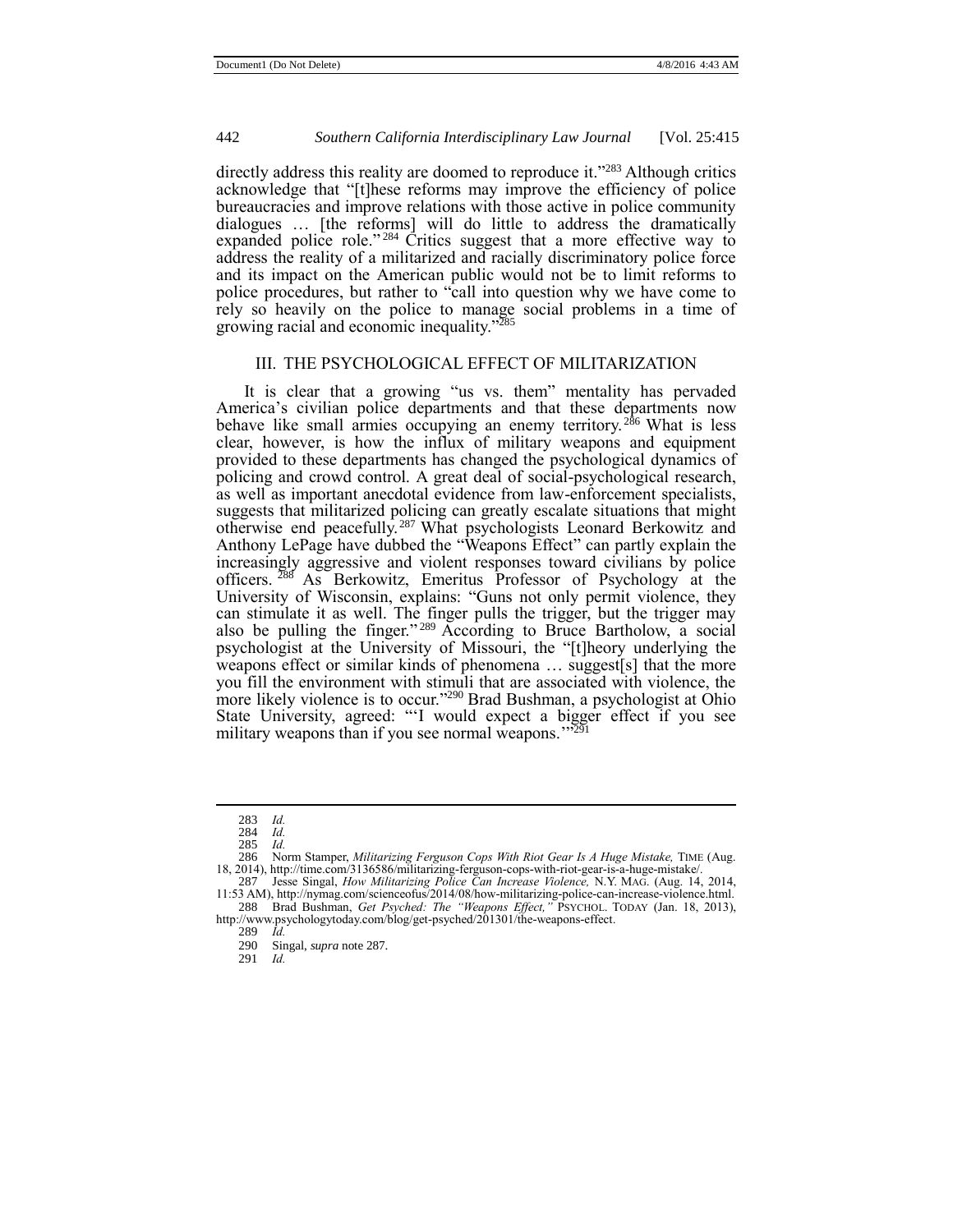However, there isn't just a link between visual stimuli, like military weapons and violence.<sup>292</sup> There is also a link between military weapons and the roles that both police officers and civilians adopt in the presence of them.<sup>293</sup> According to Maria Haberfeld, a professor at the John Jay College of Criminal Justice, military weapons in the hands of civilian police officers can be particularly dangerous in the context of nonviolent protests like Ferguson.<sup>294</sup> She noted that "[m]ilitary equipment is used against an enemy. So if you give the same equipment to local police, by default you create an environment in which the public is perceived as an enemy." 295 Haberfeld also explained how this affects civilians on the other side of the confrontation:

We live in a democratic country, and we believe that this is our right to go out and exercise the right to [free speech] . . . [a]nd when you go out there and exercise that right and suddenly you are faced with soldiers—even though these are not soldiers, but police officers looking like soldiers—then something is triggered, definitely.<sup>296</sup>

Bushman suggests that meeting nonviolent, civilian protestors with a military response is particularly "bad for . . . officers because they feel more powerful, more invincible, more militaristic, ready to attack."<sup>297</sup> He also noted that "it elicits a response from the observers that '*hey, this is war*,' and people become defensive and they have a fight or flight response."<sup>298</sup> There is also the effect of masks worn by officers (and protestors) which creates what psychologists call deindividualization, which is an "immersion in a group to the point that one loses a sense of self-awareness and feels lessened responsibility for one's actions."<sup>299</sup> Bartholow explains the negative effect of deindividualization: "There's all kinds of evidence in social psychology that [deindividualization] will lead people[,] [both police officers and civilian protestors,] to do things that they wouldn't do if they could be identified." <sup>300</sup> Gil Kerlikowske, the head of U.S. Customs and Border Protection and former police chief of Seattle, explained in an interview with NPR's Steve Inskeep:

To tell you the truth it makes it pretty difficult when you're talking from behind a face shield with a gas mask, to engage with the public and say,

 $\overline{a}$ 

298 *Id.*

<sup>292</sup> *Id.*

<sup>293</sup> *Id.* 294 *Id.*

<sup>295</sup> *Id.* 296 *Id.*

<sup>297</sup> *Id.*

<sup>299</sup> Renée Grinnell, *Deindividualization*, PSYCHOL. CENT.,

http://psychcentral.com/encyclopedia/2008/deindividuation/ (last visited Nov. 11, 2015). 300 *See* Singal, *supra* not[e 287.](#page-27-0)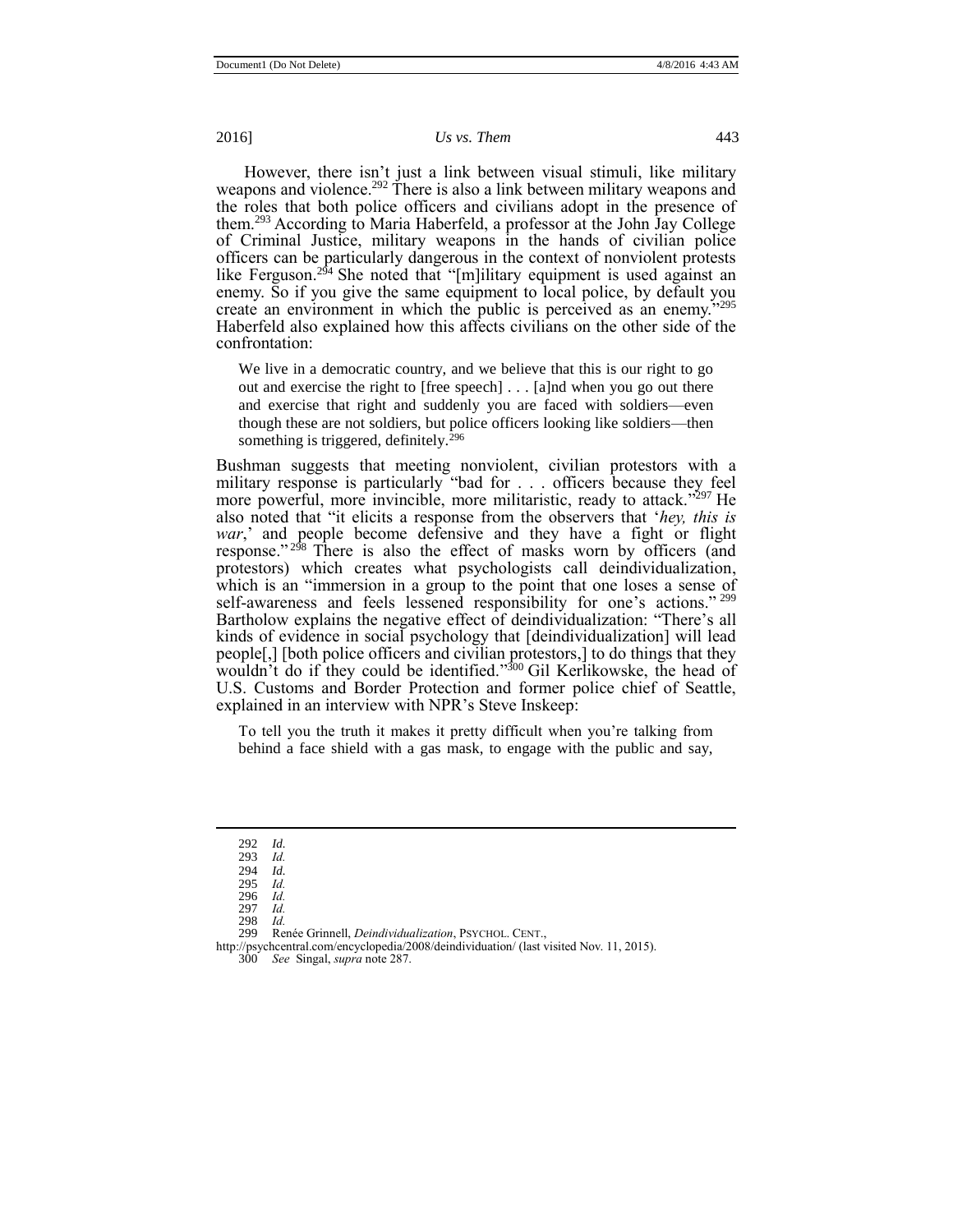look let's tone this down, let's calm things down . . . [i]t's pretty hard to engage in those discussions when you're hardened up."301

Psychologists, professors, and law enforcement officials have developed an intuitive understanding of the psychological effects of the militarization of America's civilian police departments, but it may not matter because all of the military weapons and equipment transfers and funding to purchase more military weapons isn't going anywhere: $302$  \$450 million of it was distributed to civilian police departments in 2013 alone.<sup>303</sup>

"But all is not lost," according to Norm Stamper, former chief of the Seattle Police Department from 1994 to 2000.<sup>304</sup> Stamper recognized that the protests in Ferguson were caused by many events and phenomena:

The causes of the continuing unrest in Ferguson are many: the shooting death of an unarmed teenager ... persistent racial bigotry and discrimination, crushing poverty, failing schools, [and] high unemployment . . . [B]ut it was the police department's precipitous, militarized response . . . that transformed peaceful vigils and protests into a siege of proportions never before seen in [a] St. Louis suburb. That, and an abiding, preexisting condition of deep distrust of the city's police officers.<sup>305</sup>

Stamper also notes that "[t]hroughout the nation, in neighborhoods that have been historically neglected or oppressed by their police, the military mentality has exacerbated an already dreadful relationship. And it has all but destroyed 'community policing.'" <sup>306</sup> According to Stamper, it's not surprising that police officers respond to civilian protests with aggression and a military mind-set:

It's what cops do. They are conditioned to believe they are in control and that they must maintain that control, at all costs. They come to 'own' the streets they patrol. The cop culture produces an attitude that, 'We're the police, and you're not. We will decide what's best for the community.' Even if it means hitting the family home of a suspected low-level, nonviolent drug offender with maximum military might, or using dogs for crowd control, or violating the civil liberties and human rights of fellow citizens.<sup>307</sup>

Stamper recommends ways to make police more responsible to the communities they serve, including ending the War on Drugs that

<sup>301</sup> *Police Chief Lessons Gave Kerlikowske Insight Into Protestors*, NPR (June 18, 2014, 5:29 AM), http://www.npr.org/2014/07/18/332498748/as-a-police-chief-kerlikowske-learns-how-to-handleprotesters.

Singal, *supra* not[e 287.](#page-27-0)

<sup>303</sup> *Id.*

Stamper, *supra* not[e 286.](#page-27-1)

<sup>305</sup> *Id.*

<sup>306</sup> *Id.* 307 *Id.*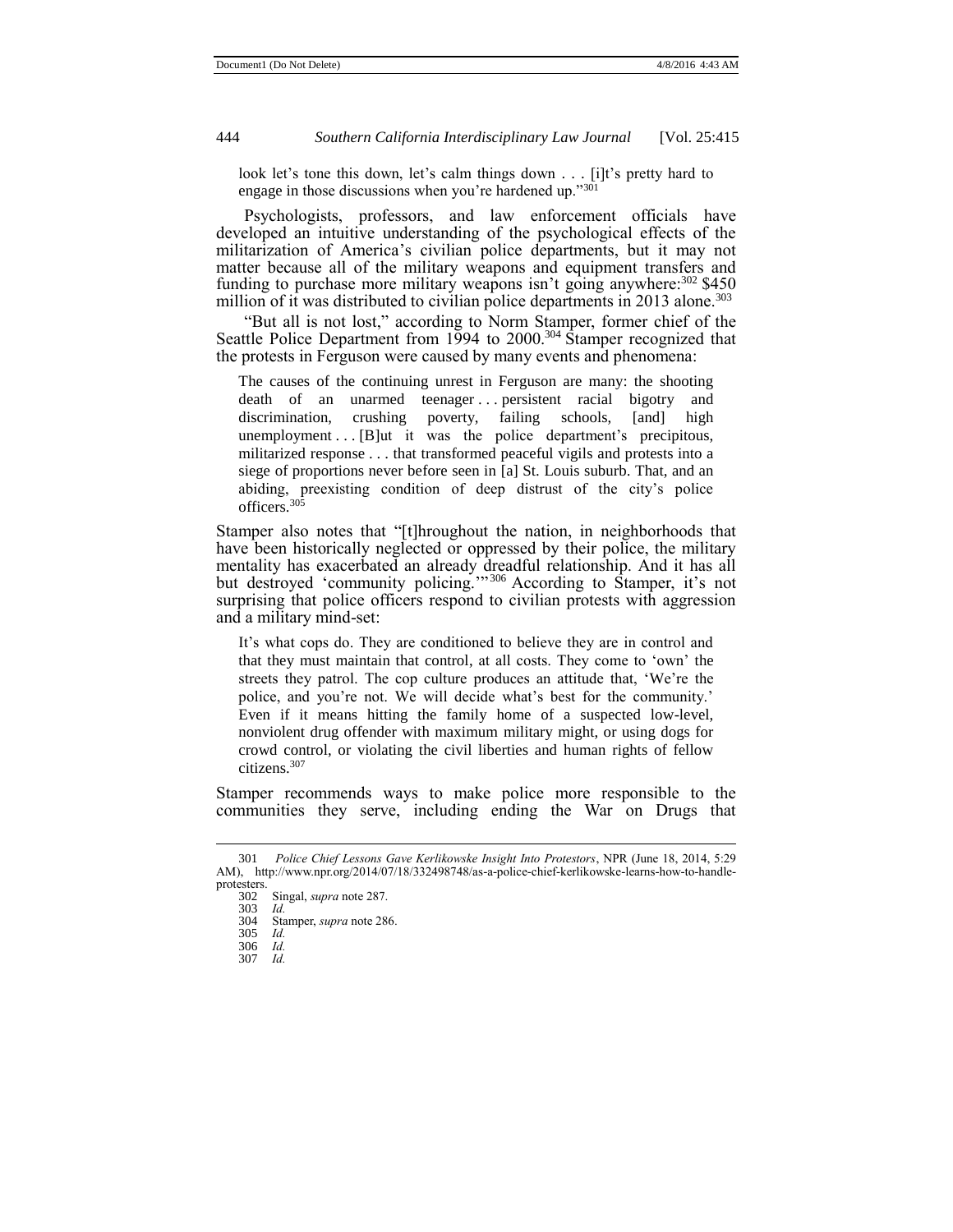disproportionately targets minorities, investing "in civilian review boards with investigative and subpoena powers that allow them real oversight," and insisting "on meaningful community representation in all aspects of police policy-making, program development, priority setting and crisis management." <sup>308</sup> Most importantly, Stamper recommends the "encourage[ment] [of] good people to go into policing. They can reform things from the inside and provide living exemplars of what good policing can be." 309

#### IV. REFORM

## A. REDUCTION OF SWAT DEPLOYMENTS

SWAT teams can be an effective law enforcement tool when deployed in response to their originally-intended initiatives to suppress race riots, hostage-takings, and barricaded shootouts.<sup>310</sup> However, SWAT teams today, are deployed 220 times every day in America<sup>311</sup>—using aggressive and violent paramilitary tactics to force entry into civilian homes predominately for warrant service, nonviolent crimes, and low-level drug investigations.<sup>312</sup> Often, these raids result in injury, death, and property damage, and disproportionately target people of color.<sup>313</sup> Rather than leaving the decision to the police officers themselves to subjectively qualify a situation as high-risk enough to justify SWAT team deployments and the violent force that follows, law enforcement agencies should have clear standards that limit SWAT team deployments to scenarios that are truly high-risk and require extreme force.  $314$  Without such standards, SWAT teams will continue to be used in ways that are inappropriate for police work, and both police officers and civilians will continue to suffer often-deadly consequences. 315 Instead of deploying SWAT teams for purposes contrary to public safety, such as to merely justify the cost of maintaining the units or for practice, SWAT teams must be used only as a last resort—where patrol personnel cannot resolve an incident without them. <sup>316</sup> Warrant service, nonviolent crimes, and low-level drug investigations largely do not represent such a situation.<sup>317</sup> Furthermore, given the fact that SWAT teams can escalate rather than de-escalate potential violence, law enforcement

 $\overline{a}$ 

316 BALKO, *supra* not[e 13,](#page-2-0) at 191, 211; *see War Comes Home: The Excessive Militarization of American Policing*, *supra* not[e 220,](#page-20-0) at 5–7.

<sup>308</sup> *Id.* 309 *Id.*

<sup>310</sup> *See War Comes Home: The Excessive Militarization of American Policing*, *supra* not[e 220,](#page-20-0)  at 6.

<sup>311</sup> Hanqing Chen, *What Militarization Has Done to Our Police Departments*, MOTHER JONES (Aug. 21, 2014, 2:23PM), http://www.motherjones.com/politics/2014/08/best-reporting-federal-pushmilitarize-local-police.

<sup>312</sup> ACLU, *supra* not[e 220,](#page-20-0) at 5–6.

<sup>313</sup> *Id.* 

<sup>314</sup> *Id.* at 6.

See id at 6–7.

<sup>317</sup> *See id.*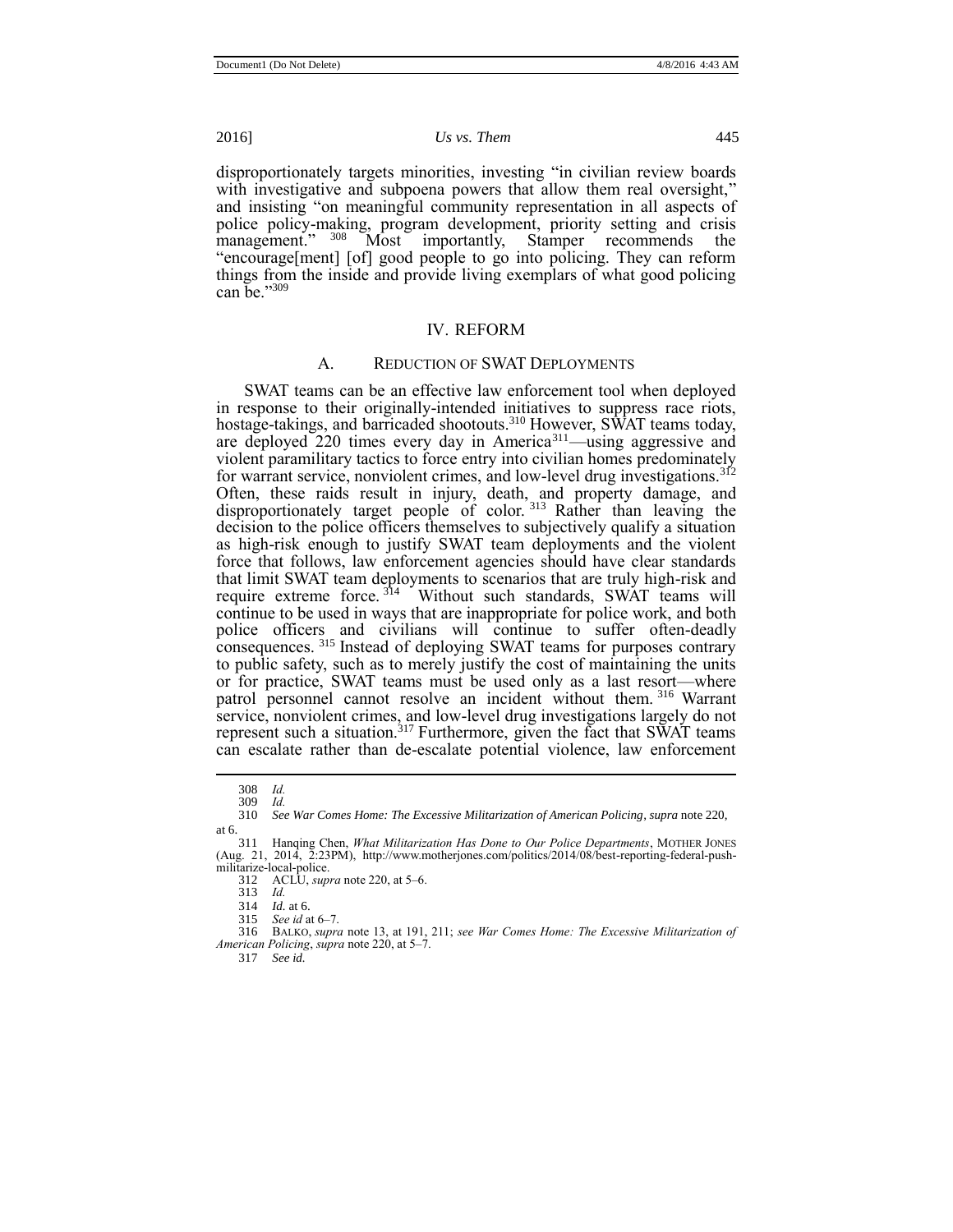officials should use a high level of scrutiny in determining a high-risk scenario and avoid using paramilitary tactics and military-grade firepower upon the public as much as possible.<sup>318</sup> If these precautions are not taken, and SWAT team deployments are not restricted by high-scrutiny standards, public trust of civilian police and public safety will continue to be  $\mu$ undermined.<sup>319</sup>

# B. REALLOCATION OF DHS GRANTS

Arguments in support of the militarization of America's civilian police forces justify the mass influx of funds and military equipment as necessary to protect American soil from acts of terrorism.<sup>320</sup> One of the primary events that government officials note as evidence that the massive expense and distribution of military equipment is working, is the manhunt and capture of Dzhokhar Tsarnaev, one of the perpetrators of the Boston Marathon bombing in 2013.<sup>321</sup> Following the capture, Homeland Security officials credited DHS grants for the city's SWAT teams, armored vehicles, surveillance systems, and bomb-detection teams that "allowed [them] to take … Tsarnaev into custody alive," and stressed the importance of continued funding of these programs to prevent future attacks. <sup>322</sup> Other officials noted, however, that the "lockdown" reaction was a violation of civil liberties, not to mention unsuccessful since Tsarnaev was not discovered by the use of SWAT teams, armored vehicles, or surveillance systems, but rather by a resident who noticed a trail of blood leading into her boat in her backyard after the lockdown had been lifted.<sup>323</sup> Recounting the "[f]orced lockdown of a city, militarized police riding tanks in the streets, door-to-door armed searches without a warrant … [and] families thrown out of their homes at gunpoint to be searched without probable cause," former Rep. Ron Paul expressed his concern regarding the response from law enforcement saying it was more frightening than the terrorist attack itself. <sup>324</sup> As the *Atlantic* reported in 2013, America has not experienced a military occupation of a city since the Watts riots in 1965.<sup>325</sup> It didn't happen in Oklahoma City after the federal building bombing in 1995, after the bombing at the 1996 Olympic games in Atlanta, nor during

 $\overline{a}$ 

324 *Id.*

325 Balko, *supra* not[e 270.](#page-25-0)

<sup>318</sup> *See id.*

<sup>319</sup> *See id.* 

<sup>320</sup> *Id.* at 17.

<sup>321</sup> FEMA, *Written Testimony of FEMA Assistant Administrator for Grant Programs Brian Kamoie for a Senate Committee on Homeland Security and Governmental Affairs Hearing Titled "Oversight of Federal Program for Equipping State and Local Law Enforcement*,*"* DEP'T OF HOMELAND SECURITY (Sept. 9, 2014), http://www.dhs.gov/news/2014/09/09/written-testimony-femasenate-committee-homeland-security-and-governmental-affairs.

<sup>322</sup> Balko, *supra* not[e 270.](#page-25-0)

<sup>323</sup> Sabrina Siddiqui, *Ron Paul: Shutdown After Boston Bombings More Frightening Than the Attacks Itself*, HUFFINGTON POST (Apr. 29, 2013, 2:35 PM), http://www.huffingtonpost.com/2013/04/29/ron-paul-boston-bombings\_n\_3179489.html.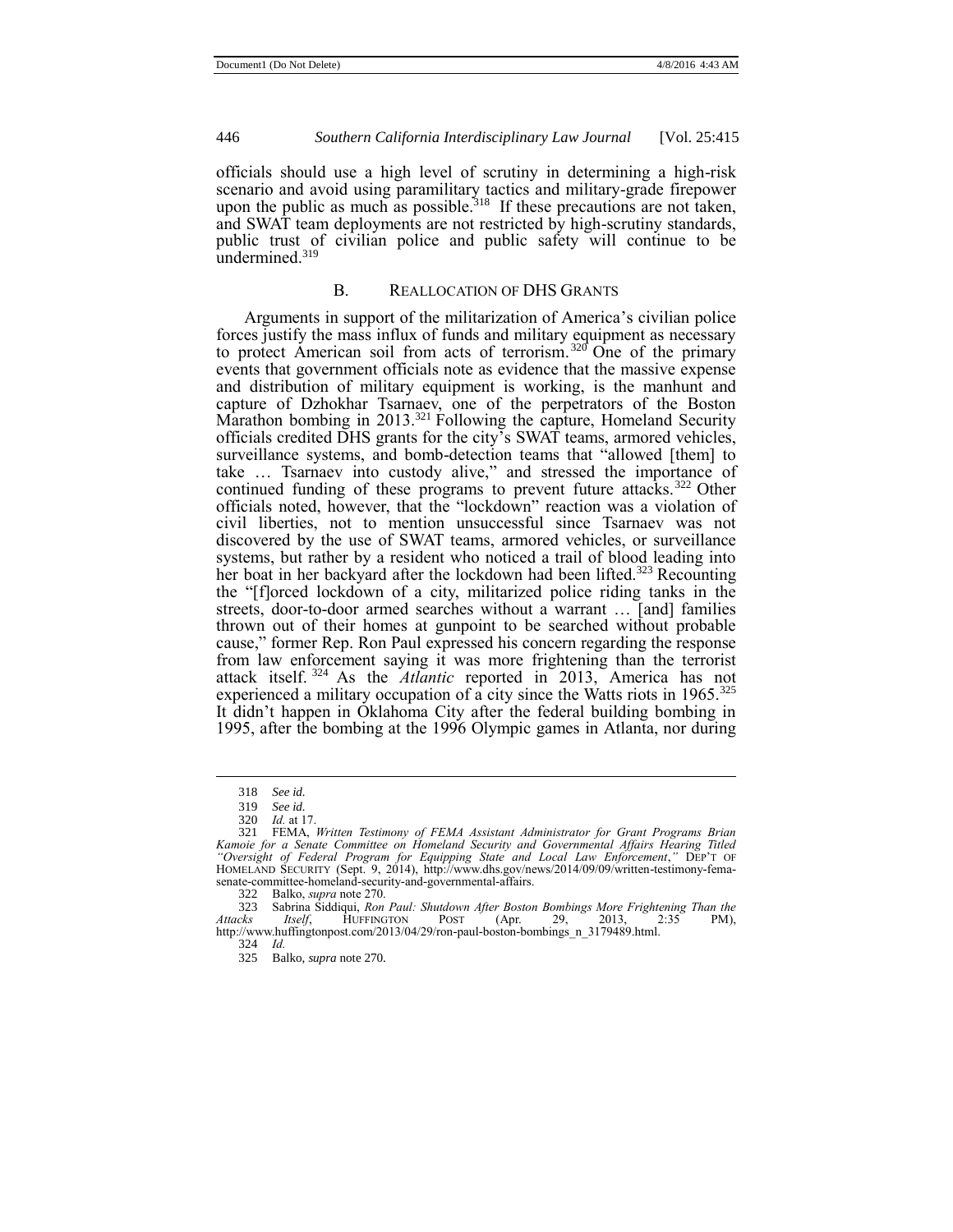the sniper attacks in Washington D.C. in 2002.<sup>326</sup> In Boston, nineteenthousand National Guards were deployed, tanks drove down residential streets, innocent people had guns drawn on them for peering out of their residence windows, not to quell riots or an insurrection, but to search for a single suspect.<sup>327</sup> After the cost of \$34 billion in terrorist preparedness expenses, not to mention the estimated \$333 million that Boston lost during the daylong lockdown, the fact remains that all of that money, SWAT team start-ups and deployments, as well as military equipment distributions, did not prevent the attack from occurring.<sup>328</sup> Accordingly, rethinking how our tax dollars are spent on anti-terrorism efforts seems appropriate. Perhaps, reallocating a portion of the DHS grants toward public education and creating community relations-based programs and jobs will give rising generations the resources and opportunities to develop effective antiterrorism strategies that past and current ones have not adopted.

#### <span id="page-32-0"></span>C. ELIMINATION OF THE 1033 PROGRAM

The 1033 program is operated by the Department of Defense through its Defense Logistics Agency's ("DLA") Law Enforcement Support Office ("LESO").<sup>329</sup> The 1033 statute authorizes the transfer of Department of Defense "property that might otherwise be destroyed" to law enforcement agencies across America.<sup>330</sup> The purpose of the transfer of military equipment is for use in counter-drug activities.<sup>331</sup> Transferred property includes MRAP vehicles, bomb-disarming robots (which can themselves be armed), and assault rifles.<sup>332</sup> LESO declares, "[n]o equipment is purchased for distribution." <sup>333</sup> An investigation by the ACLU, however, found that 36 percent of the transferred property pursuant to the program was brand new.<sup>334</sup> This suggests that the DLA is purchasing new weapons and equipment from weapons manufactures and transferring the property to law enforcement agencies rather than merely transferring "property that might otherwise be destroyed." <sup>335</sup> Moreover, if the government is giving state and local police military equipment for its use in drug investigations, it increases the likelihood that police departments will use military weapons whenever there is a drug investigation.<sup>336</sup> In fact, in most cases military equipment transferred through the 1033 program is contingent on its use

- 335 *See* Def. Logistics Agency Servs., *supra* not[e 333;](#page-32-0) *See* ACLU, *supra* not[e 220,](#page-20-0) at 24.
- 336 ACLU, *supra* not[e 220,](#page-20-0) at 24-25.

<sup>326</sup> *Id.* 327 *Id.*

<sup>328</sup> Kane, *supra* not[e 262;](#page-24-0) Henry Grabar, *How Much Will the Boston Lockdown Cost?,* CITYLAB (Apr. 19, 2013), http://www.citylab.com/politics/2013/04/what-will-boston-lockdown-cost-city/5350/. 329 Def. Logistics Agency Servs., *About the 1033 Program*,

<sup>1329</sup> Def. Logistics Agency Servs., *About the 1033*<br>http://www.dispositionservices.dla.mil/leso/pages/default.aspx (last visited Oct. 1, 2015).

<sup>330</sup> *Id.*

<sup>331</sup> *Id.*

<sup>332</sup> ACLU, *supra* not[e 220,](#page-20-0) at 24.

<sup>333</sup> Def. Logistics Agency Servs., *About the 1033 Program*, http://dispositionservices.dla.mil/leso/Pages/1033ProgramFAQs.aspx (last visited Jan. 17, 2016). 334 ACLU, *supra* not[e 220,](#page-20-0) at 24.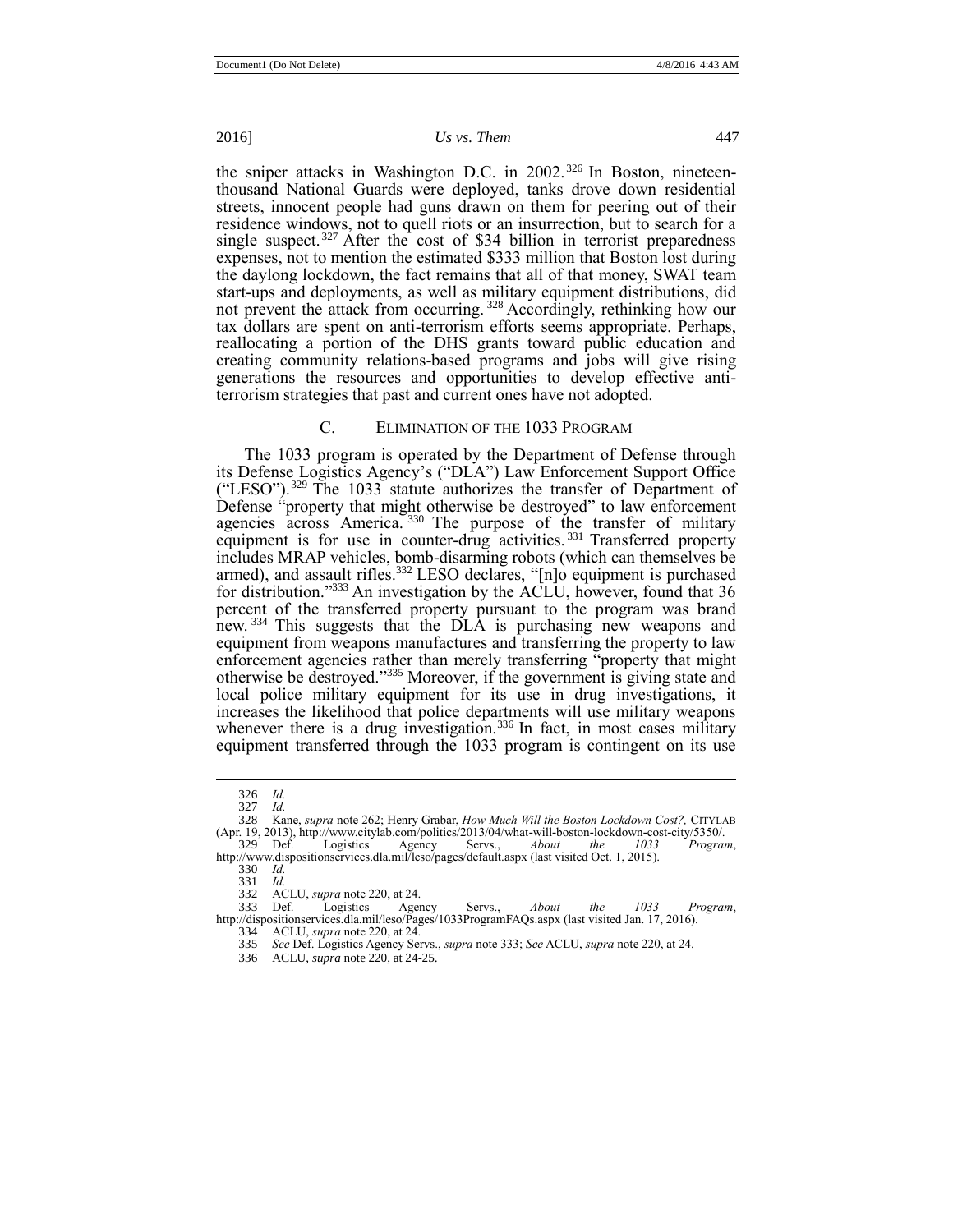within one calendar year.<sup>337</sup> This "use it or lose it" condition guarantees that each item will be used if the police department wants to keep it.<sup>338</sup> It is easy to see how this condition on weapons transfers can be dangerous for society, especially when the item is an MRAP mounted with a machine gun. Most concerning, perhaps, is that its use is aimed at us.

# D. ELIMINATION OF JAG GRANTS

When applying for JAG grants, police departments are rewarded with funding based on statistics, including the number of overall arrests and drug seizures.<sup>339</sup> With this statistics-based reward set up for JAG grants, police departments are incentivized to make as many easy arrests (lowlevel drug offenses) and seizures (regardless of size) as possible.<sup>340</sup> When it comes to receiving JAG grants, whether any of the arrests or seizures actually reduce crime is irrelevant.<sup>341</sup> It's all about the numbers.<sup>342</sup> In fact, actual crime reduction could hinder a department's ability to receive federal money—if the crime rate isn't high, police departments in those areas will not receive as much funding.<sup>343</sup>

The priority to make as many arrests and seizures as possible to receive federal money is then passed down to police officers themselves and is reflected in how each officer is evaluated, reviewed, and promoted.<sup>344</sup> It is easy to see how this system increases public distrust of the police when arrests and seizures are not made for the safety of the community, but rather to increase a police department's budget. It is also worth noting, as the ACLU reports, that these arrests and seizures are predominately made against minorities—which exacerbates racial tension and distrust of the police in communities of color.<sup>345</sup> Moreover, JAG funding is being used to conduct unnecessarily aggressive, paramilitary tactics via task forces that routinely conduct drug investigations, making civilian policing more of a military operation rather than a community service.<sup>346</sup> A 2004 classified DEA memo confirms the blurring of the line between domestic law enforcement and the military by calling the DEA "[t]he 'Other' Warfighter," stating that the War on Drugs "has all the risks, excitement, and dangers of conventional warfare."<sup>347</sup> The militarization of civilian policing through JAG grants has created a police culture in America that encourages the perception that people are law enforcement's enemies rather

338 *Id.*

<sup>337</sup> Joe Coscarelli, *Why Cops in Ferguson Look Like Soldiers: The Insane Militarization of America's Police*, N.Y. MAG. (Aug. 14, 2014, 12:29 PM),

http://nymag.com/daily/intelligencer/2014/08/insane-militarization-police-ferguson.html.

<sup>339</sup> BALKO, *supra* not[e 13,](#page-2-0) at 243.

<sup>340</sup> *Id.*

<sup>341</sup> *Id.* 342 *See id.*

<sup>343</sup> *Id.*

<sup>344</sup> *Id*.

<sup>345</sup> ACLU, *supra* not[e 220,](#page-20-0) at 5-7.

<sup>346</sup> *Id.* 347 *Id.*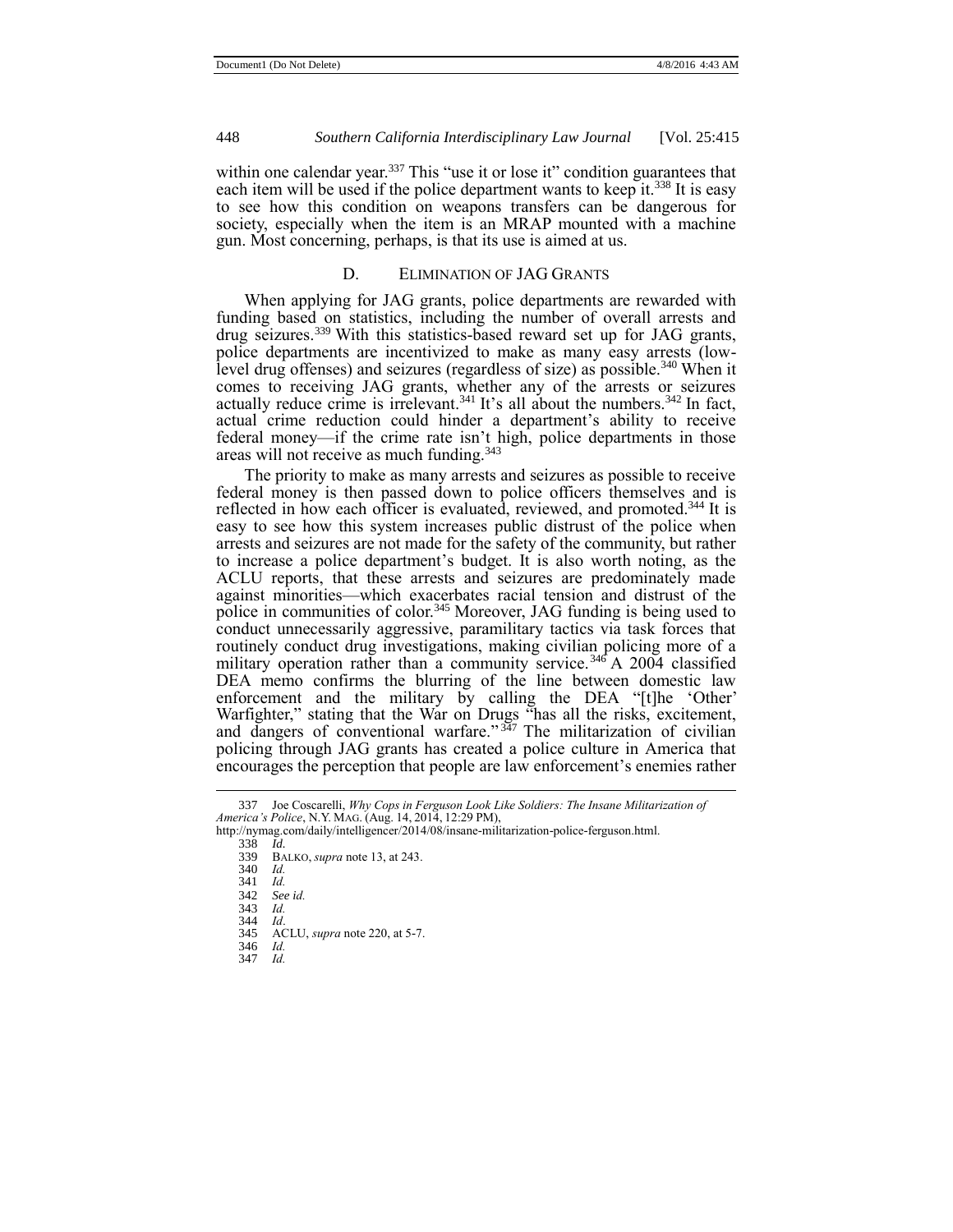than citizens they are sworn to protect.<sup>348</sup> By eliminating JAG grants and evolving beyond the failed War on Drugs,  $349$  it is possible that police will change their perception of civilians from enemies to members of their community, and reflect behavior that is in accordance with their oath.<sup>350</sup>

# E. REVERSING THE "US VS. THEM" MILITARY MENTALITY THROUGH COMMUNITY-BASED TRAINING & RECRUITMENT

Training that involves the development of a "warrior mentality" is pervasive throughout American civilian police departments, as well as in everyday interactions between police officers and civilians.<sup>351</sup> Teaching civilian police officers to develop a military mentality impacts how some police officers view the community, making a distinction between civilians and suspects; the latter being the enemy.<sup>352</sup> It must be acknowledged that one of the sacred principles in the American criminal justice system is that suspects are innocent until proven guilty.<sup>353</sup> If police officers are making an assumption that suspects are enemies, and not civilians with a presumption of innocence, it is easy to see how officers are more likely to use violent force. If training civilian police officers to develop a military mentality is not reversed, civilian rights to life, liberty, and due process will continue to be undermined. Perhaps if police officers are offered more psychological training in community relations and dispute resolution, they would be encouraged to view all members of the community, suspects or not, as American civilians who are entitled to police protection. Furthermore, if reversing the military mentality is not possible due to impervious mental impressions incurred throughout the years, perhaps new efforts and approaches to civilian police recruitment is appropriate.

Encouraging good people to seek a profession in law enforcement is paramount to effective community based policing.<sup>354</sup> But this is unlikely to happen if the emphasis in recruitment is placed on the aggressive and confrontational aspects of police work rather than on community service.<sup>355</sup> By featuring images of police "tackling suspects, rappelling out of helicopters, shooting guns, [and] kicking down doors," civilian police

<sup>348</sup> *See id.* at 2*.* 

<sup>349</sup> *Time For Obama To Join the Debate Over the Failed War On Drugs*, GUARDIAN (Apr. 7, 2012, 4:50 PM), http://www.theguardian.com/commentisfree/2012/apr/07/drugs-obama-latin-america. Barack Obama recognized the war's failings when he announced: "The war on drugs has been an utter failure. We need to rethink and decriminalize our marijuana laws … we need to rethink how we're operating the drug war." Bernd Debusmann, *Obama and the Failed War on Drugs: Bernd Debusmann*, REUTERS (Apr. 16, 2012, 1:54 PM), http://www.reuters.com/article/2012/04/16/us-column-debusmanndrugs-idUSBRE83F0ZR20120416.

<sup>350</sup> *What is the Law Enforcement Oath of Honor?*, INT'L ASS'N OF CHIEFS OF POLICE, http://www.theiacp.org/What-is-the-Law-Enforcement-Oath-of-Honor (last visited Nov. 11, 2015).

<sup>351</sup> ACLU, *supra* not[e 220,](#page-20-0) at 23.

<sup>352</sup> *Id.*  Info. Inst., *Presumption of Innocence*, CORNELL U. L. SCH., https://www.law.cornell.edu/wex/presumption\_of\_innocence (last visited Nov. 11, 2015).

<sup>354</sup> Stamper, *supra* not[e 286.](#page-27-1)  355 BALKO, *supra* note 14, at 306.